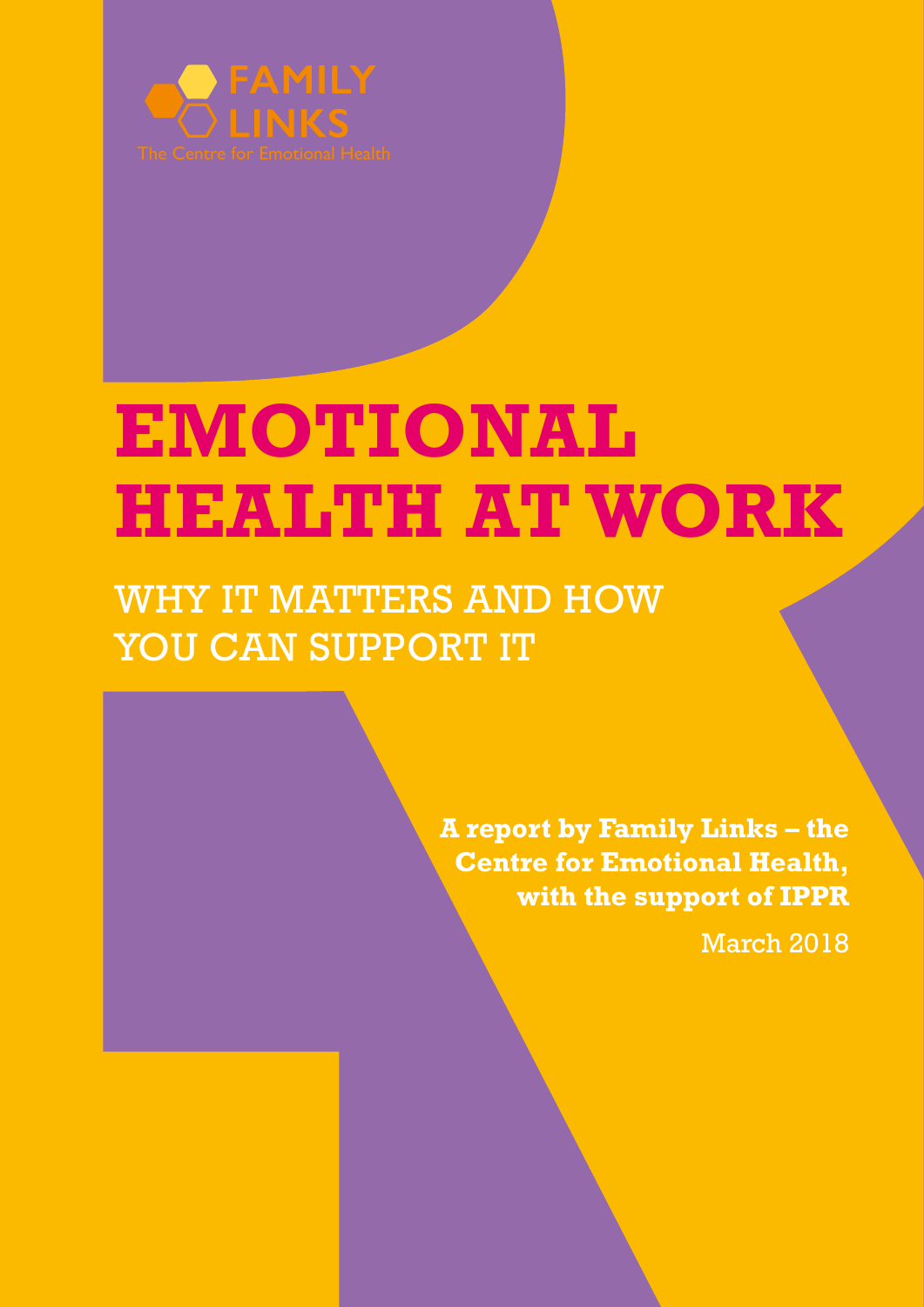#### **ABOUT FAMILY LINKS**

**Family Links** is a national charity dedicated to empowering children, parents, families, schools and workplaces to be emotionally healthy.

Our vision is a world where adults and children live flourishing lives, fulfil their potential and make a positive contribution to their community. Family Links believes that emotional health is a human right and that it is the foundation for achievement and happiness.

We deliver innovative, high quality training in the Nurturing Programme to health and social care services, third sector organisations, schools and universities.

The Nurturing Programme is the approach that underpins all our work and is designed to provide adults and children with the understanding, skills and ability to lead emotionally healthy lives, build resilience, empathy, self-esteem and support positive relationships.

Family Links Units 2 & 3 Fenchurch Court Bobby Fryer Close Cowley Oxford OX4 6ZN T: +44 (0)1865 401 800 E: info@familylinks.org.uk Registered charity no: 1062514

#### **ABOUT IPPR**

**IPPR, the Institute for Public Policy Research**, is the UK's leading progressive think tank. Our purpose is to conduct and promote research into, and the education of the public in, the economic, social and political sciences, science and technology, the voluntary sector and social enterprise, public services, and industry and commerce.

IPPR 14 Buckingham Street London WC2N 6DF T: +44 (0)20 7470 6100 E: info@ippr.org www.ippr.org Registered charity no: 800065 (England and Wales), SC046557 (Scotland)

This report was first published in March 2018. © IPPR 2018

The contents and opinions expressed in this report are those of the authors only.

### The progressive policy think tank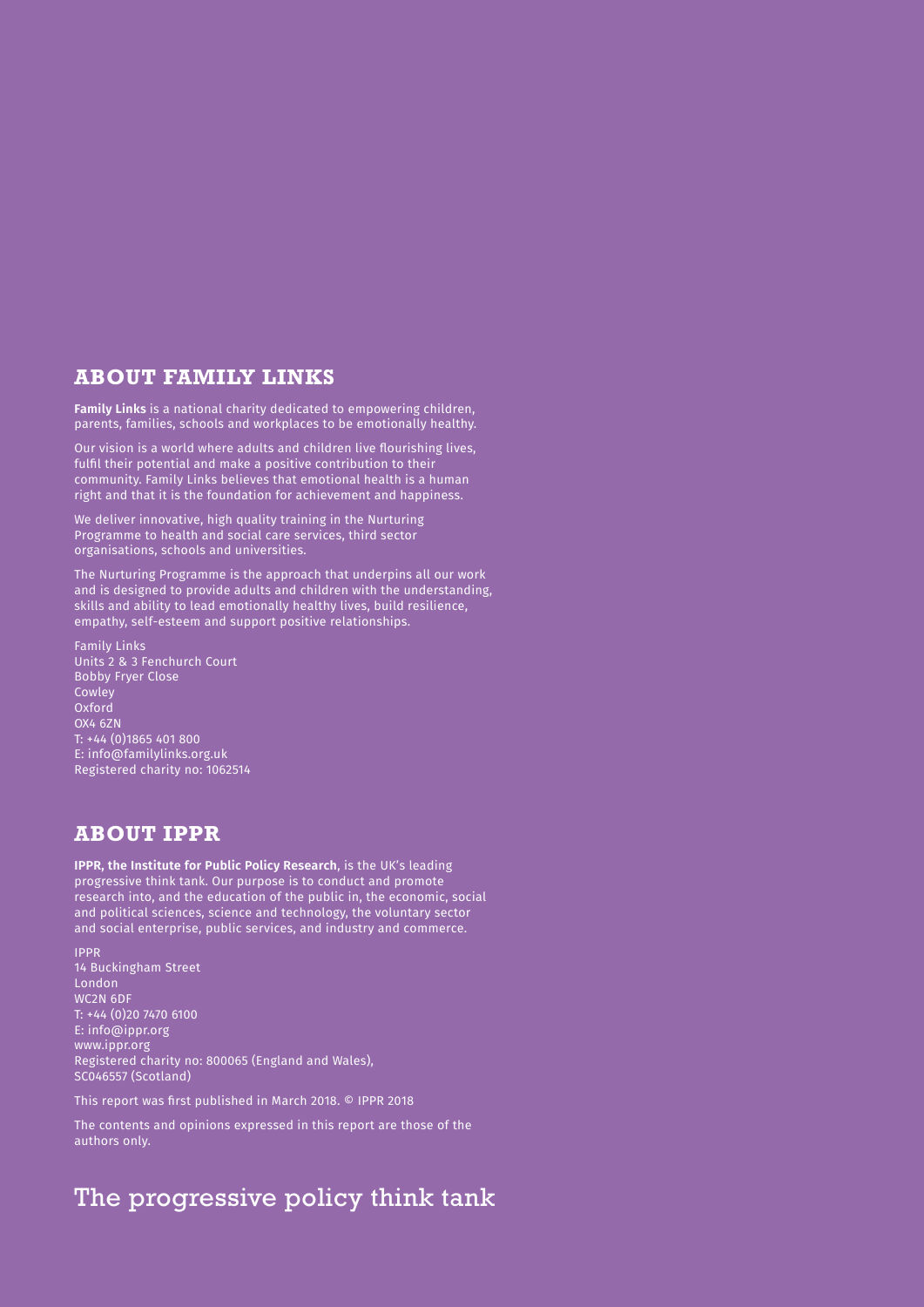### **CONTENTS**

| Using an emotional health framework to improve workplace outcomes7                 |  |
|------------------------------------------------------------------------------------|--|
| A mental health goal: Supporting good mental health and preventing poor mental     |  |
|                                                                                    |  |
| A skill development goal: Developing social and emotional competencies 9           |  |
|                                                                                    |  |
|                                                                                    |  |
|                                                                                    |  |
|                                                                                    |  |
|                                                                                    |  |
|                                                                                    |  |
|                                                                                    |  |
|                                                                                    |  |
|                                                                                    |  |
|                                                                                    |  |
|                                                                                    |  |
|                                                                                    |  |
|                                                                                    |  |
|                                                                                    |  |
|                                                                                    |  |
|                                                                                    |  |
|                                                                                    |  |
|                                                                                    |  |
|                                                                                    |  |
|                                                                                    |  |
|                                                                                    |  |
|                                                                                    |  |
|                                                                                    |  |
|                                                                                    |  |
| 4.1 Self beliefs: Ensuring employees feel valued in their contributions 32         |  |
|                                                                                    |  |
| 4.3 Self regulation: Supporting healthy self regulation in the workplace35         |  |
|                                                                                    |  |
|                                                                                    |  |
| 4.7 Relationship skills: Building positive relationships across all aspects of the |  |
|                                                                                    |  |
|                                                                                    |  |
|                                                                                    |  |
| 4.10 A whole organisationorganisation approach to emotional health 42              |  |
|                                                                                    |  |
|                                                                                    |  |
|                                                                                    |  |
|                                                                                    |  |
|                                                                                    |  |
|                                                                                    |  |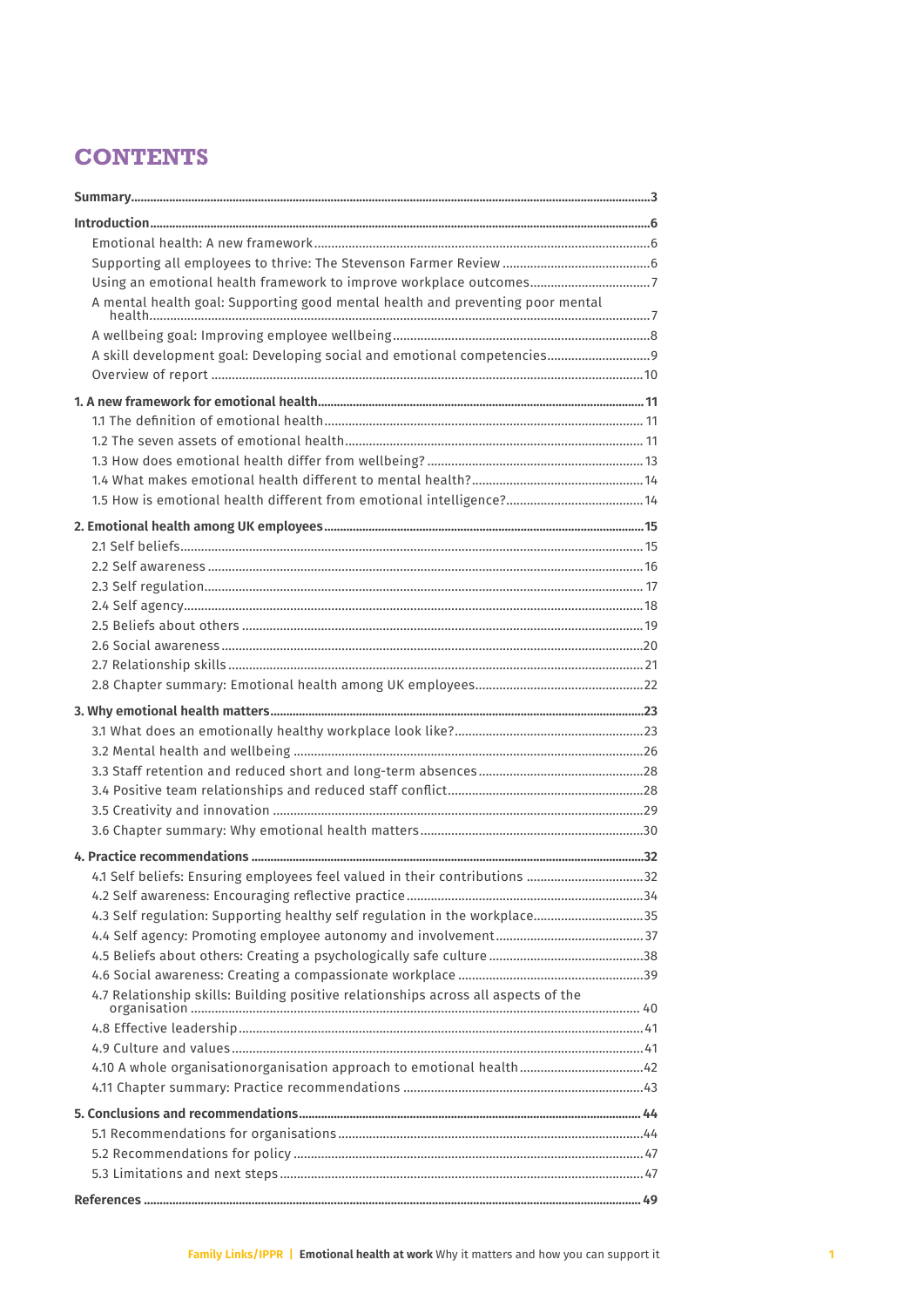#### **ABOUT THE AUTHOR**

**Jessica Tanner** is the research coordinator at the Centre for Emotional Health.

With **Alice Yeo** and **Sally McManus** 

#### **ACKNOWLEDGEMENTS**

The authors would like to thank Nick Haisman-Smith, Sarah Darton, Mary Taylor, Bea Stevenson, Rowen Smith and Geoff McDonald for their support and involvement in this paper. We are grateful to the IPPR team for their support, including Clare McNeil and Craig Thorley for their input into the paper.







#### **Download**

This document is available to download as a free PDF and in other formats at: http://www.ippr.org/research/publications/emotional-health-at-work

#### **Citation**

If you are using this document in your own writing, our preferred citation is: *Family Links: The Centre for Emotional Health (2018), Emotional Health at Work: why it matters and how you can support it,* Family Links: The Centre for Emotional Health and IPPR, London.

#### **Permission to share**

This document is published under a creative commons licence: Attribution-NonCommercial-NoDerivs 2.0 UK http://creativecommons.org/licenses/by-nc-nd/2.0/uk/ For commercial use, please contact info@ippr.org

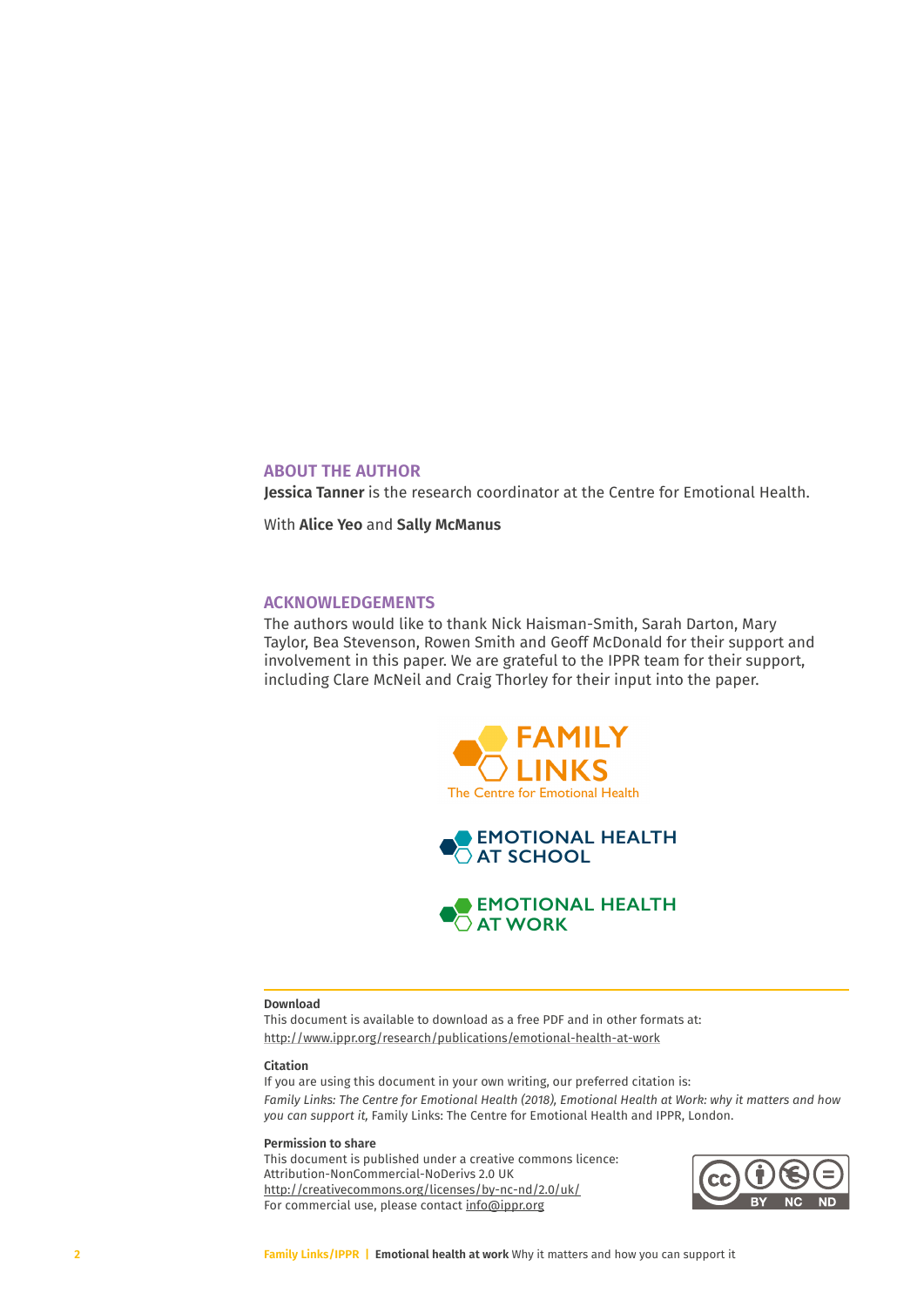# <span id="page-4-0"></span>**SUMMARY**

This report proposes a new framework for emotional health, which will support employers to consider and improve the mental health, wellbeing and social and emotional competencies of their workforce. Emotional health refers to a set of malleable skills and beliefs which shape our feelings, thoughts and behaviour. The emotional health framework outlines seven social and emotional competencies or 'assets', which can be cultivated within the workplace at an individual and organisational level. The seven assets are:

- self beliefs
- self awareness
- self regulation
- self agency
- beliefs about others
- social awareness
- relationship skills.

While each asset is important in its own right, it is the collective interaction between them which forms our emotional health.

The financial and business costs associated with poor mental health are welldocumented (e.g. Deloitte 2017), and, in 2017, the prime minister commissioned an independent review into mental health at work. In this review, the authors, Stevenson and Farmer, outline their ten year goals for mental health support within the workplace. These include:

- **1.** "Every one of us will have the knowledge, tools and confidence, to understand and look after our own mental health and the mental health of those around us."
- **2.** "Employees in all types of employment will have 'good work', which contributes positively to their mental health, our society and our economy."

**(Stevenson and Farmer 2017)**

An emotional health framework supports both of these goals. Developing the emotional health assets will give employees the skills to support the mental health and wellbeing of themselves and others, developing individual resilience. Similarly, psychosocial aspects of the working environment, including the nature and type of work, ability to maintain a healthy work-life integration, relationships with colleagues, workplace culture and organisational leadership can either promote or undermine the emotional health of employees. A two-pronged approach is needed to support emotional health:Firstly, upskilling individual employees, and second, creating an emotionally healthy environment through workplace policies, practices, culture and leadership. In addition to supporting mental health and wellbeing, developing the assets outlined in the emotional health framework will have wider benefits for individuals and organisations. These include building and maintaining positive relationships, coping with challenges, problem-solving, and being able to self motivate. These translate into workplace outcomes, such as job performance and productivity, staff retention and absence, and team relationships.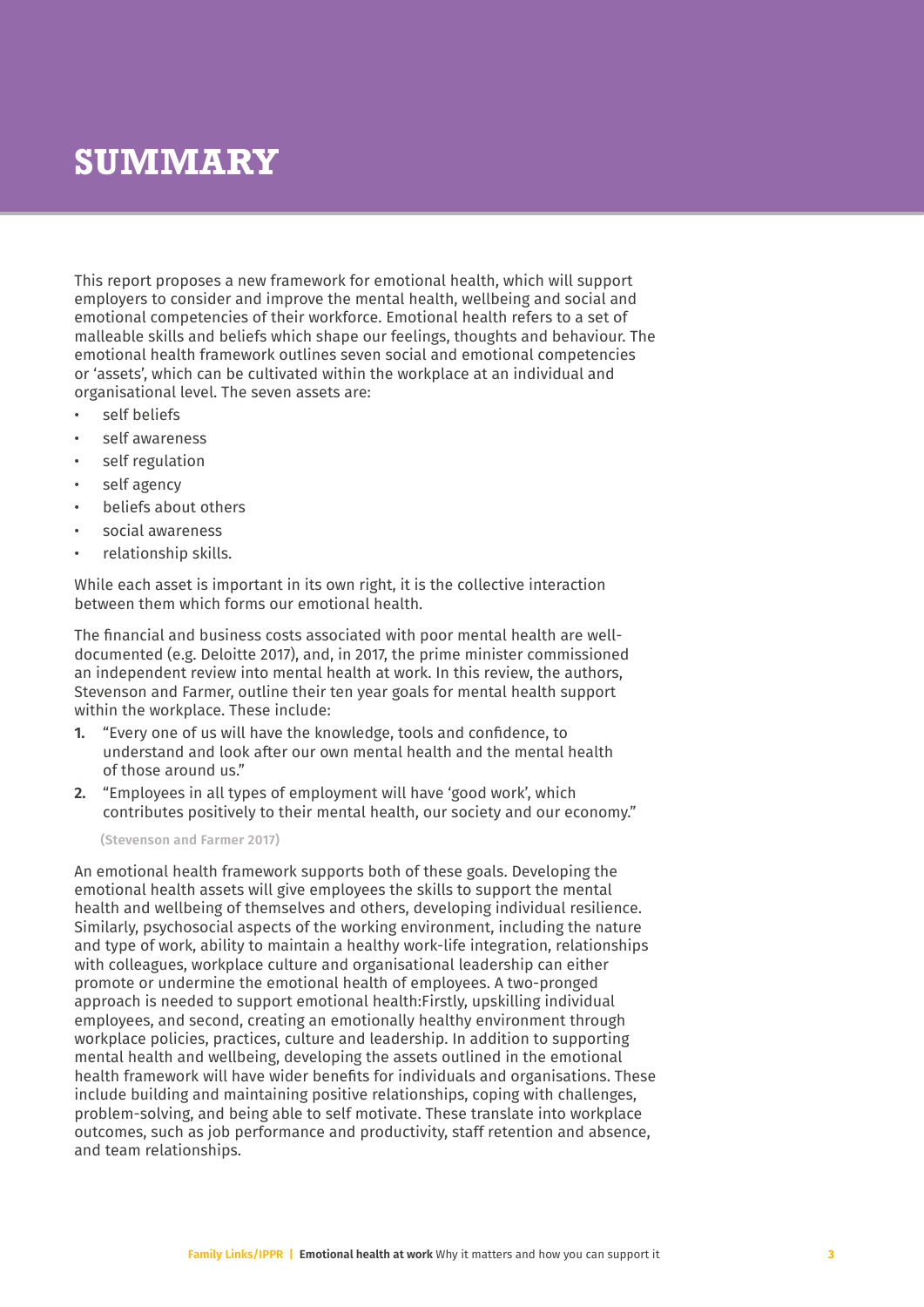#### **KEY FINDINGS**

Secondary analysis of the European Social Survey (ESS) was used to examine the current state of emotional health for UK employees. Findings show that across a number of factors, UK employees report lower levels of emotional health compared to other economies across Europe. Key priorities identified for the UK workforce are as follows:

- **supporting self beliefs:** One-fifth of UK employees report low self beliefs
- **developing self regulation:** Only one-third of UK employees feel that they deal very well with important problems in life, while over one-fifth found that after something goes wrong it takes them a long time to get back to normal
- **building workplace relationships and relationship skills:** Half of UK employees report that their working relationships are not supportive.

Findings from the ESS also show there is an association between the emotional health assets and psychosocial aspects of the working environment, such as autonomy, the type of work, and having opportunities for learning and development. However, these findings are correlational and further research is needed to establish a cause-effect relationship.

A review of existing research links the emotional health assets to other key workplace outcomes, including:

- performance (productivity, motivation and engagement)
- staff turnover and reduced short and long-term absence rates
- improved team relationships and reduced conflict
- creativity and innovation.

This suggests that there is a strong business case for cultivating good emotional health within the workplace.

#### **RECOMMENDATIONS FOR EMPLOYER PRACTICE**

We put forward a number of practice recommendations to support employers to improve the emotional health of their workforce and organisation. A full list of practice recommendations is shown in the full report, both for organisations and for line managers. Support should be targeted at each of the emotional health assets:

- ensuring employees feel valued in their contributions (self beliefs)
- encouraging reflective practice (self awareness)
- supporting healthy self regulation in the workplace (self regulation)
- promoting employee autonomy and involvement (self agency)
- creating a psychologically safe culture (beliefs about others)
- fostering a compassionate workplace (social awareness)
- building positive relationships across all aspects of the organisation (relationship skills).

Employers can support and promote the emotional health of their employees through adopting a whole organisation approach to emotional health which has four key features: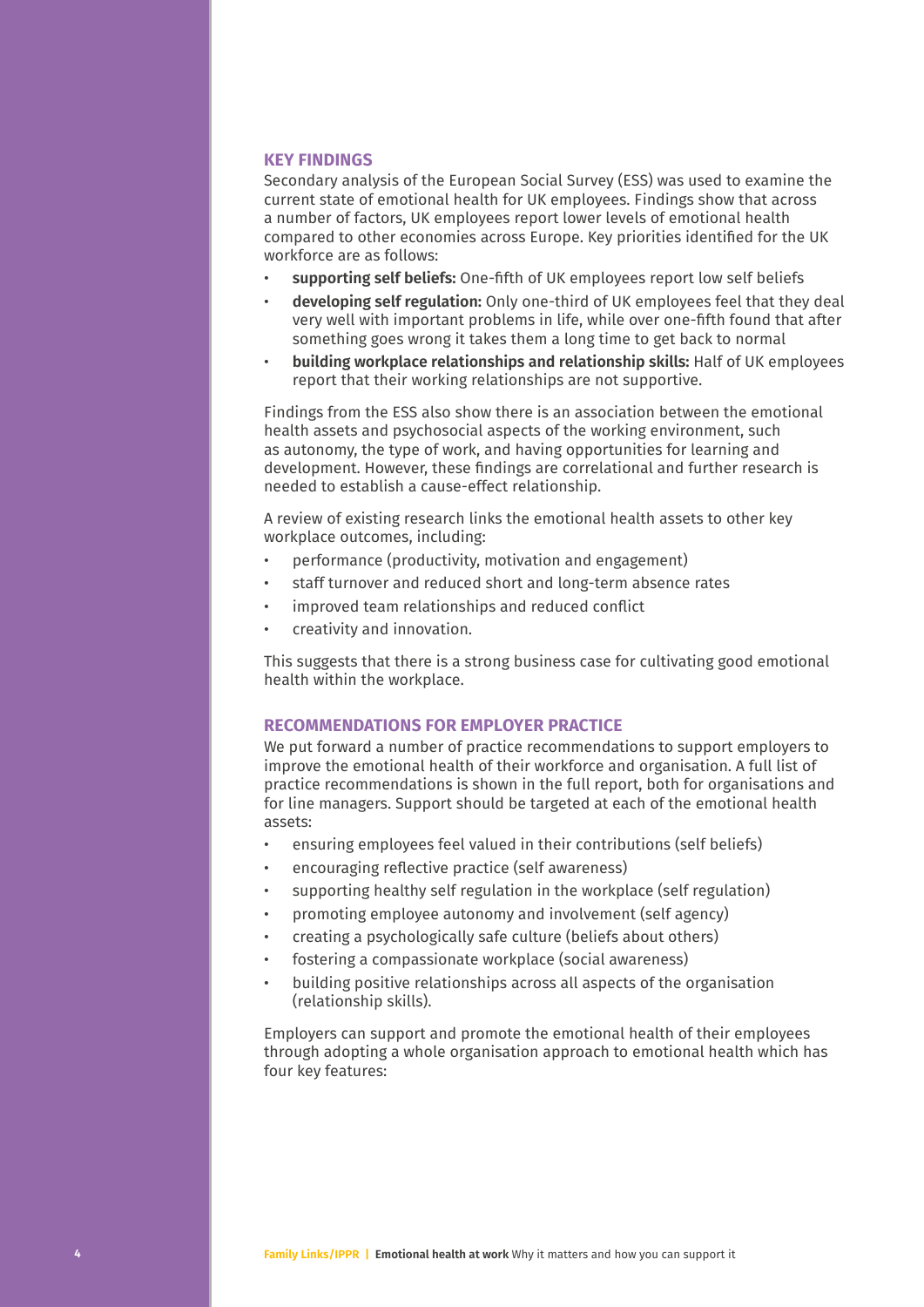| <b>Explicit training and skill development</b><br>of all employees                                                                                                                                                                                                                                                                                                                                                                                                                                                                                                                                                                                                                                                                                                                                                                                                                                                                        | Ensuring 'good work' for all employees                                                                                                                                                                                                                                                                                                                                                                                            |
|-------------------------------------------------------------------------------------------------------------------------------------------------------------------------------------------------------------------------------------------------------------------------------------------------------------------------------------------------------------------------------------------------------------------------------------------------------------------------------------------------------------------------------------------------------------------------------------------------------------------------------------------------------------------------------------------------------------------------------------------------------------------------------------------------------------------------------------------------------------------------------------------------------------------------------------------|-----------------------------------------------------------------------------------------------------------------------------------------------------------------------------------------------------------------------------------------------------------------------------------------------------------------------------------------------------------------------------------------------------------------------------------|
| Provision should be in place for employees<br>(including leadership) to develop each of the<br>emotional health assets and cultivate their<br>intra and interpersonal skills. This could be<br>through explicit training or through reflection<br>during supervision and target setting during<br>performance reviews.                                                                                                                                                                                                                                                                                                                                                                                                                                                                                                                                                                                                                    | All employees should have 'good work' which<br>supports each of the emotional health assets.<br>This includes work which is meaningful and allows<br>opportunities for learning and development,<br>fostering positive self beliefs, as well as work<br>which enables choice and autonomy, encouraging<br>self agency.                                                                                                            |
| Creating an emotionally healthy environment                                                                                                                                                                                                                                                                                                                                                                                                                                                                                                                                                                                                                                                                                                                                                                                                                                                                                               | <b>Leadership commitment</b>                                                                                                                                                                                                                                                                                                                                                                                                      |
| Policies and procedures: Workplace policies and<br>procedures support and promote good emotional<br>health for employees (e.g. tackling workplace<br>bullying, flexible working, reward schemes etc).<br><b>Strategic narrative:</b> Workplaces have a named<br>set of values in place to support an emotionally<br>healthy culture. Employees (including leadership)<br>are clear about the roles they play in creating an<br>emotionally healthy culture and working as part<br>of an emotionally healthy team.<br><b>Employee voice:</b> There are opportunities for<br>employees to express their feelings and opinions,<br>and contribute to decision-making processes.<br><b>Culture:</b> Emotionally healthy practices are<br>embedded within the culture and values of the<br>organisation. Day to day interactions should<br>support healthy self beliefs, empower others, and<br>be founded on building positive relationships. | Leadership: Leaders are committed to creating<br>an emotionally healthy workplace and supporting<br>the emotional and mental health of employees.<br>They model emotionally healthy practices,<br>shaping the organisational culture.<br>Ongoing monitoring and reflection: Leadership<br>continually monitor and reflect on emotional<br>health, using employee voice to consider the<br>thoughts and feelings of the workforce. |

#### **RECOMMENDATIONS FOR POLICY**

Recommendations to enhance the emotional health of individuals and organisations in the UK through policy include:

- **1. To implement the Mental Health Core Standards identified in the Stevenson Farmer Review:** While the core standards identified by Stevenson and Farmer were written from a mental health perspective, many of them relate to emotional health and the importance of a preventative approach. Ensuring 'good work' for all employees, upskilling staff – including line managers and supervisors – and encouraging open conversations, not just about mental health, but about *all* challenges employees encounter, will improve emotional health at both an individual and organisational level.
- **2. Improving the social and emotional competencies of the UK workforce:** Findings from secondary analysis of the ESS suggests that the UK workforce is lacking key skills in relation to self regulation and relationship skills. The development of social emotional competencies and the emotional health assets should begin during compulsory education and should receive higher precedence within the national curriculum. These skills should continue to be cultivated during employment and be an ongoing focus of training, skill development and performance reviews.
- **3. Improving job quality:** The findings in this report underline the importance of the new 'job quality' agenda, which aims to introduce measures of the quality of employment. Jobs which satisfy key criteria relating to quality are more likely to help develop the seven assets, such as self beliefs and self agency, which collectively contribute to the emotional health of individuals and organisations.
- **4. Increasing worker voice and autonomy:** The evidence presented in this report highlights the importance of autonomy, involvement and employee voice. Lawrence and McNeil (2014) recommend that all companies with over 50 employees should have a 'working life forum'. This would help to ensure that employees have sufficient influence over their working lives, and would provide employees with a voice through which to maintain high levels of emotional health at work.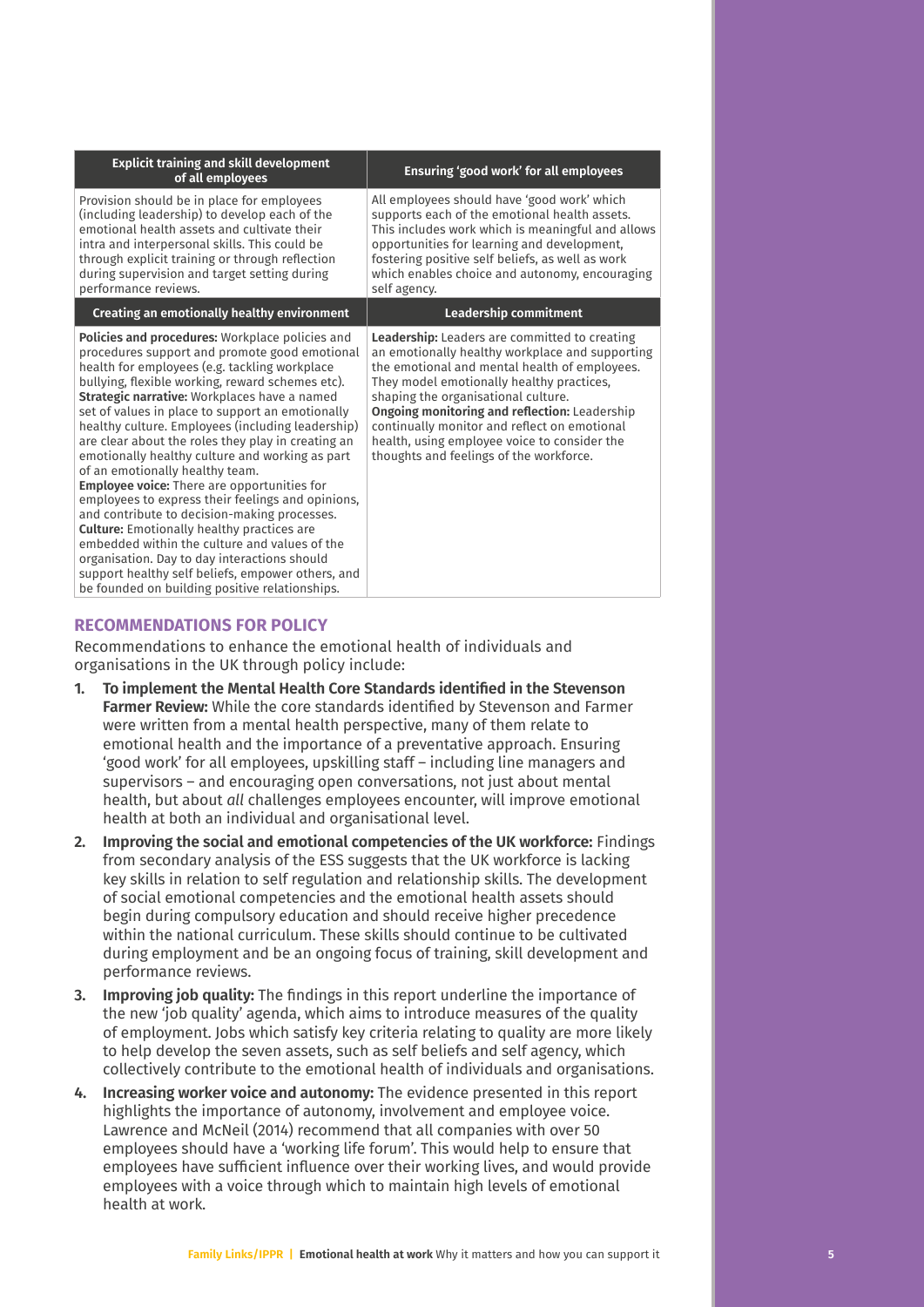### <span id="page-7-0"></span>**INTRODUCTION**

This report proposes a new framework for emotional health, which will support employers to consider and improve the mental health, wellbeing and social and emotional competencies of their workforce. It outlines the benefits of approaching issues in the workplace through the lens of emotional health, alongside existing wellbeing, mental health and emotional intelligence perspectives. A range of evidence is presented, demonstrating that there is a strong business case for supporting emotional health at both an individual and organisation level.

#### **EMOTIONAL HEALTH: A NEW FRAMEWORK**

Emotional health is a term which is widely used, and the importance of good emotional health is increasingly recognised. However, there is no accepted definition of emotional health, and the term is often used synonymously with mental health or emotional wellbeing. Family Links: The Centre for Emotional Health has recently proposed a new definition and framework for emotional health (2017). They propose that emotional health refers to a set of malleable skills and beliefs which shape our feelings, thoughts and behaviour, and identify seven components or 'assets' of emotional health. This provides a helpful framework for employers to consider the emotional health of their employees, and how they can support and develop each of these assets, both at an individual and at an organisational level.

#### **SUPPORTING ALL EMPLOYEES TO THRIVE: THE STEVENSON FARMER REVIEW**

In their recent review of mental health and employers commissioned by the prime minister, Stevenson and Farmer (2017) identify three levels of support:

- universal support for all employees to thrive, including those with an existing mental health condition
- targeted support for employees who are struggling
- tailored support for employees who have a mental health condition and may be off work.

Emotional health relates to the primary level of support: universal provision to help all employees thrive within the workplace. This will include supporting employees to cultivate each of the emotional health assets, in addition to fostering a culture which enables good emotional health.

While Stevenson and Farmer refer to these support levels in relation to mental health, they can equally apply to wellbeing challenges that employees may face; for example, bereavement, illness of a family member, the experience of trauma, returning to work after a protracted absence etc. In all these instances, and in the case of existing mental health conditions, targeted or tailored support may be necessary. However, universal emotional health support offers a two-pronged approach to boosting individual resilience: improving an employee's own emotional health, and equipping the whole workforce with the necessary skills to provide a supportive, compassionate environment.

Stevenson and Farmer's review (2017) outlines two key aims relating to universal support for good mental health:

**1.** all employees across all employment sectors will have 'good work'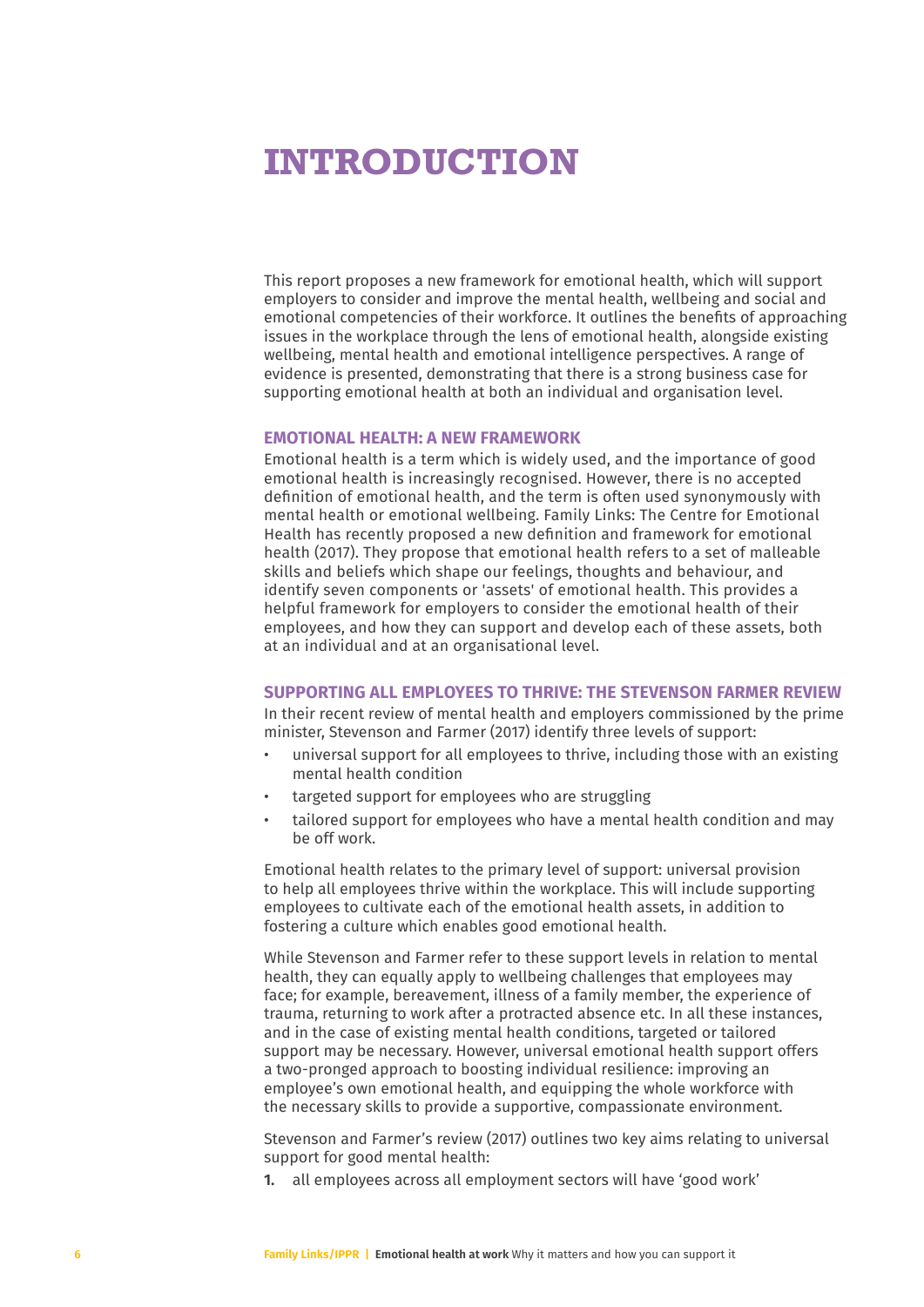<span id="page-8-0"></span>**2.** all employees will have the knowledge and skills to look after their own mental health and support good mental health.

The emotional health framework is in a strong position to address both of these aims, outlining the key knowledge and skills that employees need for good mental health and wellbeing, alongside identifying the key features of 'good work'.

Furthermore, in addition to supporting mental health and wellbeing, developing employees' social and emotional skills and ensuring 'good work' will likely have an impact on a range of other organisational outcomes, including:

- performance (productivity, motivation and engagement)
- staff turnover and reduced short and long-term absence rates
- improved team relationships and reduced conflict
- creativity and innovation.

#### **USING AN EMOTIONAL HEALTH FRAMEWORK TO IMPROVE WORKPLACE OUTCOMES**

Within current mental health and emotional wellbeing initiatives in the workplace, there are three overarching goals.

- **1. A mental health goal:** Supporting good mental health and preventing poor mental health.
- **2. An emotional wellbeing goal:** Improving employee wellbeing.
- **3. A skill development goal:** Developing employees' social and emotional competencies in order to improve performance.

The following section examines each of the three goals, why they should be priorities for employers, and the benefits of an emotional health framework.

#### **1. A MENTAL HEALTH GOAL: SUPPORTING GOOD MENTAL HEALTH AND PREVENTING POOR MENTAL HEALTH**

There is both a business case and a social welfare need for interventions which support mental health in the workplace. Poor mental health continues to affect a growing number of individuals and organisations. Recent figures show that over three-quarters of UK employees have experienced symptoms of poor mental health, with 29 per cent receiving a mental health diagnosis (Business in the Community 2016). As well as posing significant challenges for individuals and their families, mental health problems at work also incur considerable costs to organisations and to the government. In 2016, 15.8 million working days were lost due to mental health issues (such as stress, anxiety and depression), equating to 11.5 per cent of all sickness absence in the UK (ONS 2017). There is further cost to government when people fall out of work due to mental health problems, through out-of-work benefits and lost tax receipts. Mental health conditions account for the largest proportion of new claims for Employment and Support Allowance (ESA); in 2016, almost half (49 per cent) of ESA claimants had a mental health condition, up from almost a third (31 per cent) in 2000 (DWP 2016). There are also significant costs associated with mental health presenteeism, which contributes to a loss in productivity. Research from the Centre for Mental Health (2017) estimates that this costs the economy as much as £21.2 billion per year, over double the costs of sickness absences from mental ill-health.

The high costs of presenteeism for mental ill-health highlights the need for targeted support for employees who are struggling with poor mental health *in work*, as well as universal support which enables **all employees to thrive** (Stevenson and Farmer 2017). In a recent survey by Business in the Community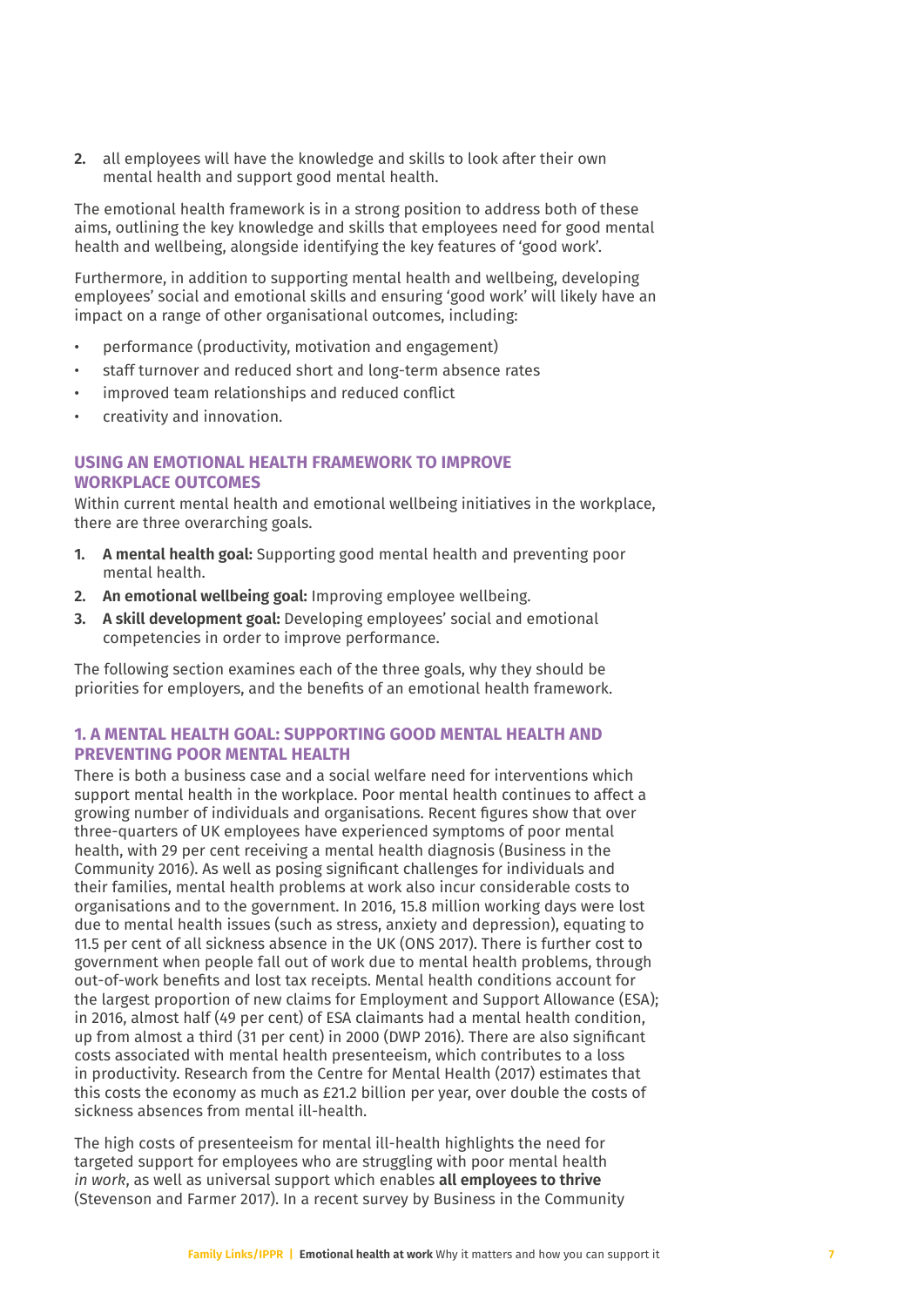<span id="page-9-0"></span>(2016) 62 per cent of employees stated that their workplace directly contributed to poor mental health. This may be due to demanding workloads, difficult relationships with colleagues, or a lack of autonomy. Furthermore, the stigma surrounding mental health prevents many employees from disclosing difficulties, with only two in five employees stating that they would tell their manager if they were absent due to mental ill health (AXA PPP 2016). Line managers may also lack the skills and confidence to effectively support and discuss mental health issues with employees. A recent survey by Business in the Community (2016) found that 38 per cent of line managers felt they would benefit from further training.

This highlights that, while there is the need for targeted and tailored support for employees with poor mental health (Stevenson and Farmer, 2017), support should also be given at a whole-organisation level. As outlined in the emotional health framework, employees should be supported to develop the intrapersonal assets to support their own mental health, including self awareness and self regulation, and the interpersonal assets, including empathy, compassion and social awareness, to foster supportive relationships and facilitate disclosure of difficulties, both for themselves and for others.

Deloitte (2017) identified that universal mental health support (defined as "early-stage supporting activities") delivered the biggest return on investment, advocating the importance of preventative rather than reactive mental health support. This includes having "an organisational culture of openness, acceptance and awareness", and ensuring employees know how to respond "when they or their colleagues experience challenging circumstances" (ibid). Emotional health is therefore a proactive and preventative approach to mental health, rather than a reactive one – supporting the growth of the emotional health assets will directly support good mental health for *all* staff. Similarly, creating an emotionally healthy culture provides a facilitative environment for *everyone*. This may be particularly supportive for employees experiencing specific mental health and wellbeing challenges.

#### **A WELLBEING GOAL: IMPROVING EMPLOYEE WELLBEING**

Employee wellbeing has received significant policy and political attention over the last decade. In 2010, David Cameron announced that wellbeing would be a government objective, and would be regularly measured in national statistics. On an organisational level, employee wellbeing is a rising priority, with many workplaces implementing specific wellbeing initiatives, with the aims of improving employee health, reducing staff absences, and increasing retention and productivity. While many interventions falling under the 'workplace wellbeing' umbrella are targeted towards physical wellbeing, many are now also specifically targeted at mental or emotional wellbeing.

NICE (2009) adopt the definition of mental wellbeing from the Foresight Mental Capital and Wellbeing Project (2008): "Mental wellbeing is a dynamic **state** in which the individual is able to develop their potential, work productively and creatively, build strong and positive relationships with others and contribute to their community"*.* Similarly, CIPD (2016) define workplace wellbeing as "creating an environment to promote a **state** of contentment which allows an employee to flourish and achieve their full potential for the benefit of themselves and their organisation". The key word in both of these definitions is 'state'.

Ensuring employees are in a positive mental and emotional state is essential at both an individual and organisational level. Employers can and should support the wellbeing of employees by regulating their physical and emotional demands at work and ensuring these are appropriate. They should also facilitate employees to have a healthy work-life integration and make sure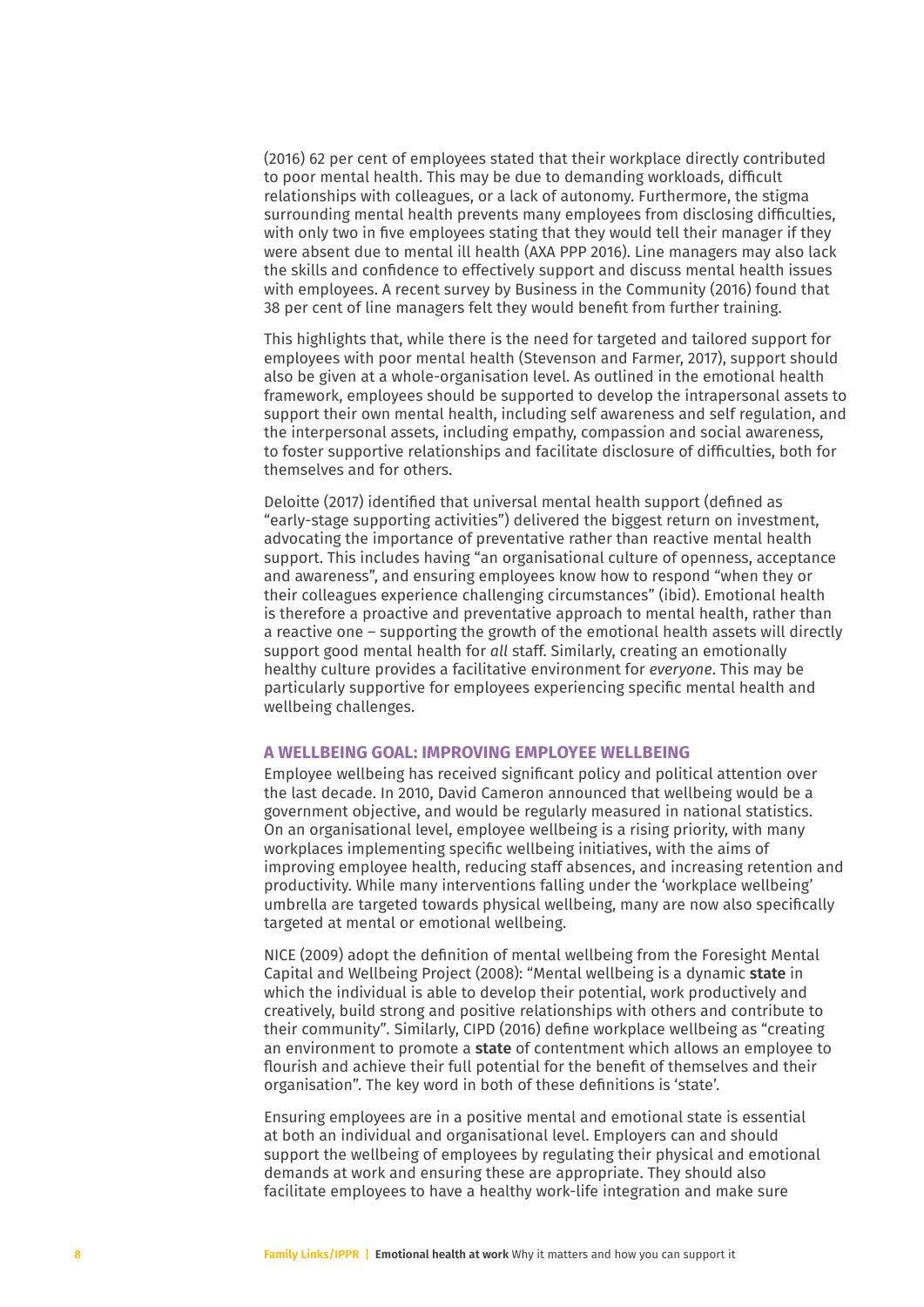<span id="page-10-0"></span>that the nature of their work is conducive to positive wellbeing. However, coinciding with the definitions above, many workplace wellbeing interventions centre on improving the current mental or emotional **state** of employees. They are centred around improving staff morale, or boosting happiness within the workplace. In a podcast about his book, *The Happiness Industry*, William Davies (2015), talks about the potential risks associated with the 'happiness agenda', including the 'commodification' of happiness. He argues that it is not possible to 'happify' a workplace by buying in a free lunch or a massage once a week. In order to have a meaningful impact for businesses, interventions need to go beyond simply improving the current emotional **state** of employees through surface level interventions.

An emotional health framework focuses on improving staff wellbeing by embedding change at a deeper level. Rather than focusing on external initiatives to boost morale or improve happiness, emotional health offers a framework to support employees to develop their social and emotional assets. This will equip them with the skills to support and protect their own wellbeing and the wellbeing of those around them, in alignment with Stevenson and Farmer's recommendations (2017). This includes intrapersonal capacities to self regulate and manage difficult emotions, as well as interpersonal skills to build positive, supportive relationships with colleagues and communicate assertively to make sure their wellbeing needs are met. This will help to foster lasting changes to workplace wellbeing by boosting individual resilience. As Day et al argue: "Resilience is more than an individual trait. It is a capacity which arises through interactions between people within organisational contexts" (2011).

#### **A SKILL DEVELOPMENT GOAL: DEVELOPING SOCIAL AND EMOTIONAL COMPETENCIES**

Social and emotional skills are associated with a range of workplace outcomes, including performance (O'Boyle et al 2011), team relationships (Schlaerth et al 2013), and improved mental health and wellbeing (Cooper et al 2001; Austin et al 2005). The above not only demonstrates that social and emotional competencies can be improved through training and intervention, but also highlights the widespread benefits of doing so.

Daniel Goleman's work centres on managerial performance and leadership, which is most frequently applied and utilised within workplaces. Since the publication of his book in 1995, *Emotional Intelligence: Why it can matter more than IQ*, emotional intelligence has been the subject of extensive research studies and workplace interventions, and few books have had such a major impact on the way leaders and employees consider their skills, effectiveness, efficiency and productivity. While emotional intelligence training is most often targeted at leadership development, there is a clear case for improving the social and emotional skills of all employees (Kirk et al 2011; Halsell et al 2007).

Unlike emotional intelligence, which is viewed as a set of within-individual characteristics, emotional health is determined by the **interaction** between the organisational context and the individual. Workplaces not only help shape and develop their social and emotional competencies, but will also either enable or disable existing skills from being enacted. For example, a person who has a high level of emotional health but works in an emotionally unhealthy organisation will experience poorer workplace outcomes compared to someone who works in an emotionally healthy organisation. Conversely, an emotionally healthy organisation will provide a supportive environment for someone with low levels of emotional health, enabling them to reach their full potential and develop their social and emotional competencies. Thus, cultivating good emotional health is achieved both through targeted skill development at an individual level and by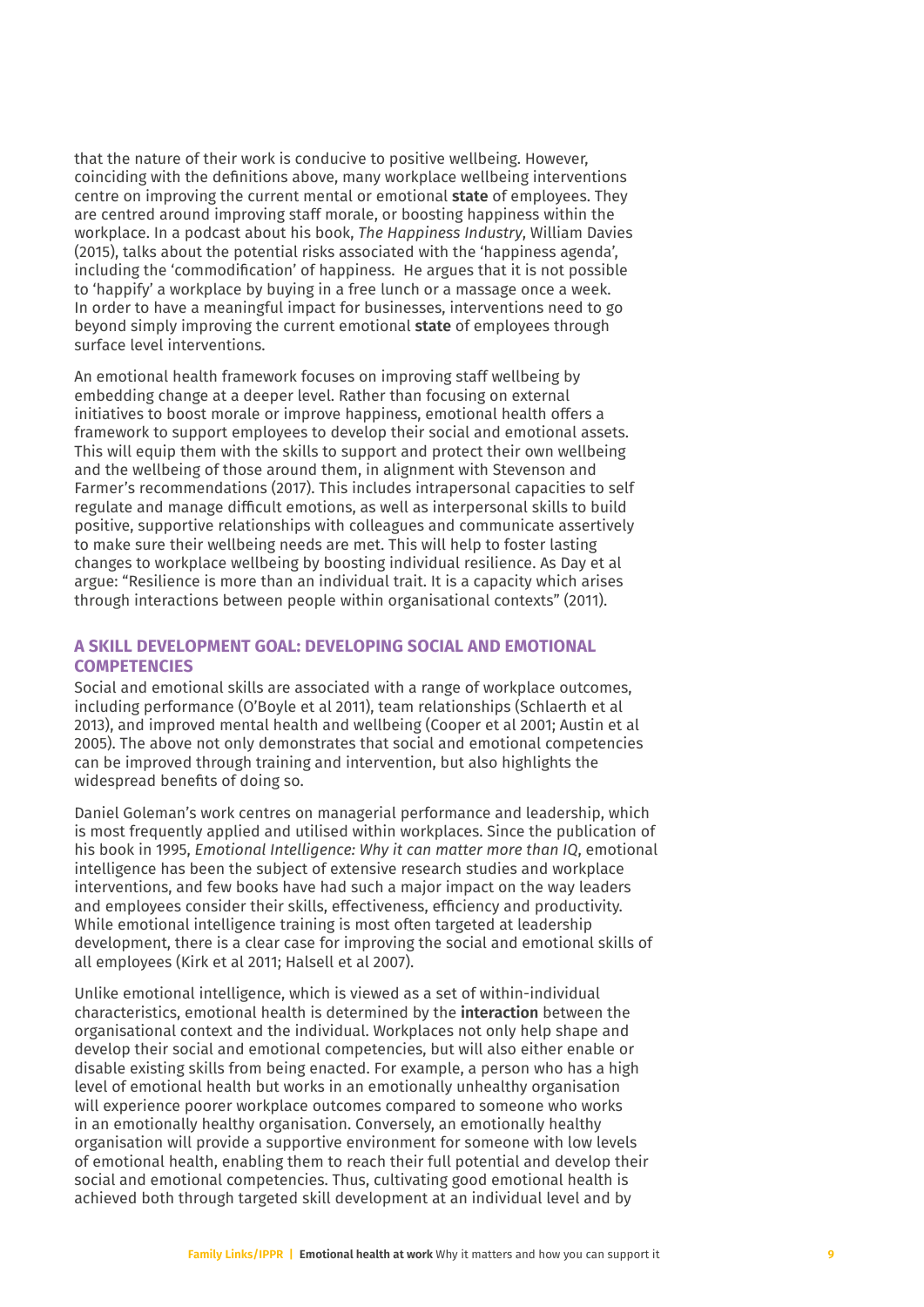<span id="page-11-0"></span>embedding supportive practices throughout the culture and daily operations of a workplace. This corresponds to a wide body of literature highlighting the need for interventions to be implemented at both an individual and organisational level. In a recent review of wellbeing interventions, Fenton et al (2014) state that "there is a growing awareness that interventions need to target both individuals, and the organisational environment".

#### **OVERVIEW OF REPORT**

This report introduces a new framework for emotional health, and uses it to explore how organisational practices can improve workplace outcomes. It examines how the emotional health of organisations, created through policies, practices, culture and leadership, in conjunction with the emotional health of individual employees, impacts on mental health and wellbeing; performance, engagement and productivity; staff retention and reduced absence rates; improved team relationships and reduced conflict; and creativity and innovation.

The questions at the heart of this report are as follows.

- **How can an emotional health framework support employers to improve the emotional health of their employees and of their organisation?**
- **What impact is this likely to have on key workplace outcomes?**
- **What does this mean for practice and policy?**

**Chapter 1. A new framework for emotional health:** In chapter 1, we introduce the new framework for emotional health, asking, **'What is emotional health?'**. We examine the concept of emotional health and how it is distinct, yet related, to concepts, such as mental health, emotional wellbeing and emotional intelligence.

**Chapter 2. Emotional health among UK employees:** In chapter 2, we ask, **'What is the current state of emotional health for employees in the UK?'**. In order to understand this within an international context, we examine levels of workplace emotional health in the UK, using new analysis of secondary datasets to draw comparison with other European countries.

**Chapter 3. Why emotional health matters:** In chapter 3, we ask, **'How can emotional health support and improve workplace outcomes?'**. We explore the evidence from existing research studies on how far positive emotional health, both experienced by individuals and embedded through organisations as a whole, is associated with improved workplace outcomes (including reduced staff absence and turnover rates, increased productivity and performance, improved team relationships and increased creativity and innovation).

**Chapter 4. Recommendations for practice:** In chapter 4, we ask, **'How can organisations support and promote good emotional health?'**. We consider the range of factors that contribute to the emotional health of a workplace and what employers can do to support and promote the emotional health of their employees.

**Chapter 5. Conclusions and Recommendations:** Finally, in chapter 5, we ask, **'What are the implications of the report's findings on emotional health for the wider policy context?'.** We put forward a number of recommendations for how the emotional health of individuals and organisations in the UK can be enhanced, set within the context of wider policy trends.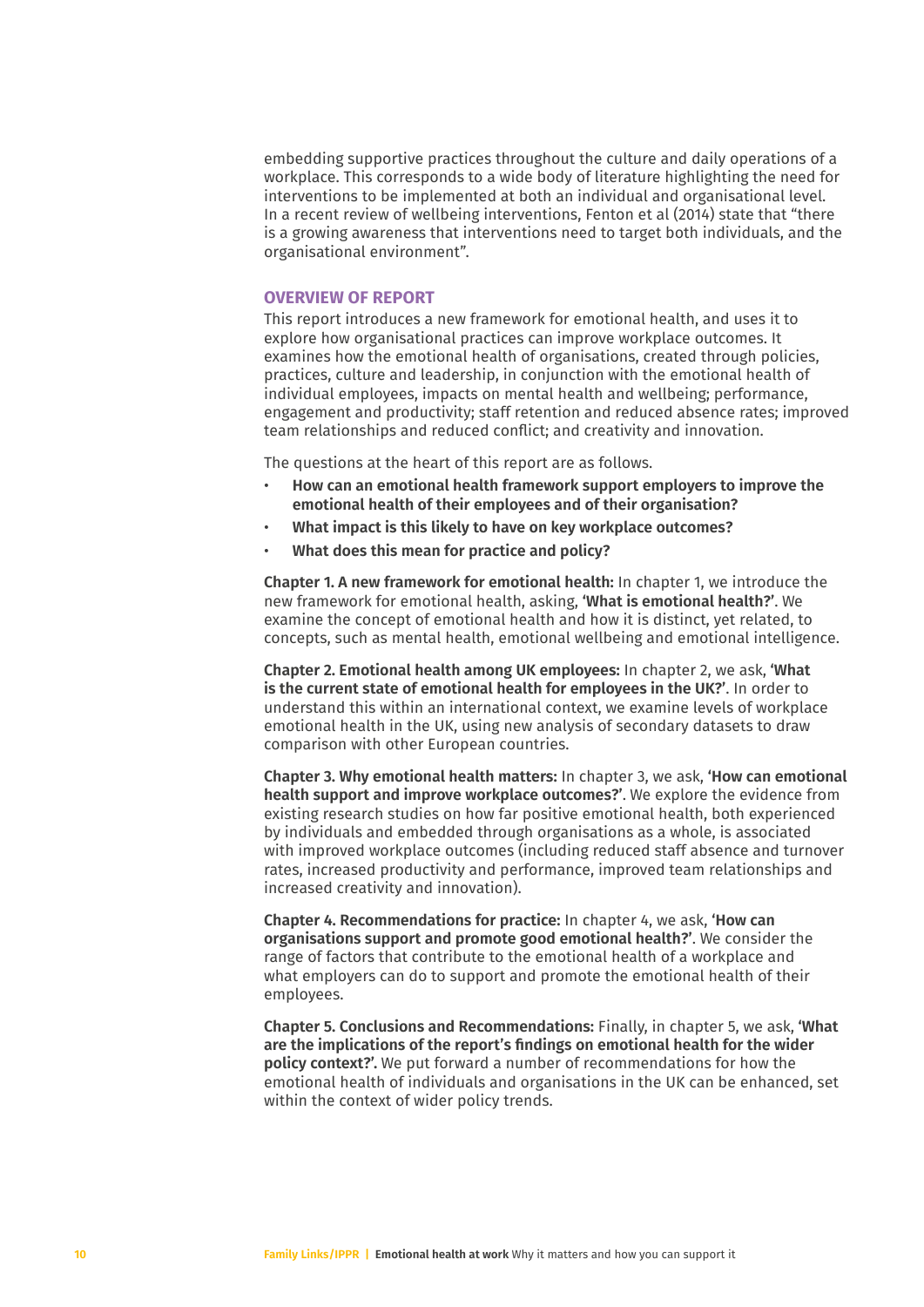# <span id="page-12-0"></span>**1. A NEW FRAMEWORK FOR EMOTIONAL HEALTH**

#### **1.1 THE DEFINITION OF EMOTIONAL HEALTH**

Family Links: The Centre for Emotional Health (2017) defines emotional health as: "**a set of malleable skills and beliefs which impact on our thoughts, feelings and behaviour in relation to our social and emotional functioning**."

Key features of emotional health include that it is:

- **a set of interlinked and interweaving assets.** While each of the seven identified assets (set out below) is important in its own right, it is their collective whole and the interplay between them that forms our emotional health; each individual asset supports and influences each of the others
- **a dynamic interaction between an individual and their psychosocial environment.** Emotionally healthy environments (workplaces, schools, families etc.) support and promote the emotional health assets of individuals. An emotionally healthy individual will have a reciprocally positive impact on their social environment
- **continuously shaped and developed.** Our emotional health isn't fixed but develops and changes throughout our lives. Emotional health can be improved through targeted support centred around one or more of the assets. Alternatively, the assets can be developed through individual self growth, particularly within the context of emotionally healthy relationships
- **founded on an asset-based model.** The focus is on growing and developing each of the assets, rather than looking at deficits and what is 'wrong' or absent
- **about developing protective assets to bolster resilience.** Having good emotional health is not about being happy and feeling positive all the time. Instead, it is about being able to navigate challenges when they do arise, pursue positive courses of action, sustain a stable sense of self and maintain healthy relationships.

#### **1.2 THE SEVEN ASSETS OF EMOTIONAL HEALTH**

The Centre for Emotional Health (2017) has identified seven assets of emotional health (figure 1.1). These can be grouped according to whether they relate to intrapersonal or interpersonal functioning, and whether they represent implicit beliefs, conscious knowledge and awareness, or behavioural competencies relating to social and emotional management. Detailed definitions of each of these seven assets are shown in table 1.1.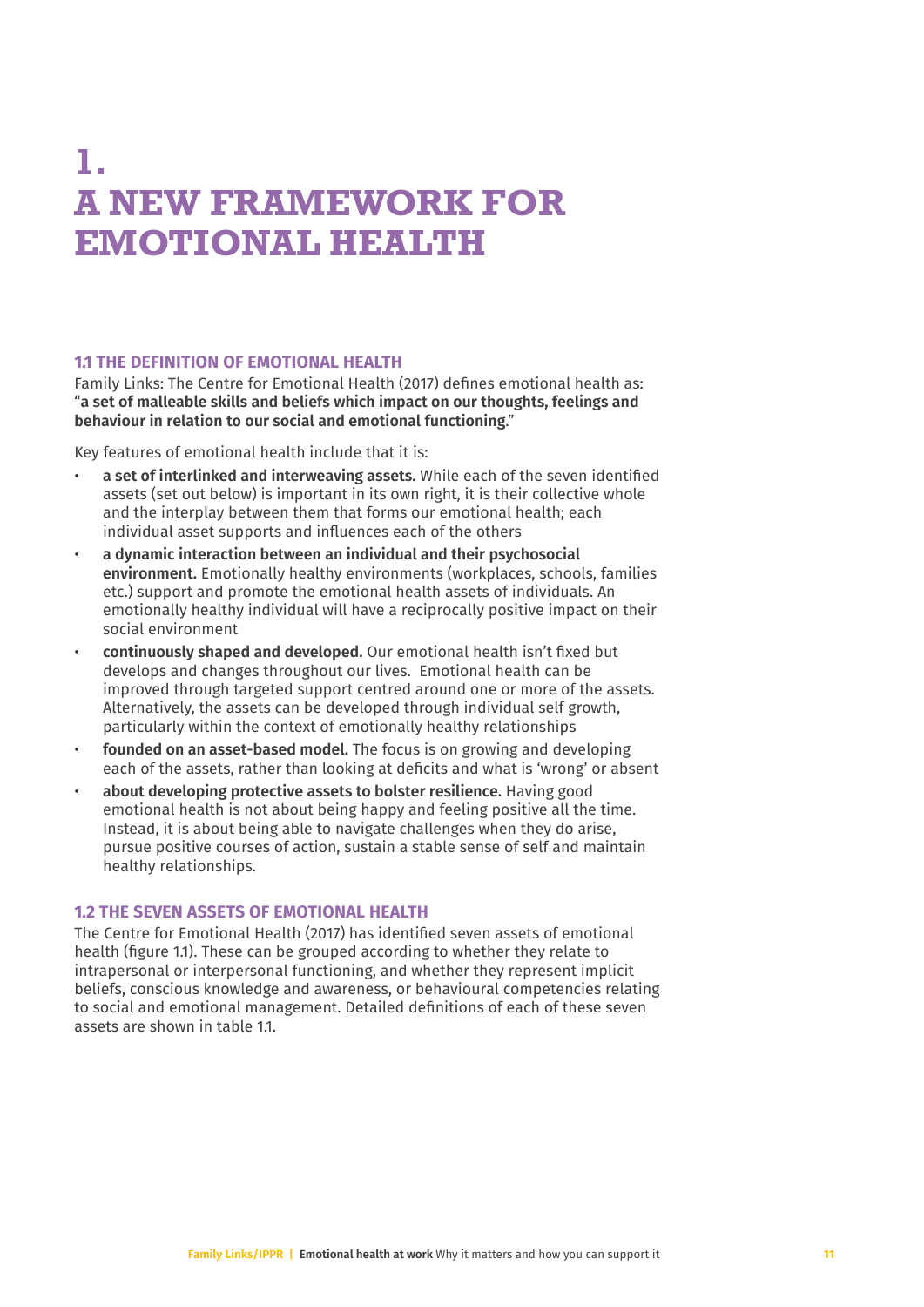#### **FIGURE 1.1**



**Diagram showing the seven assets of emotional health**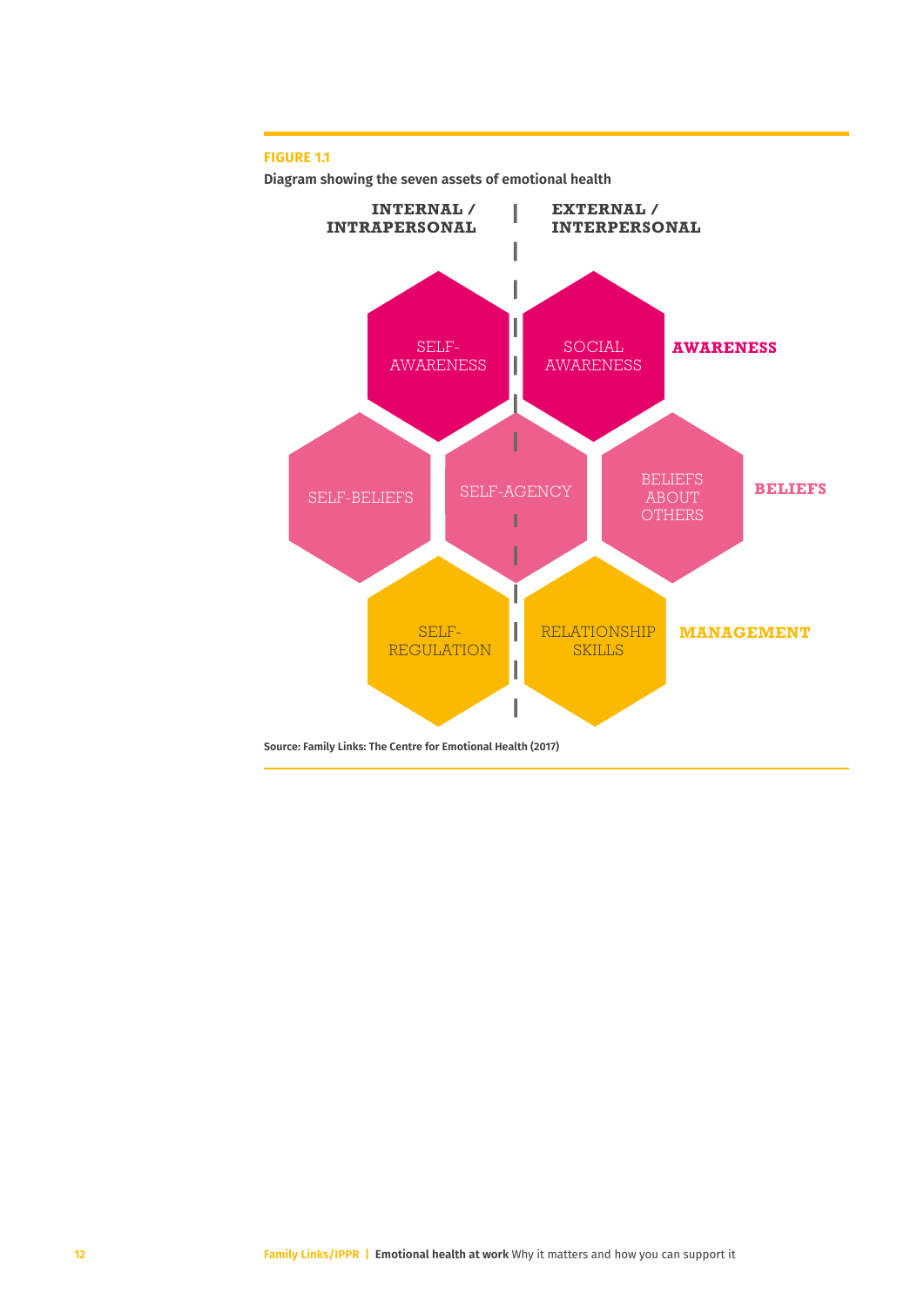#### <span id="page-14-0"></span>**TABLE 1.1**

**The seven assets of emotional health**

|            | <b>Emotional health</b><br>asset | <b>Definition</b>                                                                                                              | What an emotionally healthy<br>individual looks like                                                                                                                                            |
|------------|----------------------------------|--------------------------------------------------------------------------------------------------------------------------------|-------------------------------------------------------------------------------------------------------------------------------------------------------------------------------------------------|
|            | Self beliefs                     | The set of beliefs we hold<br>about our self identity.<br>including our skills.<br>abilities, and sense of<br>value and worth. | a positive self identify<br>٠<br>a stable sense of competence<br>$\bullet$<br>a stable self worth.<br>$\bullet$                                                                                 |
| Beliefs    | Self agency                      | The set of beliefs we hold<br>about our capacity to<br>influence our lives and<br>wider environment.                           | recognises that they have choices<br>$\bullet$<br>about how to act<br>is able to self motivate<br>٠<br>$\bullet$<br>recognises that they can<br>influence their lives and wider<br>environment. |
|            | <b>Beliefs about others</b>      | The set of beliefs we hold<br>about others, including<br>how trustworthy they<br>are and how they will<br>respond to us.       | $\bullet$<br>able to trust others<br>is accepting of others<br>$\bullet$<br>believes others will respond<br>$\bullet$<br>positively towards them.                                               |
| Awareness  | <b>Self awareness</b>            | Our awareness of our<br>own thoughts, feelings<br>and behaviours.                                                              | aware of their thoughts, feelings<br>$\bullet$<br>and behaviours<br>able to accurately reflect on<br>$\bullet$<br>their thoughts, feelings and<br>behaviours and the impact<br>they have.       |
|            | <b>Social awareness</b>          | Our awareness of the<br>thoughts and feelings of<br>others, and the impact<br>our behaviour may have.                          | aware of the thoughts and<br>$\bullet$<br>feelings of other people<br>aware of the impact their<br>$\bullet$<br>behaviour has on others.                                                        |
|            | <b>Self regulation</b>           | Our ability to manage our<br>thoughts, feelings and<br>behaviours.                                                             | $\bullet$<br>able to manage their thoughts,<br>feelings and behaviours in<br>positive and constructive ways.                                                                                    |
| Management | <b>Relationship skills</b>       | Our ability to form<br>and maintain positive<br>relationships with others.                                                     | able to communicate effectively<br>$\bullet$<br>can work collaboratively towards<br>$\bullet$<br>shared goals<br>able to manage and resolve<br>$\bullet$<br>conflict in healthy ways.           |

**Source: Family Links: The Centre for Emotional Health (2017)**

#### **1.3 HOW DOES EMOTIONAL HEALTH DIFFER FROM WELLBEING?**

Wellbeing refers to a person's emotional state at a given moment in time. Positive hedonic wellbeing correlates with an absence of negative emotions and the presence of positive ones. In contrast, emotional health refers to the underlying set of skills, beliefs and habits of mind that equip an individual to manage the ups and downs of day-to-day life, build positive relationships, and fulfil their potential. These skills are all essential for supporting wellbeing, but do not necessarily ensure positive wellbeing. For example, experiencing the death of someone close will affect a person's emotional wellbeing, but will not necessarily change their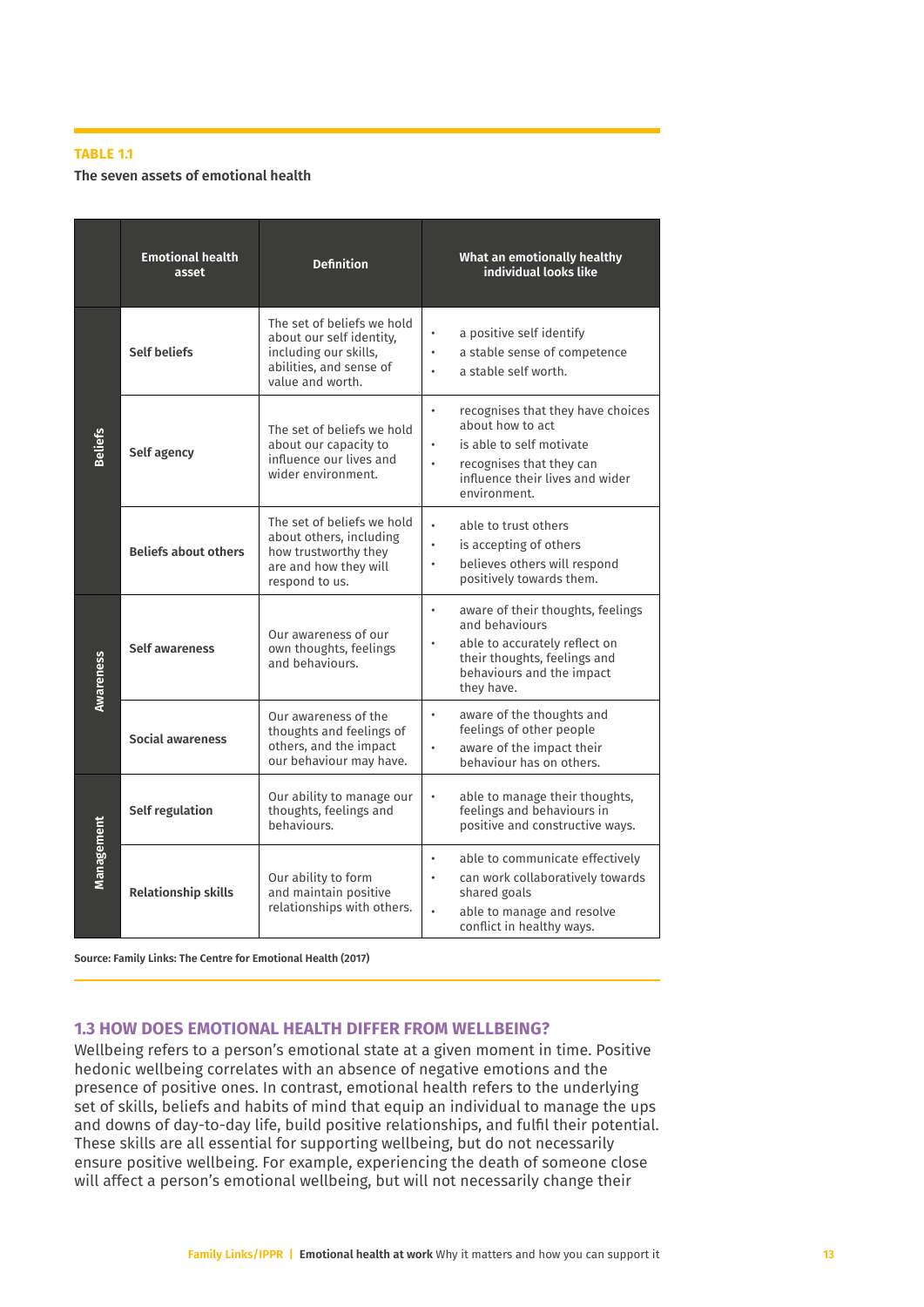<span id="page-15-0"></span>underlying emotional health. Instead, having good emotional health will help an individual recognise and manage the emotions surrounding bereavement.

#### **1.4 WHAT MAKES EMOTIONAL HEALTH DIFFERENT TO MENTAL HEALTH?**

Mental health encompasses cognitive and neurological – in addition to social and emotional – functioning. Disorders such as dementia and autism fall under the mental and behavioural category (International Statistical Classification of Diseases and Related Health Problems, 10th Revision; ICD-10), as well as those more closely associated with emotional functioning, such as anxiety and depression. Additionally, the 'medical model' of mental health means that the term "mental health" is usually focused on mental illness or mental ill-health. Emotional health refers purely to our social and emotional functioning. Unlike mental health, emotional health adopts an asset-based approach, focusing on the assets that support and develop good emotional health, rather than identification of poor emotional health.

#### **1.5 HOW IS EMOTIONAL HEALTH DIFFERENT FROM EMOTIONAL INTELLIGENCE?**

There are substantial overlaps between the seven assets of emotional health and the five areas identified in Daniel Goleman's construct of emotional intelligence. However, unlike emotional intelligence, emotional health encompasses implicit beliefs: an individual's beliefs both about themselves and about others will impact on how the other emotional health assets are enacted. Emotional intelligence also views the five areas as a set of within-individual characteristics, whereas the underlying principle of emotional health is that emotional health is based on the *interaction* between the individual and their social environment(s). An individual's environmental context will not only help shape and develop their social and emotional competencies, but will also either enable or disable existing assets.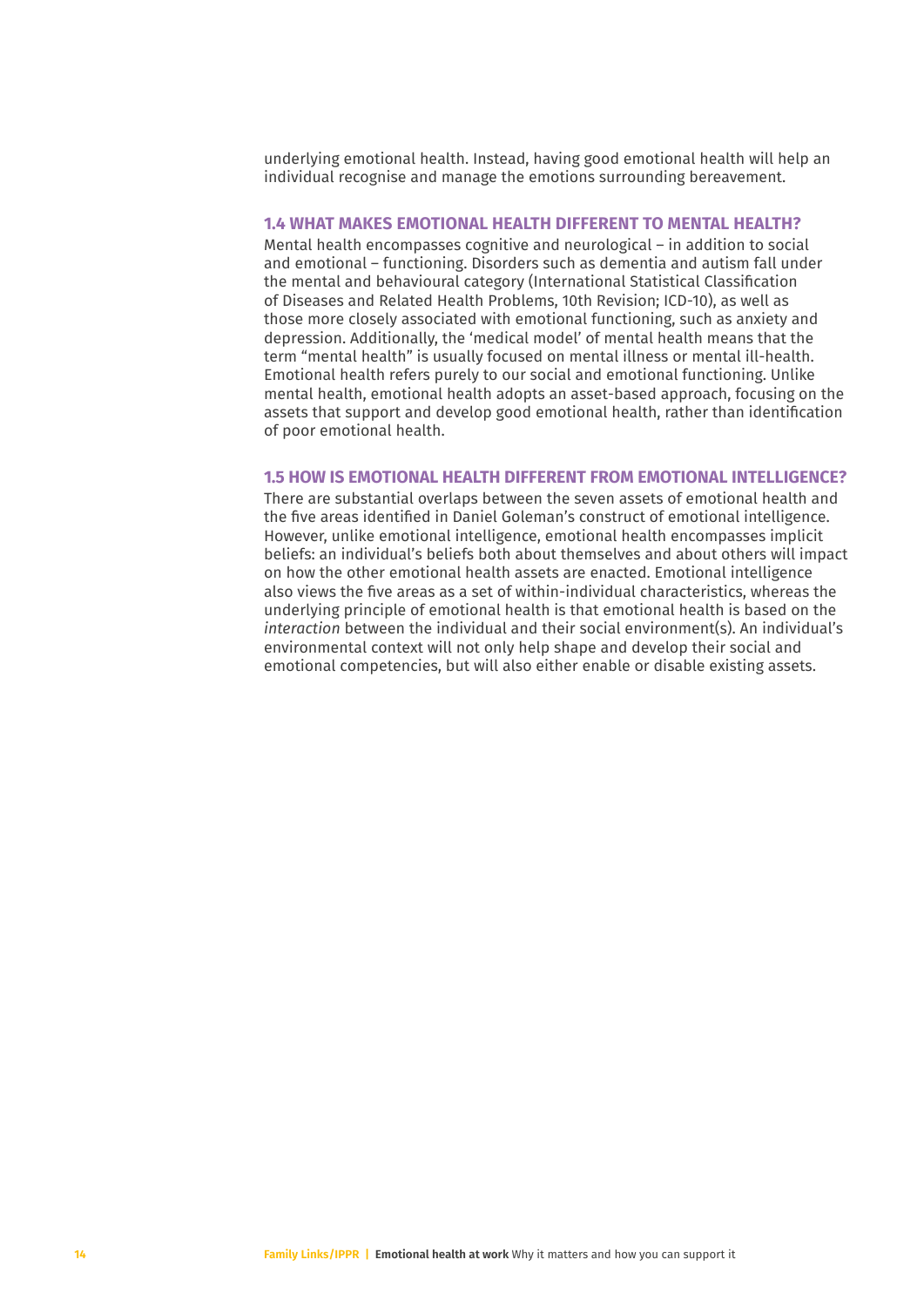# <span id="page-16-0"></span>**2. EMOTIONAL HEALTH AMONG UK EMPLOYEES**

Employees spend a considerable proportion of their waking hours at work, and therefore workplaces can significantly affect employee's emotional health, as well as their mental health and wellbeing. There is evidence to suggest that aspects of work, including the nature of our work, relationships with colleagues and working environment, all impact on our emotional health.

In this chapter, we explore the current state of emotional health for UK employees through secondary analysis of the European Social Survey (ESS), looking at each of the seven assets of emotional health and examining associations with psychosocial aspects of the working environment.

#### *European Social Survey analysis*

Emotional health is still emerging as a concept and has therefore not featured on major health and social surveys to date. The ESS is an academically driven cross-national survey series that has been conducted across Europe since 2001. It contains items which can be mapped onto the emotional health assets, while not assessing them directly. Although these items do not capture all of the nuances of each asset, they encapsulate some key aspects of it.

The ESS is conducted biannually via face to face interviews, making the series suitable for monitoring trends over time. The survey is based on a large cross-sectional probability sample of European adults, including approximately 30,000 employees. The survey is cross-sectional (respondents were not followed up) and the analyses presented are prevalence rates and descriptive cross-tabulations. We cannot infer causality from the findings, which would require more complex analysis of longitudinal datasets. It is also worth noting that other factors have not been controlled for in the analyses; for example, it is likely that many of the associations would be affected by other variables, such as socioeconomic status or job type. Additionally, although the analyses relate to the emotional health assets in employees, not all of these items relate specifically to the work context.

The analyses in this report are all based on adult participants who have done paid work in the past seven days, excluding those who were self employed or working directly in a family business. For the international comparisons, employees resident in the UK (England, Scotland, Wales and Northern Ireland) are compared with employees resident in other countries participating in the survey series. Weights have been applied to adjust for survey design and non-response.

#### **2.1 SELF BELIEFS**

Employees with positive self beliefs are more likely to act on their own initiative, take risks and opportunities, inspire confidence in others and focus their attention externally rather than internally.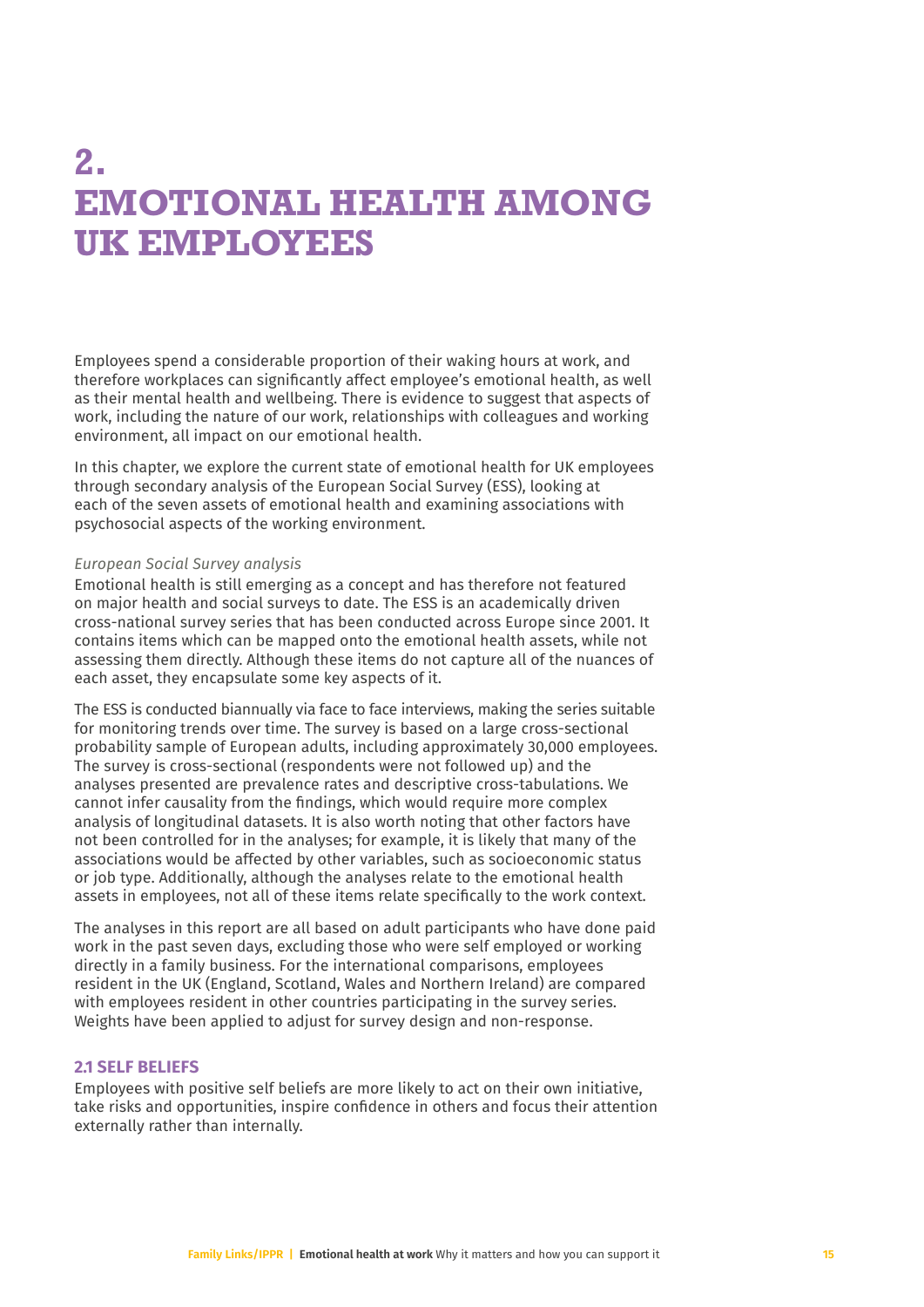#### <span id="page-17-0"></span>*ESS findings*

- **1. One-fifth of UK employees reported views of themselves indicative of low self esteem**<sup>1</sup> , with negative consequences not only for themselves, but also for their organisations as a whole. This figure is double the number from some other highly advanced economies such as Germany.
- **2. Employees with positive self beliefs were more likely to report high levels of job satisfaction:** two-thirds (66 per cent) of employees who strongly agreed that they feel very positive about themselves reported high levels of job satisfaction, compared with about half (47 per cent) of people who strongly disagreed.
- **3.** Employees with positive self beliefs were more likely to:
	- **be learning new things:** 86 per cent of employees who felt they were learning "a great deal" of new things reported feeling positively about themselves, compared to just 56 per cent of employees who were "not learning at all"
	- **be working with greater autonomy:** 85 per cent of employees with "complete control" over how their daily work is organised reported feeling very positive about themselves, while only 69 per cent of employees with no control over their daily work felt this way
	- **feel accomplishment from things they do:** 90 per cent of employees who strongly agreed that they felt accomplishment from the things they do also felt very positive about themselves, compared to 43 per cent of employees who strongly disagreed that they felt a sense of accomplishment.



#### **FIGURE 2.1**

While we do not know the causal direction of these associations, people with more positive self beliefs, in whatever area of their lives, clearly also feel more capable in their jobs and more positive about what they do. These findings suggest that the nature of work, including the level of autonomy and capacity for learning, may all impact on employee's self beliefs.

#### **2.2 SELF AWARENESS**

Employees with high levels of self awareness are more likely to build positive team relationships, regulate their own emotions and behaviour, make informed decisions and learn from past experiences.

1 Measured by agreement with the item "I feel good about myself"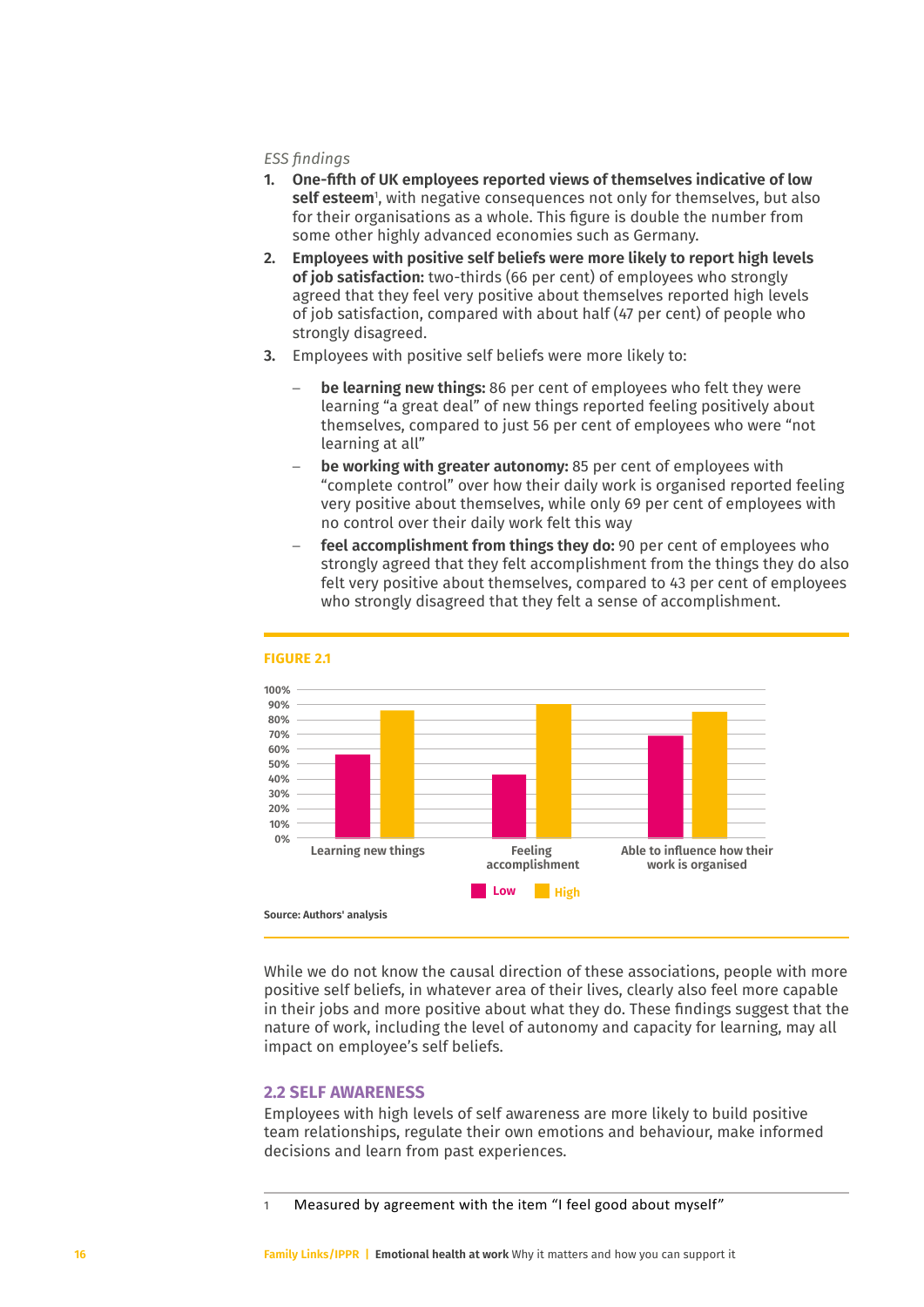#### <span id="page-18-0"></span>*ESS findings*

- **1.** There were limited data on levels of self awareness amongst UK employees, and no ESS questions address this theme directly.
- **2.** Some evidence around awareness of the environment suggests an association with increased levels of autonomy at work. However, in terms of emotional self awareness, little data are available.

#### **2.3 SELF REGULATION**

Employees who have good self regulation are able to manage difficult feelings constructively. This supports them to get back on track quickly after a setback, maintaining relationships and a positive state of emotional wellbeing.

*ESS findings*

- **1.** Skills in being able to regulate emotions were not directly assessed on ESS. However, various items that related to success in managing difficulties and resilience in coping with set-backs were captured.
- **2. Over one-fifth (22 per cent) of UK employees found that after something goes wrong it takes them a long time to get back to normal.** Employees in Nordic countries were least likely to report low resilience in the face of challenge, and Eastern European countries – like Bulgaria (39 per cent) and Ukraine (34 per cent) – were the most. Similarly, **one in three (32 per cent) UK employees feel that they deal very well with important problems in life.**
- **3.** Employees who were able to deal well with problems were more likely to:
	- **view themselves as creative:** Just 13 per cent of employees who do not view themselves as creative report dealing very well with problems, compared with 33 per cent of people who do see themselves as creative
	- feel happy with their work-life balance: 38 per cent of employees who are extremely satisfied with their work-life balance report being able to deal well with problems, compared to 24 per cent of employees who are extremely dissatisfied with their work-life balance.



**FIGURE 2.2**

While this is higher than for the majority of employees across Europe, it is still a very clear indication of the challenges faced by 68 per cent of employees, both in their professional and personal lives. Being able to deal with important problems and navigate difficulties are key aspects of a resilient workforce. Employees' abilities to self regulate will have wider impacts across teams and organisations,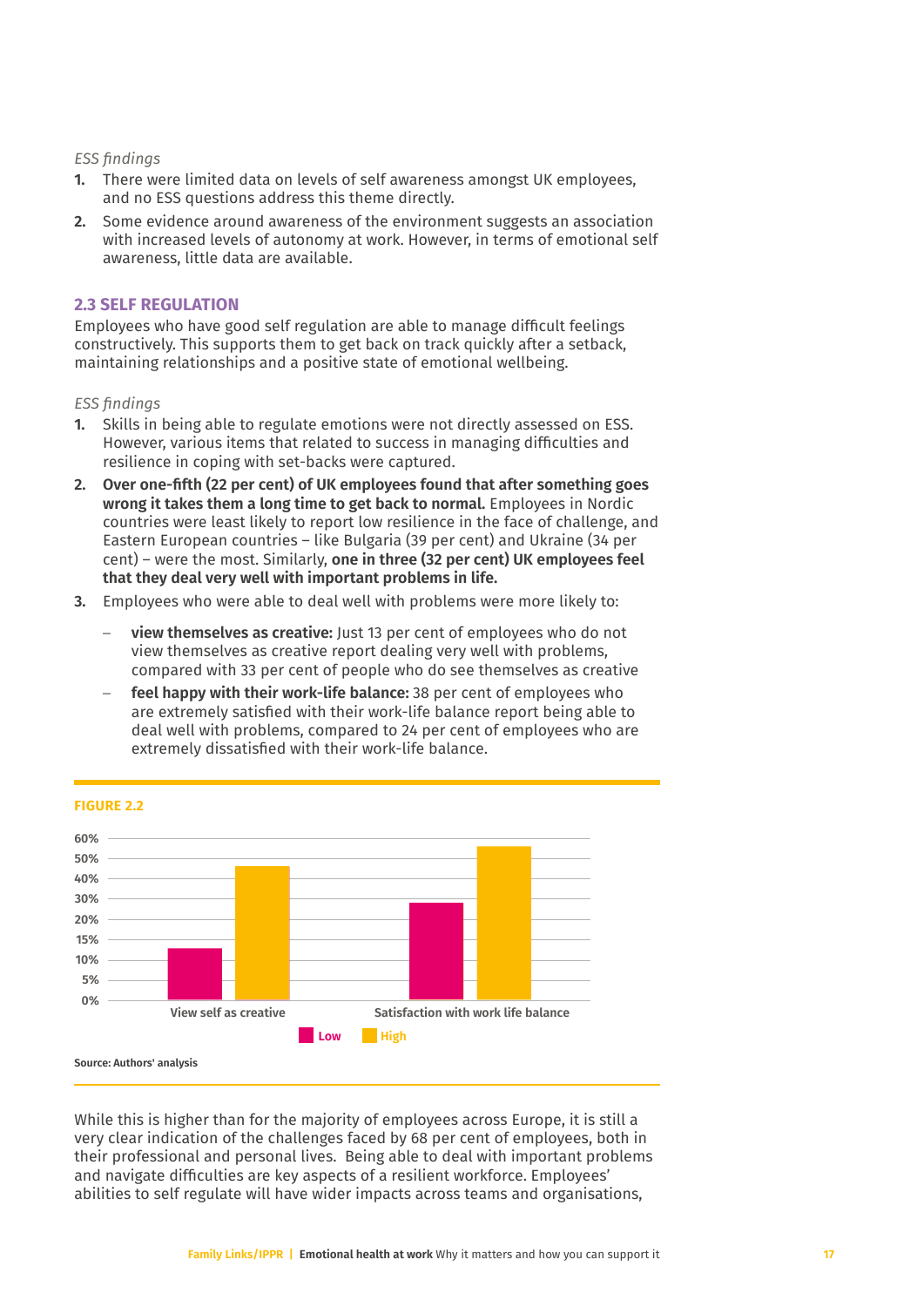<span id="page-19-0"></span>impacting on wellbeing, motivation and performance. These findings suggest that promoting a positive work-life balance and enabling employees to be creative may be linked with improved self regulation and problem-solving.

#### **2.4 SELF AGENCY**

Employees with high levels of self agency have a strong belief in their ability to influence their environment and achieve goals. They are more likely to act on their own initiative, and demonstrate higher levels of innovation and problem solving.

#### *ESS findings*

- **1.** While 90 per cent of UK employees reported that they are free to decide how to live their lives, **only 42 per cent feel that they had a strong sense of direction in life**. This is just below the average for European employees and substantially below the 60 per cent found in Nordic countries.
- **2.** Employees with a strong sense of self direction more likely to:
	- **report a strong sense of control over how they organised their day to day work:** of those employees who believed that their sense of self direction was very strong, a majority (60 per cent) also felt that they had a lot of control over how they organised their day to day work. In contrast, among employees who had little or no control over how their work is organised, only four in ten (41 per cent) described their overall sense of direction in life as very strong
	- **Feel enthusiasm for the things they were doing:** three-quarters (73 per cent) of employees who always feel enthusiasm for what they are doing reported having a strong sense of direction. In contrast, just 15 per cent of employees who never feel enthusiasm report having a strong sense of direction
	- **Feel a sense of accomplishment in what they were doing:** while 70 per cent of employees who strongly agreed that they feel accomplishment reported strong self direction, only one-quarter (25 per cent) of employees who strongly disagreed that they felt accomplishment from what they did felt strong self direction
- **3. Employees who feel they have some degree of influence over their workplace feel they are better able to deal with problems:** 37 per cent of employees who feel able to influence policy in their workplace report feeling able to deal well with problems, compared to 19 per cent who feel they have no influence in their workplace.



#### **FIGURE 2.3**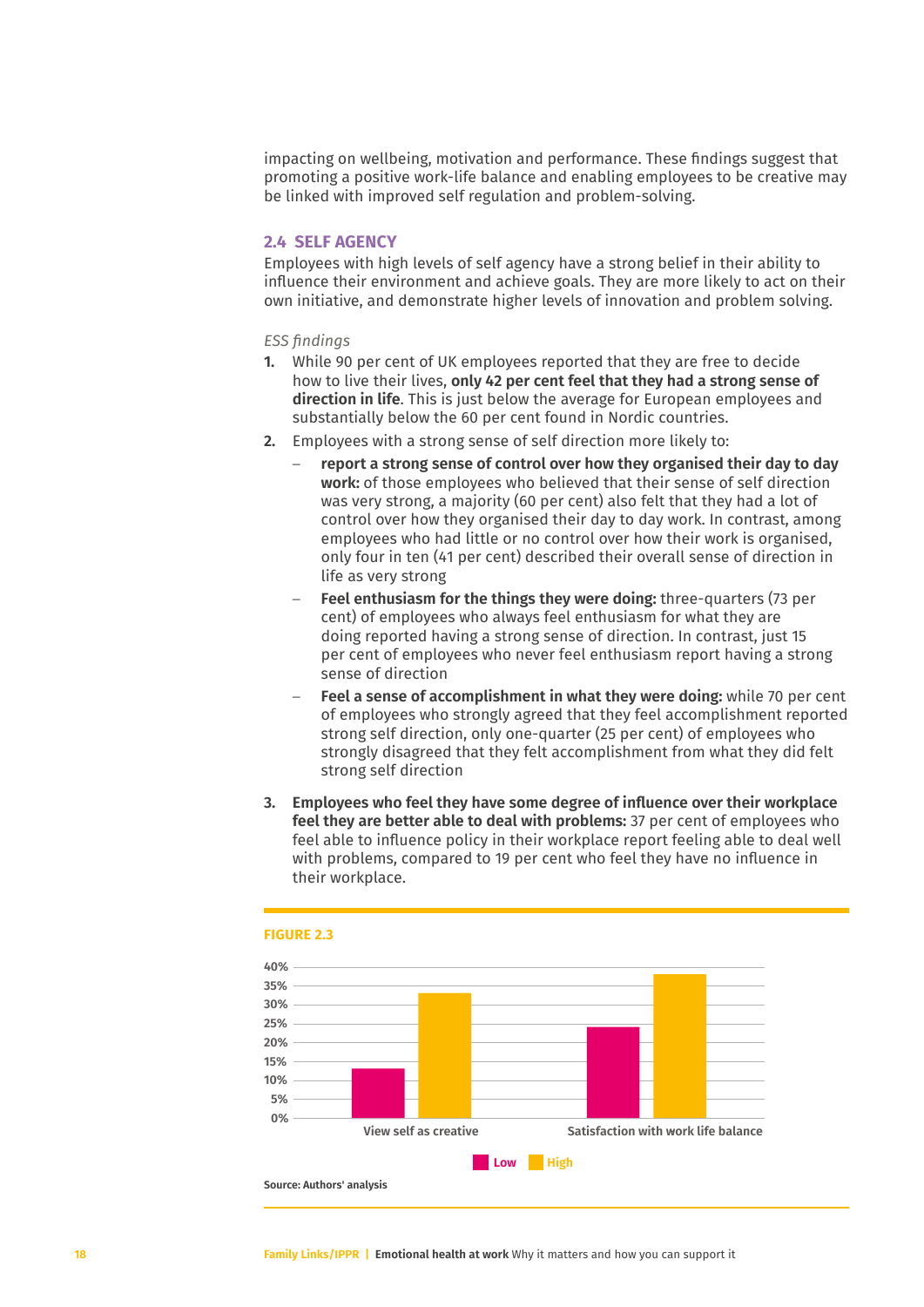<span id="page-20-0"></span>



Having a sense of agency within the workplace is associated with having a strong sense of direction in life. These findings suggest the benefits of ensuring that employees have some control over how their day-to-day work is organised and a sense of voice within the workplace. Those with the most self direction are more likely to feel enthusiasm for what they do and a sense of accomplishment from what they achieve. Having some sense of self agency over policy decisions in the workplace may also increase employees' capacities for problem solving.

#### **2.5 BELIEFS ABOUT OTHERS**

The implicit beliefs that we hold about other people, including whether or not they can be trusted and how they will respond to us, shape our thought and behaviours. Employees with healthy beliefs about others are more likely to perceive their intentions as positive and show a greater willingness to ask for help if needed.

#### *ESS findings*

- **1.** Just over one-quarter (27 per cent) of employees feel that other people are helpful rather than looking out for themselves, and less than one-third (31 per cent) regard others as trustworthy.
- **2.** Employees who viewed others as helpful were more likely to:
	- **have higher levels of job satisfaction:** there was a strong association between job satisfaction and perceiving others as helpful. 35 per cent of employees who were very satisfied with their job perceived others as helpful, compared to 19 per cent who were very dissatisfied with their job
	- **provide help to others:** 30 per cent of employees who provide extensive support view others as helpful, compared to 23 per cent of employees who do not provide any support.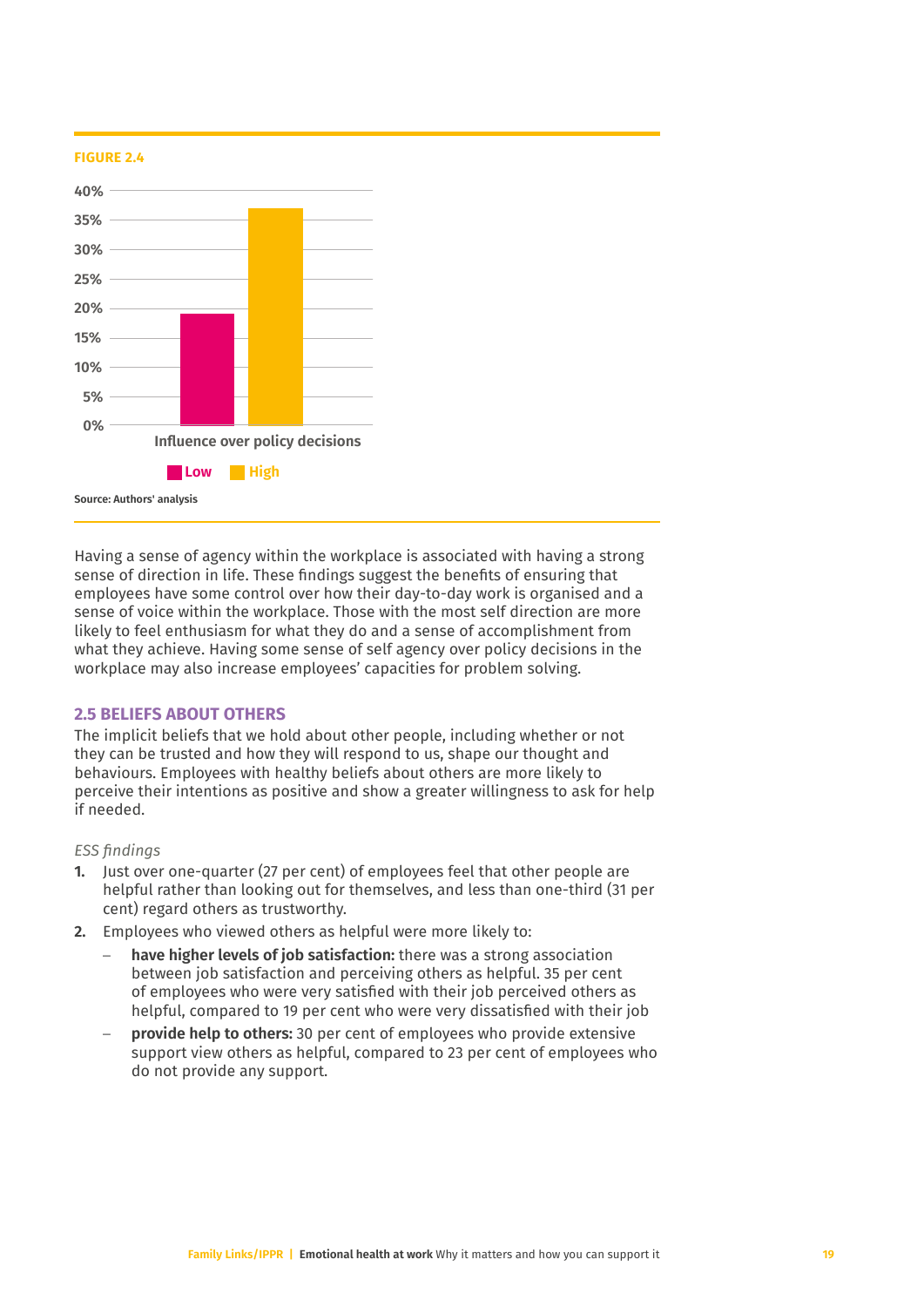<span id="page-21-0"></span>

The majority of UK employees are wary of trusting others and do not perceive them to be helpful. This will impact on team relationships. It will also affect people's willingness to ask for support when needed, which could limit job performance and decrease wellbeing. There are reciprocal benefits of building trusting, supportive relationships: UK employees who perceive others as trustworthy and helpful are in turn more likely to provide help and support to others. Furthermore, employees who had positive views of others were more likely to report higher levels of job satisfaction. Fostering a sense of belonging in the workplace may improve wellbeing, team relationships and job satisfaction.

#### **2.6 SOCIAL AWARENESS**

Having a good level of social awareness is essential for effective communication and developing meaningful relationships, both within teams and with external agencies, e.g. customers/service users.

#### *ESS findings*

- **1. Seven in ten employees (71 per cent) place a high value on understanding the views of people who feel differently to them** – a possible indicator of the perceived importance of empathy and relationships at work.
- **2.** Employees who value understanding the views of others were more likely to:
	- **feel enthusiasm for what they were doing:** three-quarters (74 per cent) of employees who feel the most enthusiastic rated understanding the views of people who felt differently as important, compared with just half (53 per cent) of employees who never feel enthusiastic about what they are doing. There was also a link between valuing the views of others and feeling appreciated by others, suggesting reciprocity in emotional health
	- **feel higher levels of job satisfaction:** about three-quarters (73 per cent) of employees who were extremely satisfied with their job felt the views of different people were important, compared with just over half (55 per cent) of those who were extremely dissatisfied with their job.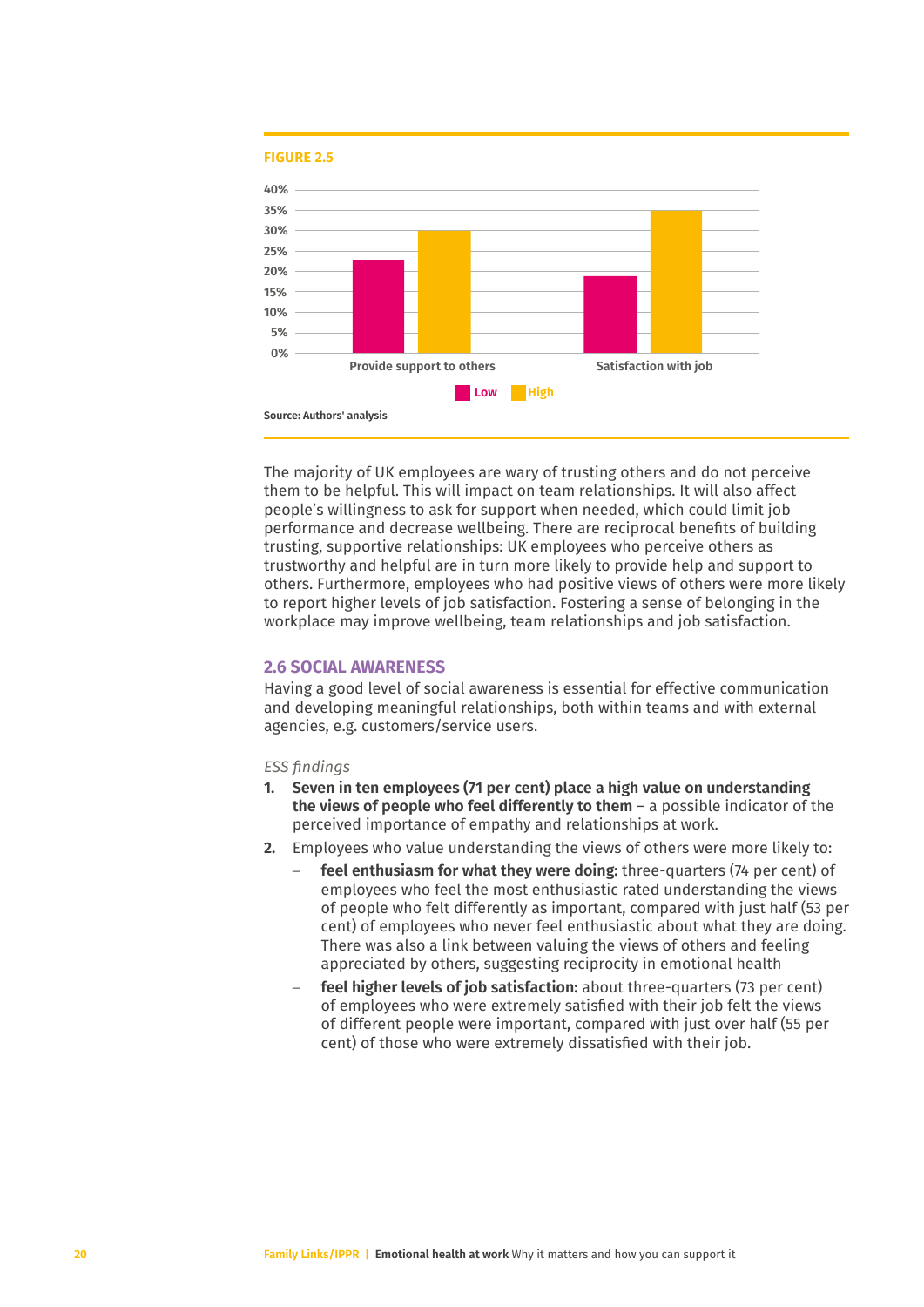#### <span id="page-22-0"></span>**FIGURE 2.6**



UK employees tend to place more value on understanding the viewpoints of others than employees in most other European countries. Positive social awareness – in terms of being open to and understanding people with different views – was associated with higher levels of motivation and positive views of work and the workplace. While we cannot infer causality, one explanation for these associations is that understanding other people's views is important for building and maintaining positive relationships. Developing empathy and compassion within the workplace may therefore be key to improving internal and external relationships, supporting wellbeing and boosting job satisfaction.

#### **2.7 RELATIONSHIP SKILLS**

Employees with good relationship skills will be able to communicate effectively, express themselves assertively and respond to conflict or challenge. Wyatt argues that: "Effective communication is the lifeblood of a successful organisation" (2006). Forming close relationships with colleagues is strongly linked to thriving at work. Interpersonal skills are also essential for many roles and research shows that companies often view them as more important than analytical abilities (Klaus 2010).

#### *ESS findings*

- **1. Less than half (48 per cent) of employees in the UK feel that they get help and support from their colleagues when needed.**
- **2.** Employees who had at least three people to discuss personal matters with were more likely to:
	- **provide support to others:** only one-quarter (25 per cent) of those who provide no support to others reporting feeling able to discuss personal matters with at least three other people, compared to 57 per cent who report offering extensive support to others
	- **work with greater autonomy:** employees working with greater autonomy (both in terms of influencing policy in their workplace and in terms of being able to decide how to organise their daily work) were more likely to have people to discuss personal matters with (59 per cent compared to 42 per cent)
	- have higher levels of job satisfaction: 59 per cent of people who are extremely satisfied with their job reported being close to at least three other people, compared with 46 per cent of people who are extremely dissatisfied with their job.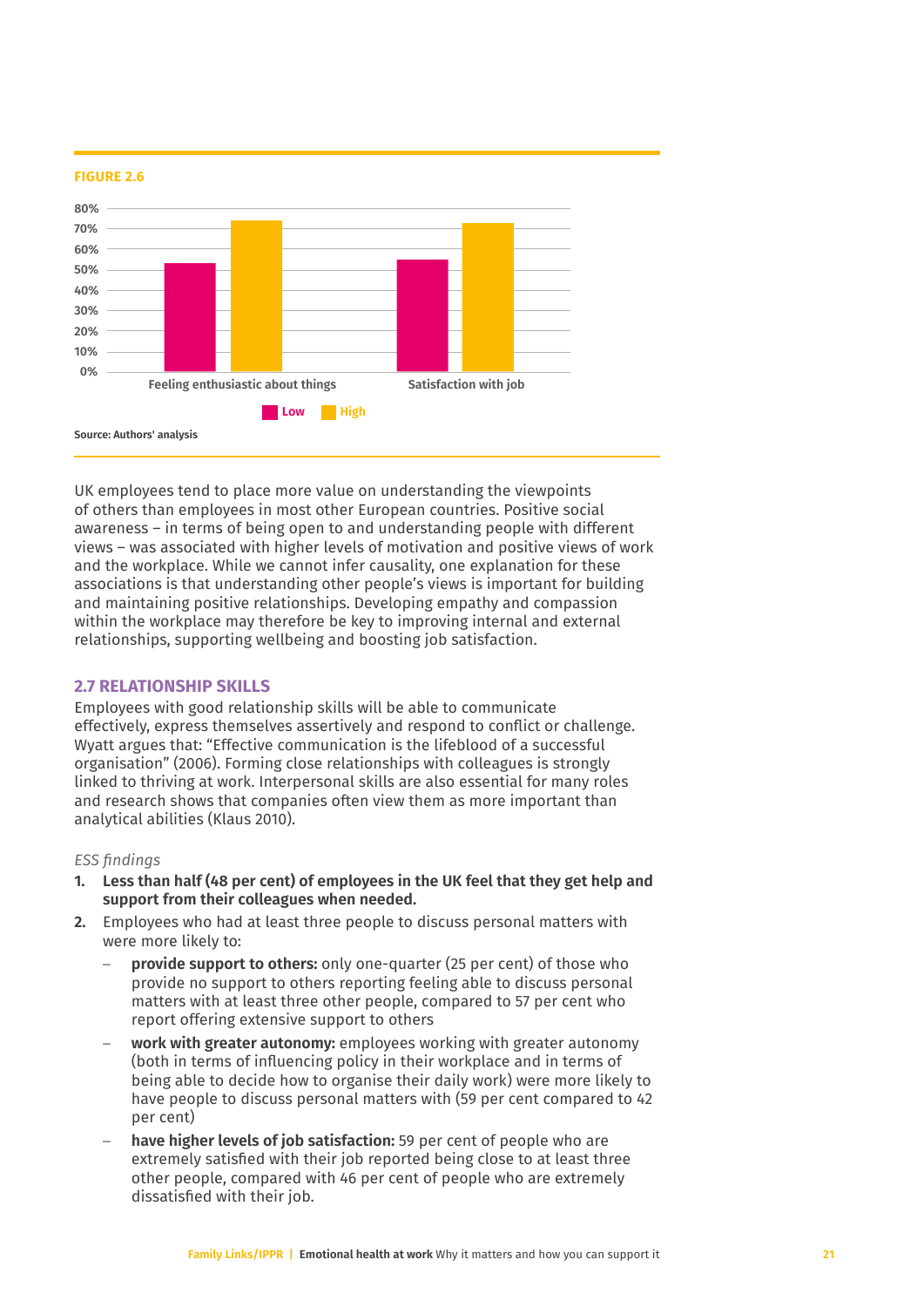<span id="page-23-0"></span>

Developing relationship skills should be a priority for the UK workforce, as there are some indications that these skills may be weaker in the UK than the rest of Europe. The majority of UK employees report that their working relationships are not supportive. These findings pose a significant concern for organisations in terms of fostering collaboration, effective communication and teamwork. Employees who sustain multiple close relationships (be they at work or elsewhere), where they feel able to discuss personal matters, are more likely to be employees who work with autonomy and who are satisfied in their jobs, suggesting the potential benefits of supporting employees to build positive relationships with colleagues.

#### **2.8 CHAPTER SUMMARY: EMOTIONAL HEALTH AMONG UK EMPLOYEES**

- Across a number of factors, UK employees report lower levels of emotional health compared to some other economies across Europe.
- ESS findings suggest that key priorities for the UK workforce are:
	- **supporting self beliefs:** one-fifth of UK employees may have low self beliefs. This is likely to have negative consequences not only for the employees themselves but also for the environments where they work and for their organisations as a whole
	- **developing self regulation:** only one-third (32 per cent) of UK employees feel that they deal very well with important problems in life, while over one-fifth (22 per cent) of UK employees found that after something goes wrong it takes them a long time to get back to normal
	- **building workplace relationships and relationship skills:** half of UK employees (52 per cent) report that their working relationships are not supportive. These findings are significant for organisations in terms of supporting wellbeing, effective communication and teamwork.
- Findings from the ESS show there is an association between the emotional health assets and psychosocial aspects of the working environment, such as autonomy, feeling a sense of accomplishment and being able to learn new things. However, it is important to note that these are only correlational and we are unable to make any claims about the causal direction of these relationships. It is most likely that there is a reciprocal relationship between emotional health and the workplace environment. Nevertheless, it suggests that psychosocial aspects of our work can support the emotional health of all employees. These may be key components of 'good work', as recommended by Stevenson and Farmer (2017).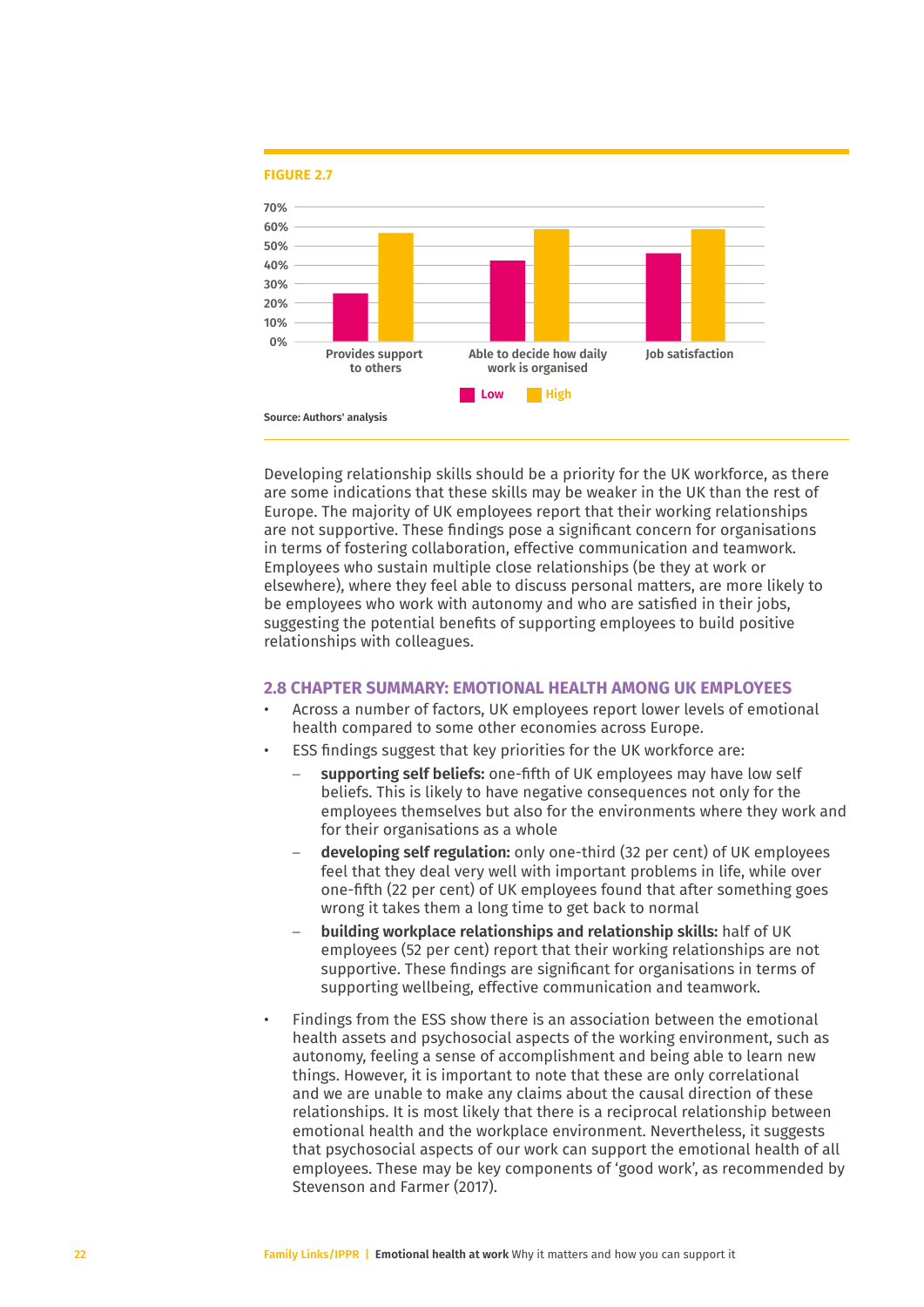# <span id="page-24-0"></span>**3. WHY EMOTIONAL HEALTH MATTERS**

Cultivating good emotional health supports positive mental health and wellbeing, develops resilience and motivation, and equips individuals with the tools to build and maintain positive relationships. All of the above are essential for ensuring positive outcomes for organisations. Conversely, poor emotional health may limit an individual's capacity for learning and development, inhibit the formation of healthy relationships, and leave them particularly vulnerable during periods of challenge or adversity.

This chapter outlines the business case for supporting emotional health in the workplace, focusing on five overarching workplace outcomes: employee mental health and wellbeing; performance, including engagement, motivation and productivity; staff retention and reduced short and long-term absences; team relationships and reduced staff conflict; and creativity and innovation.

#### **3.1 WHAT DOES AN EMOTIONALLY HEALTHY WORKPLACE LOOK LIKE?**

An emotionally healthy workplace will support and cultivate each of the seven emotional health assets.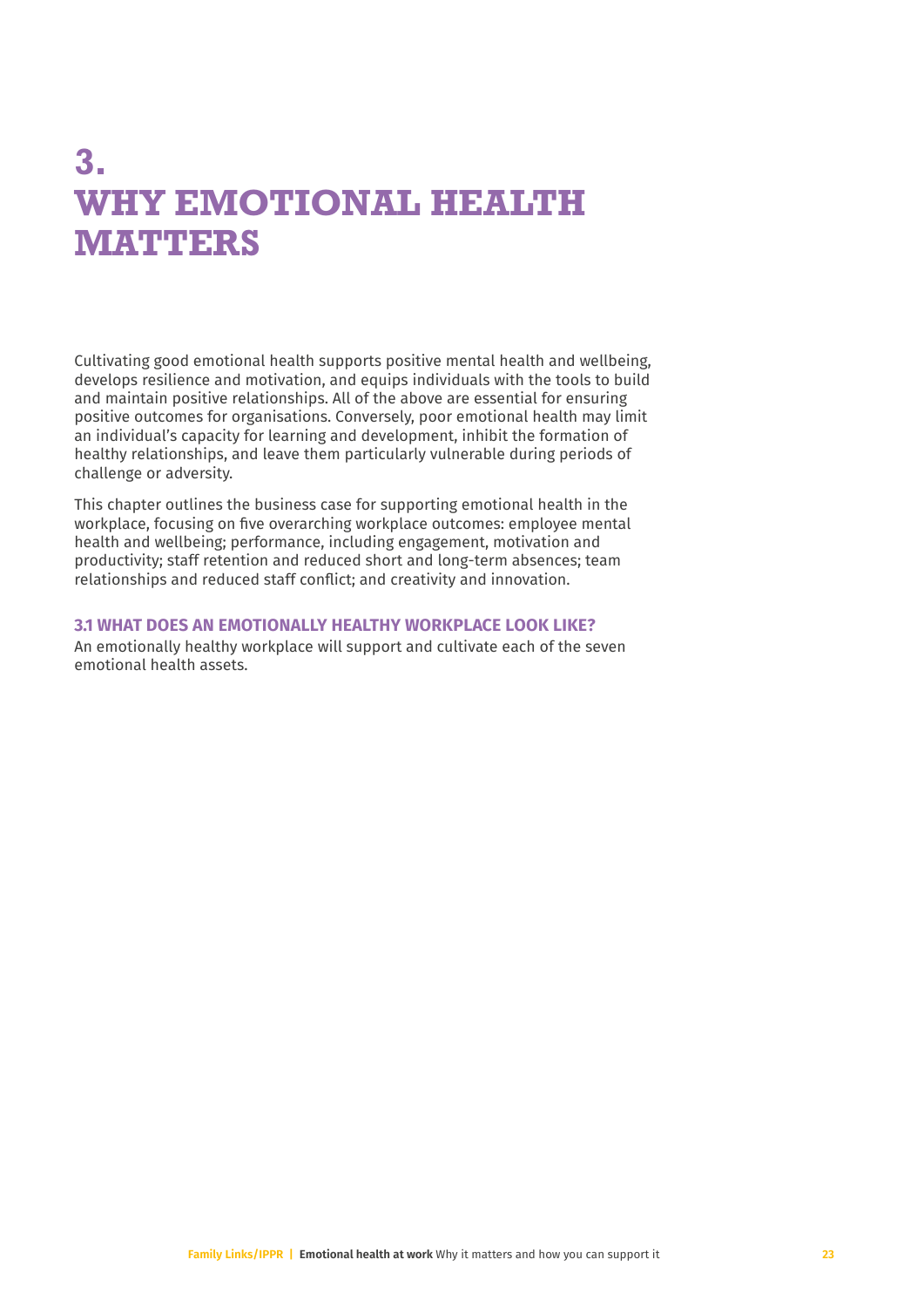#### **TABLE 3.1**

**The emotional health assets within a workplace context**

|                  | <b>Emotional</b><br>health asset | <b>Related concepts</b>                                      | An emotionally healthy workplace                                                                                                                                                                        | <b>Related</b><br>workplace<br>practice       |
|------------------|----------------------------------|--------------------------------------------------------------|---------------------------------------------------------------------------------------------------------------------------------------------------------------------------------------------------------|-----------------------------------------------|
|                  |                                  | Feeling valued                                               | Employees feel valued on both a<br>professional and personal level                                                                                                                                      | Ensuring                                      |
|                  | Self beliefs                     | Feeling<br>competent                                         | Day-to-day interactions and<br>performance feedback supports<br>and promotes healthy self beliefs<br>and sense of competence                                                                            | employees feel<br>valued                      |
|                  | Self                             | Self reflection                                              | Employees are encouraged and<br>supported to self reflect                                                                                                                                               | Encouraging                                   |
| INTRAPERSONAL    | awareness                        | Reflective<br>Practice                                       | Reflective practice occurs at a team<br>and organisational level.                                                                                                                                       | self reflection                               |
|                  |                                  | Managing<br>emotions                                         | There is support for employees to<br>manage difficult emotions within<br>the workplace (e.g. stress)                                                                                                    |                                               |
|                  | Self<br>regulation               | Cognitive<br>reframing                                       | Employees feel able to openly<br>share how they are feeling with<br>line managers and colleagues.<br>This helps them to gain new<br>perspectives on the situation and/<br>or their capacity to respond. | Supporting<br>healthy self<br>regulation      |
|                  | Autonomy                         |                                                              | Employees are able to<br>self motivate and work<br>autonomously                                                                                                                                         |                                               |
|                  | Self agency                      | Influence/<br>Employee voice                                 | Employees feel that they are able<br>to make choices and decisions, and<br>have a degree of influence over<br>their working lives                                                                       | Enabling choice<br>and autonomy               |
|                  |                                  | Trust                                                        | Employees feel able to confide in<br>line managers and ask for support<br>if needed                                                                                                                     |                                               |
|                  | Beliefs about<br>others          | Acceptance                                                   | There is a tolerance and<br>acceptance of diversity                                                                                                                                                     | Creating a<br>psychologically<br>safe culture |
| <b>UNNO</b>      |                                  | Belonging                                                    | Employees feel a sense of belonging<br>to their team and organisation                                                                                                                                   |                                               |
| <b>INTERPERS</b> | Social                           | Empathy                                                      | All staff show empathy and<br>compassion towards each other                                                                                                                                             | Fostering                                     |
|                  | awareness                        | Compassion                                                   | Employees feel supported and<br>understood by colleagues and line<br>managers                                                                                                                           | compassion                                    |
|                  |                                  | Communication                                                | Employees communicate<br>effectively with each other                                                                                                                                                    |                                               |
|                  | Relationship<br>skills           | Team work                                                    | Teams work collaboratively<br>together                                                                                                                                                                  | Developing<br>relationship                    |
|                  |                                  | Conflict<br>resolution                                       | Conflict and differences of opinion<br>are managed and resolved in<br>healthy ways                                                                                                                      | skills                                        |
|                  |                                  | Source: Family Links: The Centre for Emotional Health (2017) |                                                                                                                                                                                                         |                                               |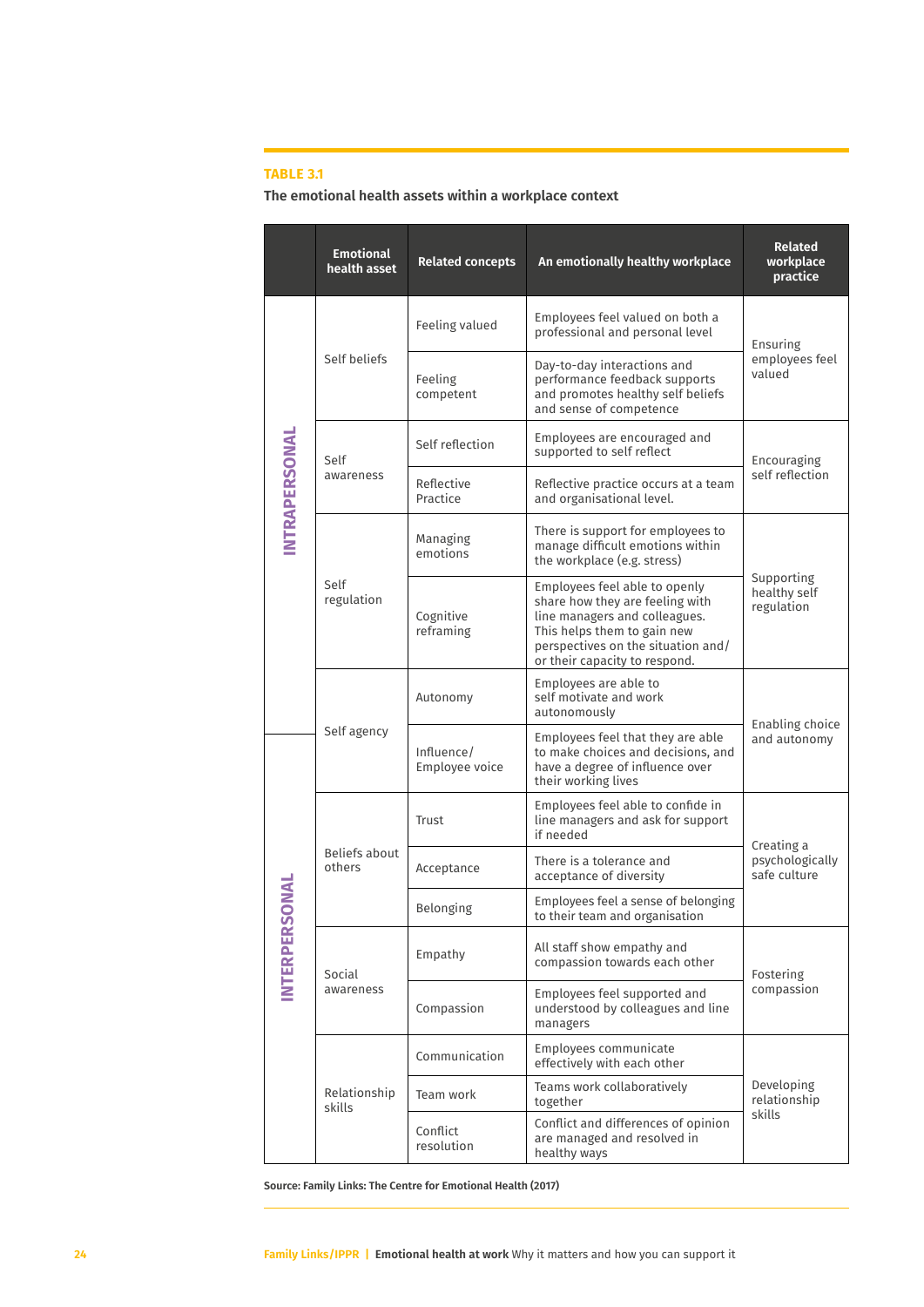Support should be targeted at both an individual and organisational level. The emotional health of individuals will impact on workplace outcomes. However, creating an emotionally healthy workplace is also essential for supporting and developing the emotional health of employees.

#### **FIGURE 3.1**

**Diagram showing the relationship between the emotional health of an organisation, the emotional health of individual employees, and key workplace outcomes**



*Interactions between the emotional health assets and workplace outcomes* While each outcome will be considered individually, it is important to be aware of the dynamic and reciprocal interactions between them. For example, employee wellbeing impacts on team relationships, with poor wellbeing and heightened stress increasing workplace conflict. However, at the same time, relationships within the workplace significantly contribute to employee wellbeing: positive relationships with colleagues support good wellbeing, whereas conflict undermines it. It is therefore likely that practices to support good emotional health within the workplace may have a widespread impact across a range of outcomes.

There is a similar relationship with the interaction between the emotional health assets. For example, increasing an individual's self awareness will support their social awareness, self regulation and relationship skills, which will in turn shape and develop the other assets.

#### **3.2 MENTAL HEALTH AND WELLBEING**

#### *The business case*

For many people, work has a positive influence on their mental health and wellbeing, providing a sense of purpose and motivation, opportunities for learning, and a source of social support. However, high pressures, unmanageable workloads and negative environments can all have a detrimental impact on mental health and wellbeing. In a survey conducted by Business in the Community (2016),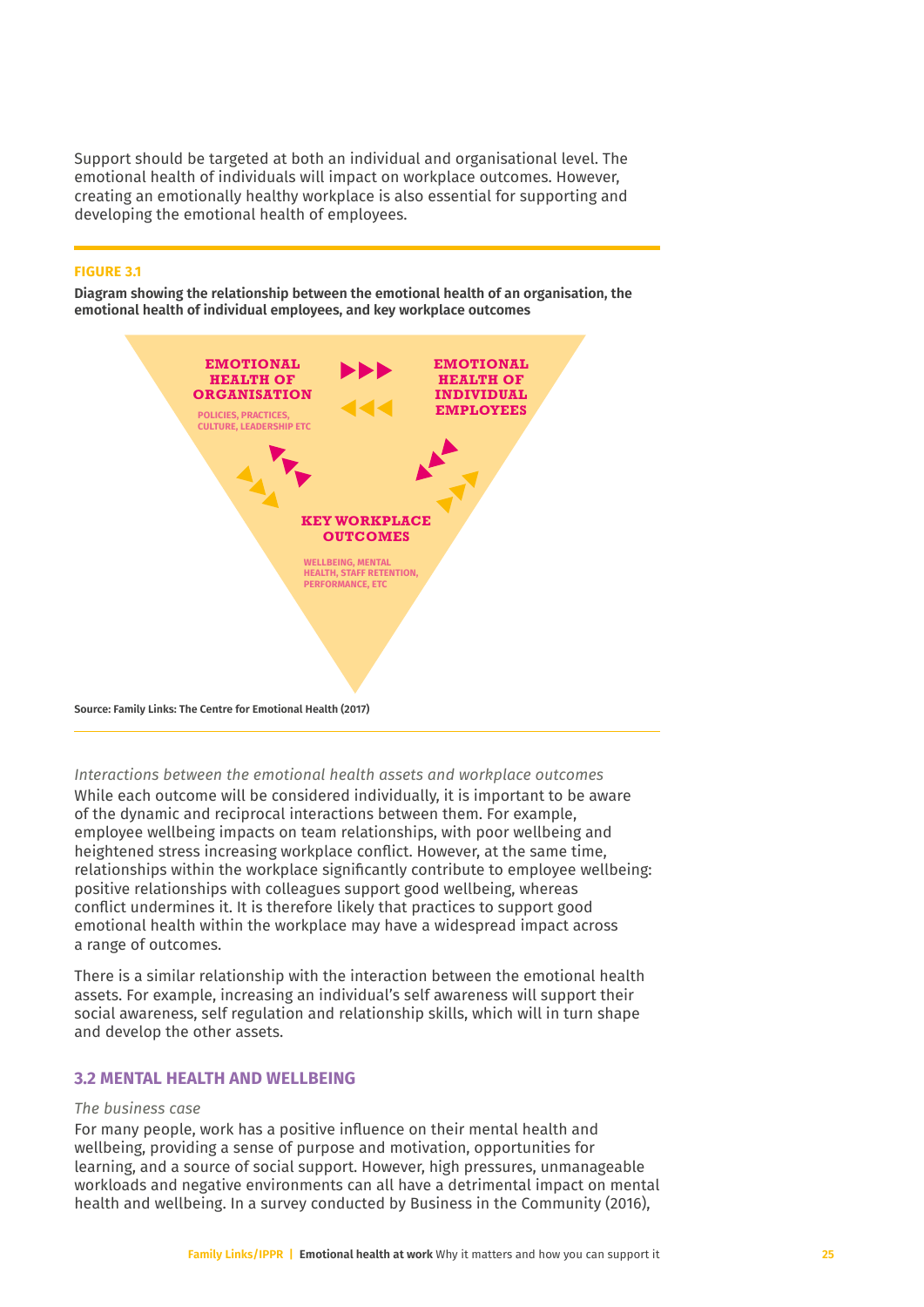<span id="page-27-0"></span>62 per cent of UK employees stated that their work had been either the cause or a contributing factor to periods of poor mental health.

The financial and business costs associated with poor mental health were outlined in the introduction to this report, but can be summarised by Stevenson and Farmer (2017): "Employers are losing billions of pounds because employees are less productive, less effective, or off sick." Figures from Business in the Community (ibid) show the extent of issue, with 77 per cent of UK employees reporting they have experienced symptoms of poor mental health, and 29 per cent receiving a mental health diagnosis.

#### *Supporting mental health and wellbeing through emotional health*

**Supporting healthy self regulation (related asset: self regulation):** The majority of employees will face difficult emotions within the context of their working environment, particularly those working in high-pressured environments. Employees may also have circumstances in their personal lives which are impacting on their emotional wellbeing. Regulating our emotions within the workplace can be particularly difficult, as we are often constrained by the need to remain 'professional' and may have to suppress our true emotions and display a more appropriate response. This emotional dissonance is referred to as 'emotional labour' (Hochschild 1983), and, if experienced over a prolonged period, can lead to decreased wellbeing and burnout, and can impair performance (Robbins and Judge 2011). Research has shown the benefits of self regulation practices in reducing emotional exhaustion at work and improving job satisfaction, including mindfulness programmes (Hülsheger et al 2013). Ensuring that employees have a forum where they are able to openly share how they are feeling can help support emotional wellbeing and mental health.

**Enabling choice and autonomy (related asset: self agency):** Several studies have demonstrated that a lack of autonomy in the workplace is linked with poor mental health and wellbeing. Enns et al (2015) found that lower levels of autonomy at work were significantly related to depression in nurses. Lack of job control has also been identified as a key predictor of occupational stress. In contrast, higher levels of involvement in an organisation, including contributing to decision-making processes, were associated with lower stress and fatigue, and higher levels of job satisfaction (Boxall and Macky 2014). Similarly, a review of research on organisational stress management interventions in the UK showed the benefits of participation and autonomy programmes for reducing stress (Giga et al 2003).

**Developing interpersonal skills to foster positive relationships (related assets: social awareness and relationship skills):** Empathic, supportive relationships with colleagues will not only improve wellbeing in itself, but will also facilitate open communication, helping issues to be dealt with before they escalate. Netterstrom et al [\(2008\)](http://onlinelibrary.wiley.com.ezproxye.bham.ac.uk/doi/10.1002/casp.2121/full#casp2121-bib-0031) reviewed several studies which show a link between low social support from colleagues and increased risk of depression. Conflict with co-workers is related to an increased risk of depression (Stoetzer et al 2009) and increased stress (Brotheridge and Lee 2002). Increasing employees' relationship skills, particularly assertive communication and conflict resolution, will give employees the skills to be able to form positive relationships and resolve difficulties.

For employees with poor mental health and wellbeing, positive team relationships provide necessary emotional and practical support. Research suggests that employees feel there is a lack of support around mental health and would be reluctant to confide in colleagues: 45 per cent of employees and 22 per cent of managers state that their organisation offers "no support" for mental health, and only two in five employees would tell their manager if they were absent due to mental ill health (APA PPP 2016). Line managers play an essential role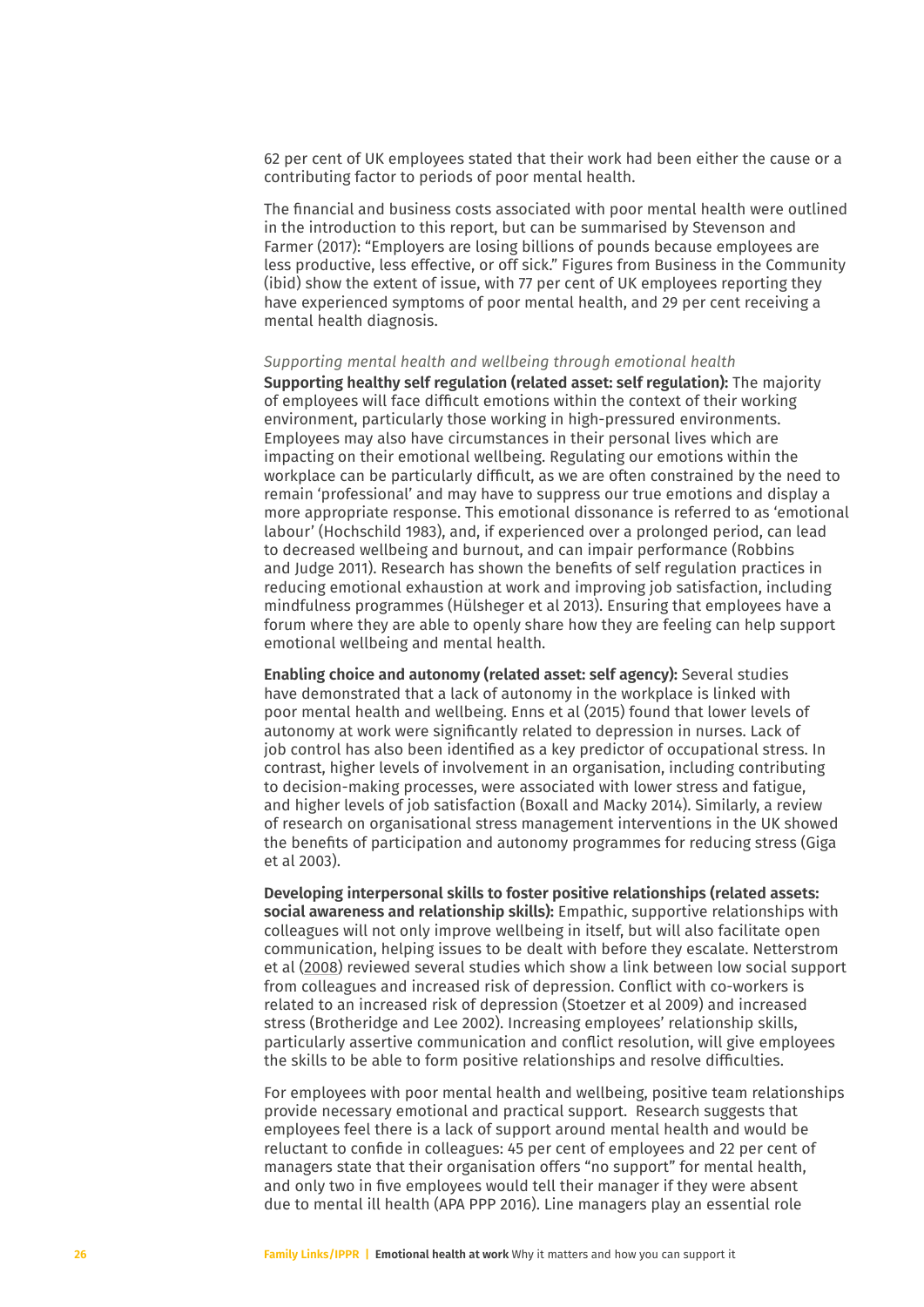in supporting employee mental health and wellbeing. For example, Scott et al (2010) found that manager empathy was directly linked to employee wellbeing. Developing the interpersonal skills of line managers should therefore be a key priority for supporting mental health and wellbeing.

*Supporting engagement, productivity and motivation through emotional health* **Ensuring employees feel valued in their contributions (related asset: self beliefs):**  While an appropriate salary and benefits package is important for employees (Siegrist 1996), this is a source of extrinsic motivation and will therefore not sustain long-term influence over employee engagement and productivity (Ryan and Deci 2008). In order for employees to feel engaged, they have to believe that, regardless of their role, their work is meaningful and they make a valuable contribution to the wider organisation. MacLeod and Clarke (2009) identify "strategic narrative" as a key enabler for employee engagement, which they define as: "a strong, transparent and explicit organisational culture which gives employees a line of sight between their job and the vision and aims of the organisation" (2009). Feeling like part of a team increases the meaningfulness of employees' work, which in turn supports engagement (May et al 2004). This also highlights the importance of fostering positive relationships within teams.

**Enabling choice and autonomy (related asset: self agency**): Research has consistently demonstrated that there is a link between engagement, productivity and employee autonomy. Flexible working policies are associated with higher levels of employee engagement (Rama Devi 2009; Richmond et al 2008) Similarly, Van den Heuvel et al (2009) found a significant association between productivity and job autonomy, and Jones et al (2010) demonstrated that participatory work environments can improve performance and productivity. This highlights the benefits of supporting self agency in the workplace, by enabling employee autonomy and involvement.

**Supporting healthy self regulation (related asset: self regulation):** One of the barriers to engagement and productivity may be low levels of physical and emotional wellbeing - people with low physical and emotional energy have reduced capacity to manage the demands of their work.Findings from The Energy Project and Harvard Business Review (2014) found that employees who worked over 55 hours a week were 21 per cent less engaged and 27 per cent less focused than those who worked 40 hours or less. It is therefore important to support staff to develop healthy self regulation strategies so that they are able to manage their own wellbeing. This includes ensuring that employees are able to have a healthy work-life balance. Alongside this, research suggests that when organisations show concern for the welfare and morale of their employees, losses from productivity are reduced (Iverson and Zatnick 2011).

#### **3.3 STAFF RETENTION AND REDUCED SHORT AND LONG-TERM ABSENCES**

#### *The business case*

High levels of staff turnover and absence can pose a significant cost to organisations, with recent analytics from the Centre of Economic and Business Research showing that staff absence costs the UK £18 billion in lost productivity every year. There is also growing literature on the topic of sickness presenteeism – a practice which has negative long term impacts – with the majority of studies finding that it is a risk factor for future sickness absence and decreased self rated health (Skagen and Collins 2016).

Psychosocial aspects of work and the working environment are also linked to improved retention and absence rates. As noted in the above section, engaged employees have around half the amount of absence days compared to low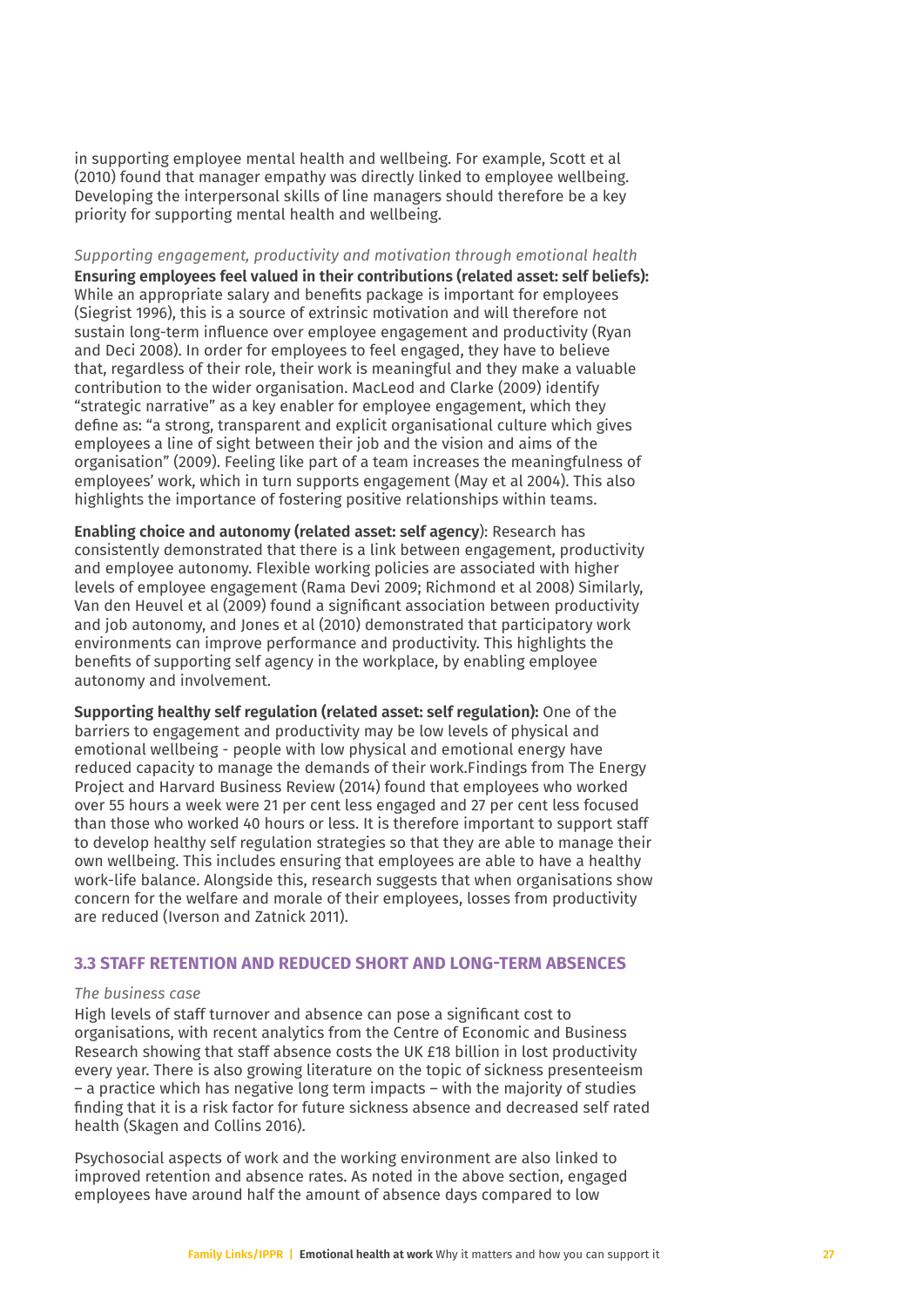<span id="page-29-0"></span>engaged employees (Aon Hewitt 2012), and are less likely to leave an organisation (CLC 2008). Job satisfaction, relationships with colleagues and perceived value to the organisation can also impact on retention and absence.

*Supporting staff retention and reducing absence through emotional health* **Ensuring employees feel valued (related asset: self beliefs):** Employees who feel valued and respected within their organisation are more likely to stay in their organisation and are less likely to be absent: Ausberger et al (2012) found that employees who felt less respected within their workplace were significantly more likely to leave their job. There are several studies showing the link between low organisational based self esteem (OBSE) and increased turnover intentions (e.g. Gardner and Pierce 2001).

**Enabling choice and autonomy (related asset: self agency):** Linking to the research outlined about self agency and engagement, productivity and wellbeing, increasing staff autonomy has been linked with reduced staff absences. Enns et al (2015) studied a sample of nurses and found that lower levels of autonomy in the workplace, including less control over their working schedules, were significantly related to increased absence rates. Training and innovation within an organisation is effective in reducing staff turnover, which can be attributed in part to increased employee autonomy and involvement (Kesen 2016).

**Developing interpersonal competencies to foster positive relationships (related asset: relationship skills):** How people get on with each other at work has a significant part to play in individuals' subjective experiences in the workplace. There are significant correlations between staff conflict and turnover intentions. Having positive relationships characterised by good communication and mutual respect are likely to improve staff retention. Smith and Diedericks (2016) cite wide evidence of a link between employee-oriented human resource management strategies, increased performance levels, and employee retention.

#### **3.4 POSITIVE TEAM RELATIONSHIPS AND REDUCED STAFF CONFLICT**

#### *The business case*

Positive relationships are essential for the success of any organisation, forming the foundations for effective communication and collaboration. While the predominant focus here is on the relationships within an organisation, it is important to remember that all workplaces will have to manage relationships outside of their organisation, whether this is with customers, suppliers, or other external agencies.

Positive relationships are dependent on two key factors. First, the ability to build and maintain a relationship; second, the ability to manage and resolve conflict or differences of opinion. Positive relationships can help to facilitate a constructive approach to conflict resolution (one of the five workplace outcomes) when disagreements do occur. A study by CPP Global (2008) found that the average employee spends nearly two hours each week dealing with conflict. Frequent conflict is linked with reduced performance, including increases in job related errors (Baldwin and Daugherty 2008), increased staff absence and turnover (CPP Global 2008), and decreases in employee wellbeing. However, when managed constructively, conflict can be beneficial, with over three-quarters of employees stating that conflict with a colleague has led to a positive outcome (ibid). This included increased understanding of others, improved relationships and a better resolution to a problem or challenge.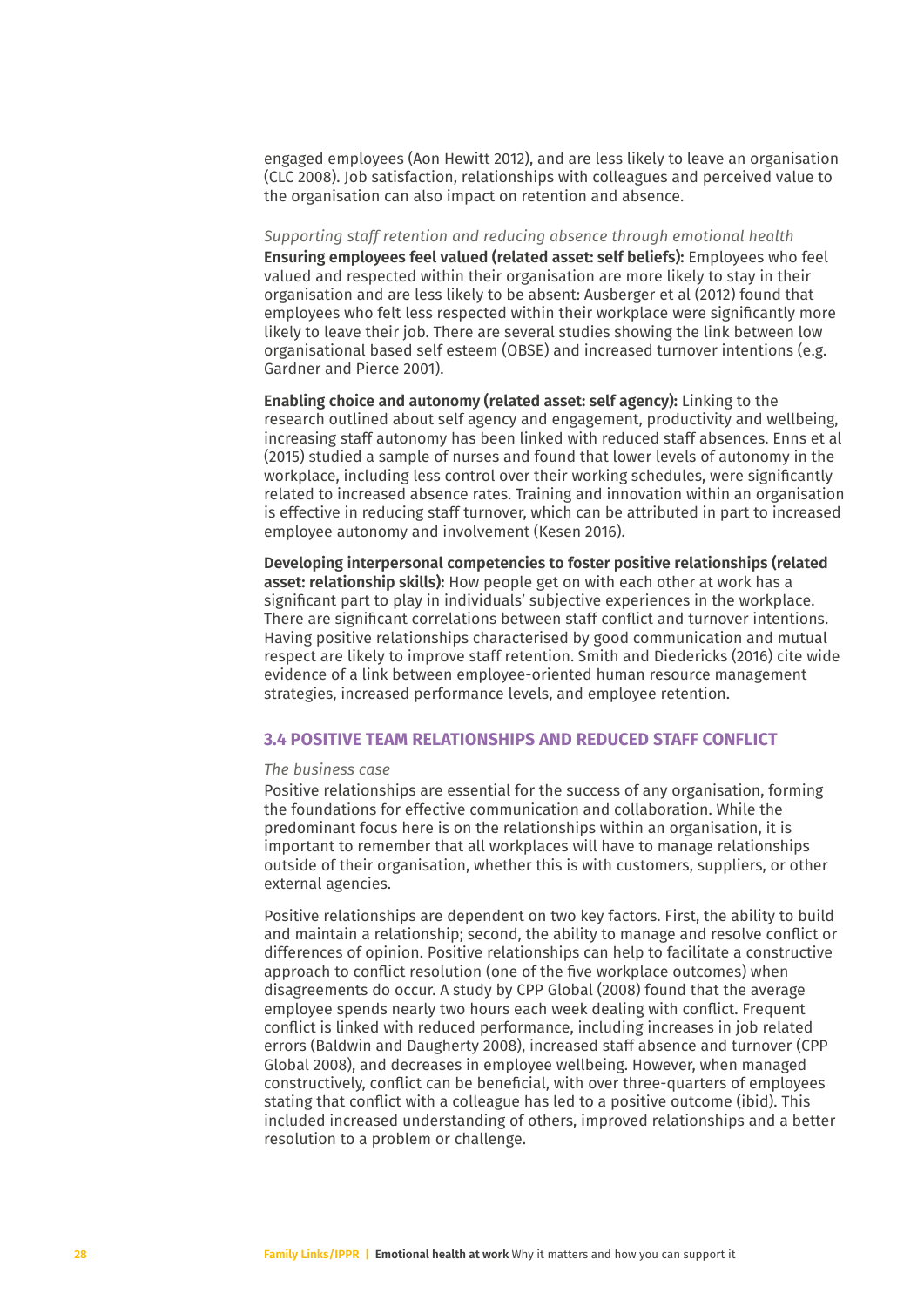#### <span id="page-30-0"></span>*Supporting team relationships and reducing staff conflict through emotional health*

**Developing interpersonal competencies to foster positive relationships (related asset: relationship skills):** Developing the relationship skills of employees – for example, through assertive communication skills or conflict resolution training – can support staff to manage differences and challenges while maintaining positive relationships. In a recent survey by CPP Global (ibid), only 55 per cent of employees in the UK have had any kind of conflict resolution training. Conflict resolution training was associated with positive relationships, and respondents stated that when handled properly, working through differences with colleagues had actually led to improvements in team relationships (ibid).

**Encouraging reflective practice (related asset: self awareness):** Research has shown that self awareness is significantly associated with the ability to manage conflict and build positive team relationships. Employees with high levels of self awareness show significantly better scores on a number of dimensions than employees with low self awareness. This includes being able to admit when wrong, develop and sustain close relationships with others, being open to others' ideas, and feeding back without being defensive (Srivastava and Yadav 2017). Ongoing reflection at a team level, including the social processes within the team, can also improve how teams work together (Sutton et al 2015).

**Supporting healthy self regulation (related asset: self regulation):** Emotion regulation strategies in the workplace are most commonly employed as a result of emotions generated from difficult interpersonal encounters, such as a challenging interaction with a customer (Diefendorff et al 2008). Unhealthy self regulation strategies, such as rumination, can lead to passive-aggressive responses. This not only impacts on the relationship, but also can lead to emotional exhaustion (Liu and Roloff 2015). Furthermore, employees who suppress their emotions at work may be less able to form positive relationships with others; when police officers masked their reactions after tragic events, it led to decreased empathy and reduced connection with citizens (Pogrebin and Poole 1995).

#### **3.5 CREATIVITY AND INNOVATION**

#### *The business case*

Organisations are placing increasingly higher value on entrepreneurial tendencies and creative thinking, with a survey of over 1,500 CEOs identifying creativity as the most important leadership quality (IBM 2010). Creativity and innovation encompass generative thinking (including forming and implementing new ideas) as well as evaluative thinking (i.e. creative problem-solving skills) (Mumford et al 2012). Rank et al (2004) argue that creativity is generally used to denote individual thinking and idea generation, whereas innovation usually refers to implementation of ideas and occurs at a team or organisational level.

While creativity is often considered to be an individual trait, contextual variables within the workplace can enhance creativity and innovation (Raja and Johns 2010; Baer 2010). Employers can take steps to support and nurture creativity among their employees (Anderson et al 2014), and research suggests that the organisational culture is more closely related to innovation than levels of employee creativity (Cekmecelioglu and Gunsel 2013).

#### *Supporting creativity and innovation through emotional health*

**Enabling choice and autonomy (related asset: self agency):** Having a sense of autonomy and feeling able to take action promotes intrinsic motivation and, consequently, innovation. Employees who are more proactive (linked to the emotional health asset of self agency) demonstrate higher levels of creativity (Gong et al 2012). Self agency can be supported through enabling choice and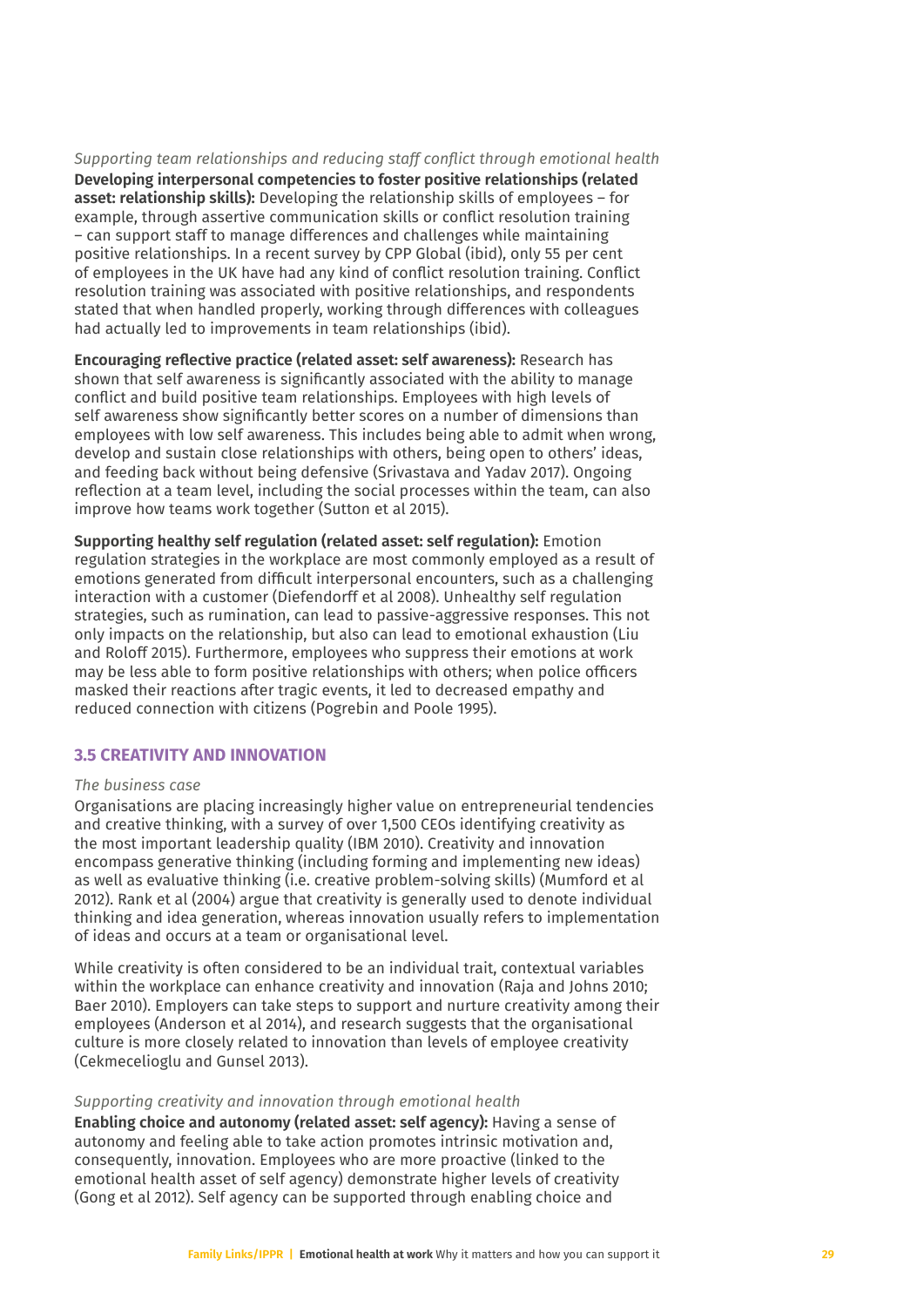<span id="page-31-0"></span>autonomy within the workplace. Research has shown that employees show higher levels of creativity when they are able to determine how they work on tasks (Madjar and Shalley 2008). Employees also demonstrate higher levels of activity if they have a supervisor who supports autonomous decision-making (Oldham and Cummings 1996).

**Encouraging reflective practice (related asset: self awareness):** Reflection can be targeted towards task-based activities of the team/organisation or towards social processes. Research has shown that both task and team-oriented reflection enhance creativity (Widmer et al 2009). Reflective practice should be embedded throughout all levels of an organisation, and organisations that practise higher levels of creativity enhance employee's capacity for creativity and innovation (Carmeli et al 2014). Time pressures can be a barrier to reflective practice. Employees working under moderate time pressures reported the highest level of creativity, with creativity showing a marked decrease with increased time pressure (Ohly et al 2006). This was attributed to reduced capacity for reflection.

**Creating a psychologically safe culture (related assets: beliefs about others and social awareness):** A psychologically safe culture is created when employees feel encouraged to express their ideas and supported to take risks. Fear of taking risks is one of the main barriers prohibiting workplace creativity (Walter 2012). Carmeli et al (2014) identified psychological safety as key for supporting creativity and innovation. Their research found that a psychologically safe workplace not only improved creativity by facilitating idea-sharing, but also by supporting reflection within the organisation, which also increased levels of creativity.

#### **3.6 CHAPTER SUMMARY: WHY EMOTIONAL HEALTH MATTERS**

- There is substantial research demonstrating that a variety of the workplace practices founded on the principles of emotional health support a range of key workplace outcomes, including performance and productivity, reduced turnover and absence, improved team relationships and increased creativity and innovation.
- The mental health and wellbeing of staff can be improved by developing staff relationship skills, enabling staff autonomy and ensuring that there is a variety of provisions in place for staff to express and manage difficult feelings constructively. It is particularly important for leaders to have the necessary skills and knowledge to support employees who may be struggling with poor mental health and wellbeing.
- The evidence presented in this chapter indicates that individual social and emotional competencies and psychosocial aspects of work, including the type of work and organisational culture, all impact on workplace outcomes. This aligns with the recommendations outlined in the Stevenson Farmer review, relating to the need to upskill employees (for example, by improving self regulation and developing relationship skills) and about ensuring 'good work' through the type of work and working environment (for example, by enabling autonomy and creating a psychological safe culture).
- While these key workplace outcomes have been considered individually. relationships between each of the outcomes – and between all of the workplace practices – are infinitely more complex and interacting.
- Although the above evidence indicates that supporting emotional health at work can lead to a range of outcomes within the workplace, it is also likely that it will have a positive impact on life outside of the workplace; for example, on family relationships. This in turn may support and promote positive emotional health and wellbeing within the workplace.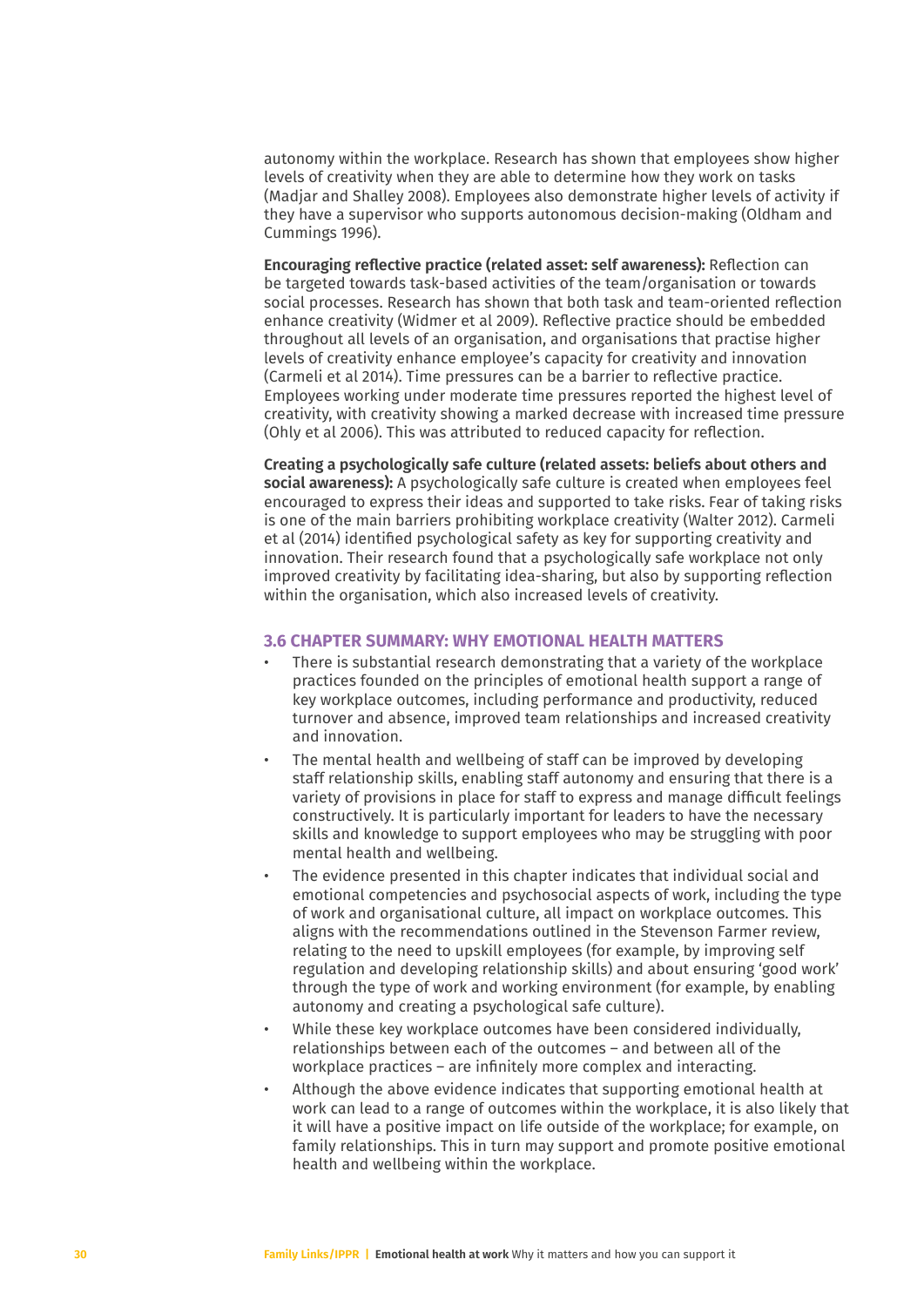### **4. PRACTICE RECOMMENDATIONS** HOW CAN ORGANISATIONS SUPPORT AND PROMOTE GOOD EMOTIONAL HEALTH?

The two key aims for universal mental health support outlined by Stevenson and Farmer are: first, ensuring that *all* employees have 'good work', and, second, developing the knowledge and skills of *all* employees to support their own mental health and the mental health of others. Emotional health provides a framework for what 'good work' is, and what the key skills and attributes are that support good mental health. Alongside supporting mental health and wellbeing, creating 'good work' and upskilling employees can have a range of additional benefits, as outlined in chapter 3.

This chapter outlines recommendations for workplace practices which support and promote good emotional health, considering each of the seven assets in turn. Recommendations are at both an individual and organisational level. Enabling features of an organisation for good emotional health are also considered.

### **Supporting the emotional health assets**

#### **4.1 SELF BELIEFS: ENSURING EMPLOYEES FEEL VALUED IN THEIR CONTRIBUTIONS**

In an article for the Harvard Business Review, Lai (2017) argues that instead of focusing on employees "doing great work" through a "carrot and stick" approach*,* employees are best motivated through "feeling great about their work". Ensuring that employees feel valued within an organisation is key to promoting healthy organisational based self esteem (OBSE) and enhancing motivation. This will improve staff wellbeing and performance, and reduce staff turnover and absence rates.

Employers and line managers can support employees to feel valued in their contributions by ensuring the following.

**Employees understand how their role contributes to the goals of the wider organisation, and that their role is understood by others.** Engage for Success identify four enablers of employee engagement, one of which is having a clear strategic narrative for the organisation. They state that employees should "have a clear line of sight between their job and the narrative, and understand where their work fits in" (MacLeod and Clarke 2009). This helps employees to recognise that their work matters. It is also important for employees to feel their role is understood by others. In a study of social workers (Graham and Shier, 2014), a lack of understanding of their role by other professionals within a multi-disciplinary team resulted in social workers feeling that their work was not valued.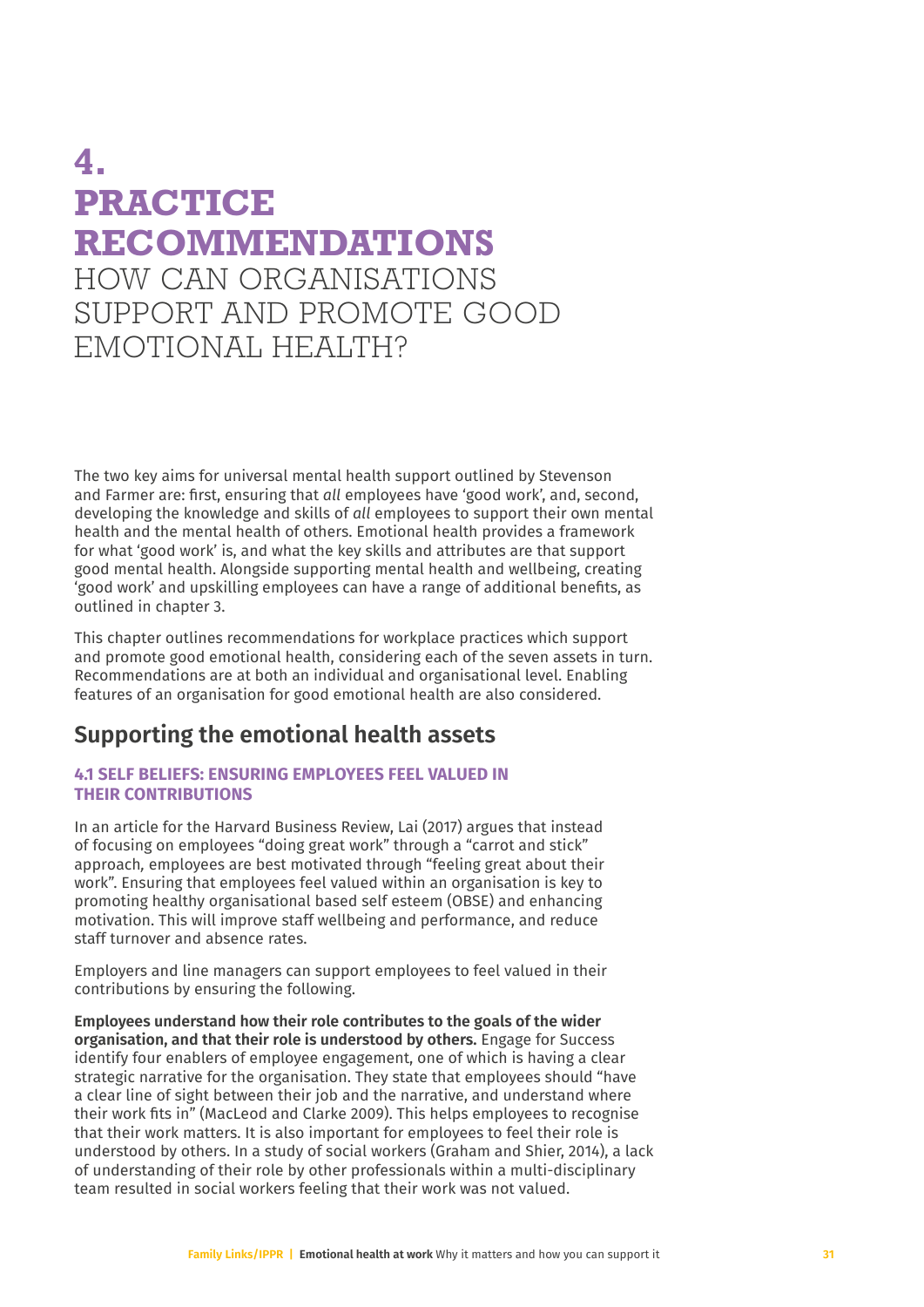<span id="page-33-0"></span>**Employees have a varied workload that is appropriate to their skillset, and have opportunities for continued learning.** The type of work that employees undertake is linked with their OBSE. Research has shown that job enrichment, including feeling suitably challenged and being able to utilise a variety of skills, is important to healthy OBSE (Pierce et al 2009). In accordance with the ESS findings presented in chapter 2, opportunities for continued growth, learning and development also help employees feel valued.

**Employees feel that they are trusted by their line manager.** When employees feel trusted by their supervisors, research shows that their OBSE increases, as does their performance and their collaborative behaviour towards colleagues (Lau et al 2014). Key components of feeling trusted by supervisors relate to two other emotional health assets: autonomy (linked to self agency), and forming a positive relationship (linked to relationship skills). Both having a degree of autonomy over aspects of their work and having positive relationships within the workplace are associated with higher OBSE.

**Employees feel sufficiently rewarded, in terms of responsibility and salary, for their work and their position of seniority.** Research highlights five areas which are important for respect and recognition: organisational support, fair salary and benefits, fair promotion potential, adequate communications, and contingent rewards (Ausberger et al 2012). Employees need to perceive the above to be fair and appropriate; when this is the case, levels of health and job satisfaction are seen to rise. However, if the balance is perceived to be out of kilter, it can lead to a sustained stress response among employees (Siegrist 1996).

**Employees feel that their work is valued and appreciated by those around them.** Findings show that recognition is important for employees across all sectors (Wyatt 2002). Gratitude, praise and reward can be effective tools for ensuring employees feel valued. However, it is not just the reward that is important, but the intention and manner in which it is given. Rewards that are personalised, unexpected, personally-given or peer-nominated are particularly valued (Dickson-Swift 2014).

**Employees have opportunities to help others in their role.** For many employees, feeling that they are directly helping others increases their sense of worth and meaning at work. Conversely, when employees feel that there are organisational barriers in place which prevent them from helping others, they feel a decrease in OBSE and wellbeing. Many organisations, particularly within the corporate sector, implement philanthropy schemes or allow employees to use some of their work time for volunteering.

**Employees feel valued on a personal as well as a professional level.** Research shows that employees who feel that their individual needs and interests matter to their organisation have higher levels of OBSE (McAllister and Bigley 2002). It is also important for individual's personal attributes and achievements to be recognised, alongside their work-related skills and achievements.

*Recommendations for organisations*

- **1.** Ensure that there is a clear strategic narrative in place at an organisational level. Employees should have a clear understanding of the goals for their organisation and how their team directly supports these. The roles and contributions of the other teams should also be clearly and regularly communicated.
- **2.** Promote regular practices of praise and appreciation at an organisational level, and help build a culture of gratitude.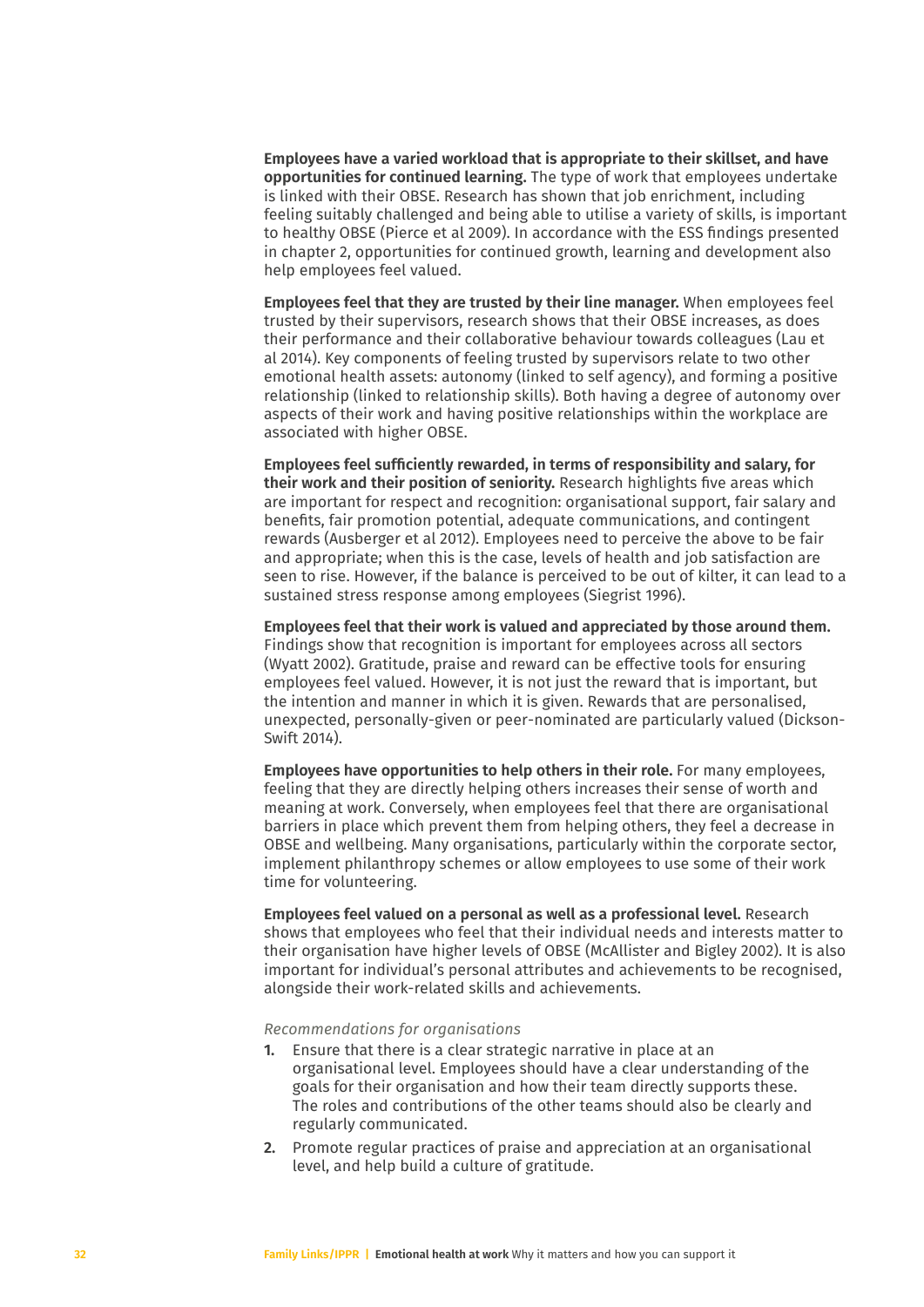- **3.** Offer training for supervisors/line managers in effective use of praise, guiding without criticism, and the importance of trust within supervisory relationships.
- **4.** Ensure that employees' salary and benefits package reflects their experience and skillset, and is on a par with similar positions both inside and outside the organisation.
- **5.** Create opportunities for employees to help others directly if this is not part of their current role. This may be through a philanthropy scheme, volunteering opportunities, running charity/community events etc.

#### *Recommendations for line managers*

- **1.** Ensure that there is a clear strategic narrative in place at a team level. Employees should have a clear understanding of the team goals and how their role directly supports these. The roles and contributions of other colleagues within the team should be clearly communicated. This may be particularly important within multi-disciplinary teams.
- **2.** Promote regular practices of praise and appreciation within your team, and help build a culture of gratitude.
- **3.** Help employees feel trusted by allowing them to have autonomy over aspects of their workload and appropriate responsibilities.
- **4.** Ensure that employees' tasks are appropriate for their knowledge and skillset, that there is variety in their workload, and that there are ongoing opportunities for continued learning and development. Using supervision or regular check-ins will help monitor this.
- **5.** Create opportunities to recognise personal achievements and qualities within your team (e.g. sense of humour, baking abilities, kindness), as well as skills and achievements directly related to employees' work.

#### **4.2 SELF AWARENESS: ENCOURAGING REFLECTIVE PRACTICE**

While employers place high value on training and experiential learning, the importance of reflective practice in developing skills and improving performance is often overlooked. In a working paper for Harvard Business School, Stefano et al (2014) found that individuals who spent time reflecting demonstrated greater improvements in performance compared to individuals who spent the time gaining additional experience. Reflection is distinct from rumination, as reflection is an active process where we constructively think about a situation, with the specific aims of learning, developing and finding a solution. Rumination, on the other hand, is a passive process, where we become fixated on the problem and the difficult feelings that it provokes. The benefits of reflective practice are well-documented in the literature, and have been linked to enhanced performance, increased creativity and innovation, and improved relationships within teams.

Employers and line managers can support reflective practice through the following measures.

**Ensuring employees have the time and space within their workloads for individual reflection.** Time is one of the biggest barriers to effective reflection. Linking with the importance of autonomy, enabling employees to create space within their workloads for individual reflection will help ensure they reap the benefits of reflective practice.

**Using supervision and/or performance reviews to facilitate employees to reflect.** Line managers can also support individual employees to reflect during supervision or performance management reviews. However, a positive relationship is necessary for this to be effective.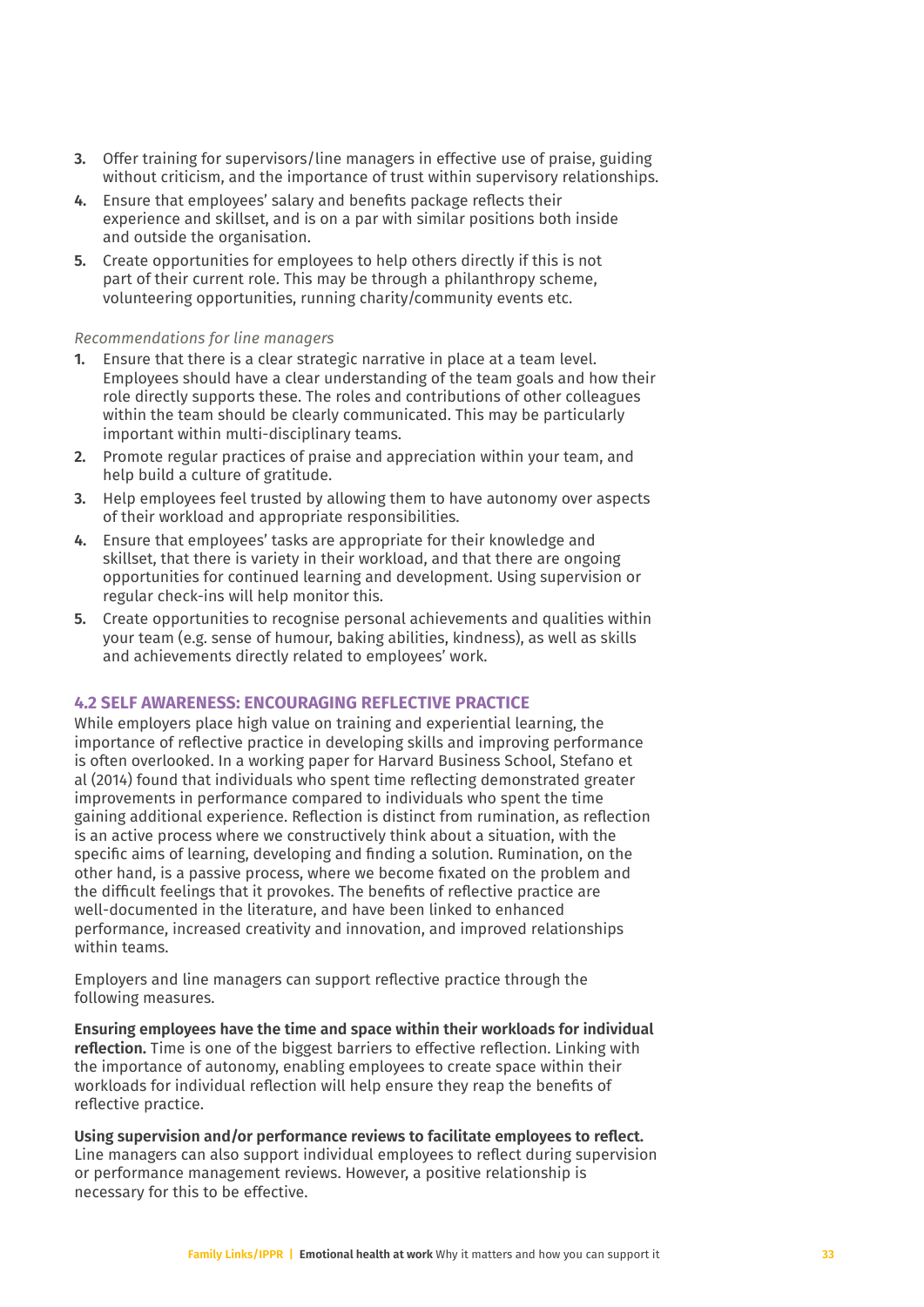<span id="page-35-0"></span>**Creating opportunities for reflection at both at an organisation and team level.** In addition to individual reflection, reflection is also important at a team level, to ensure teams are working together as effectively as possible. Research has found that active reflection on team processes can lead to increases in performance, and the impact of reflective practice may be particularly marked following lower performance (Schippers et al 2013).

**Offering self awareness workshops.** Reflective practice and self awareness are skills, and therefore they can be developed through targeted support. Evidence shows that participating in team self awareness workshops may have a range of benefits for employees, including increased understanding of colleagues and greater confidence in working with others (Sutton et al 2015).

**Support employees to move from rumination to reflection.** It can be easy to fall into the trap of rumination, particularly when things are difficult. [However,](http://sonjalyubomirsky.com/wp-content/themes/sonjalyubomirsky/papers/NWL2008.pdf) research suggests that rumination predicts poor mental health, particularly depression, whereas constructive self reflection has positive impacts on mental health. Colleagues and line managers can support employers to move from rumination to reflection by asking solution-focused questions, such as, "What would help?", "What could you do to improve the situation?" or "How could things work better next time?".

#### *Recommendations for organisations*

- **1.** Promote the importance of reflective practice to ensure it is embedded within the culture of the organisation at all levels: individual, team and leadership.
- **2.** Build in regular opportunities to reflect on the current organisational functioning, and ensure all stakeholders are involved in this process in some way.
- **3.** Consider self awareness/reflective practice training for line managers or for other members of staff who may benefit.

#### *Recommendations for line managers:*

- **1.** Ensure there are regular opportunities to reflect as a team. This might be centred on how the team is currently working together, or reflection after the completion of a key project.
- **2.** Enable employees to have the autonomy to build in time for individual reflection within their work.
- **3.** Use supervision or performance reviews to facilitate employees to reflect on their performance, abilities and pathway for growth.
- **4.** Reflection may be particularly important after difficult situations. It may be beneficial to have conversations with employees and support them to move away from ruminating on the difficulties and focus on reflecting on a positive way forward.

#### **4.3 SELF REGULATION: SUPPORTING HEALTHY SELF REGULATION IN THE WORKPLACE**

Employees need to be able to self regulate and manage their emotions constructively at work – whether these feelings stem from challenges within the workplace or from personal circumstances outside. As discussed in chapter 3, the need to remain professional often leads us to suppress rather than express difficult emotions. This is known as emotional labour, and, if occurring over a prolonged period of time, can lead to stress, exhaustion and burnout. We can manage our emotions using a combination of emotional, cognitive and behavioural strategies. Employers play a key role in supporting and enabling employees to utilise these self regulation strategies and ensuring there is a forum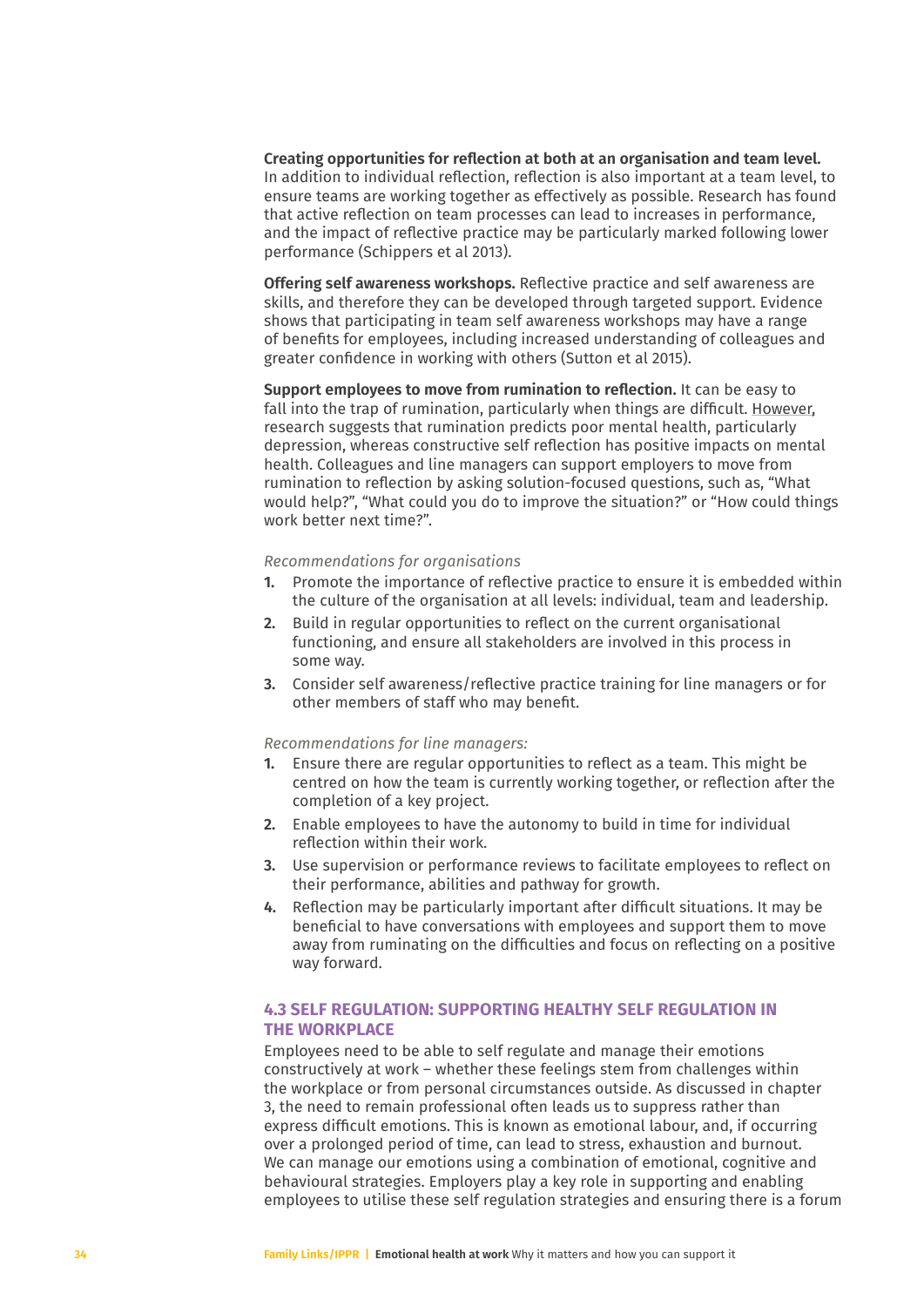<span id="page-36-0"></span>for employees to express difficulties rather than internalising them. This will impact on staff wellbeing, performance, and relationships with colleagues.

Employers and line managers can support healthy self regulation in the workplace by undertaking the following.

**Offering explicit training for staff to develop their self regulation skills**. There are a range of training opportunities available to help support employees develop their self regulation skills, including anger management, coping with stress and mindfulness, amongst many others. Employers can also ensure that employees have appropriate workloads with appropriate physical and emotional demands.

**Providing opportunities for staff to openly express how they are feeling.** For roles that regularly encounter specific emotional challenges or during/following a particularly difficult event, it may be helpful to provide access to further support; for example, access to supervision, referral to counselling, use of peer support or a buddying scheme.

**Developing the skills of line managers so that they are able to support healthy self regulation within their team.** Thiel et al (2012) argue that "providing leaders with additional knowledge and skills regarding emotion regulation strategies may be crucial to effective leadership and sustained performance." Supervisors and line managers can play a central role in supporting employees to self regulate, and being able to openly talk through difficulties is a key strategy for healthy self regulation. Line managers may also include supporting employees to reappraise situations or to think through strategies that may support them. Erez et al (2008) demonstrated that emotion regulation is a key characteristic for effective leadership. If line managers are able to use healthy self regulation strategies themselves, they are more likely to be able to support healthy self regulation within their team.

**Ensuring employees have the capacity to implement self regulation strategies.** Workplaces should also ensure that employees have the capacity to implement behaviour strategies to self regulate. This might include going for a walk, debriefing with a colleague or supervisor, or just being able to remove themselves from a difficult situation when needed.

**Ensuring that employees are able to have a positive work-life integration.** Juggling the pressures of work alongside life outside of work is widely recognised as a challenge for employees and employers. Work-life integration typically involves some degree of give and take between employer and employee to the mutual benefit of both. Closely aligned with levels of autonomy over work, the literature highlights that when individuals are given some choice and flexibility over their working arrangements, this is highly valued and can engender loyalty and improve engagement.

**Fostering a culture that promotes a healthy work-life balance**. Being able to pursue interests and dedicate time to relationships outside of work can have widespread benefits for wellbeing, job performance and job satisfaction. Leadership is essential for modelling this and setting expectations for the workforce; whether people stay late, send emails outside of working hours, can be contacted on days off or during sickness absences, for example.

#### *Recommendations for organisations*

**1.** Offer explicit training for staff around manage difficult emotions; for example, coping with stress, mindfulness, anger-management.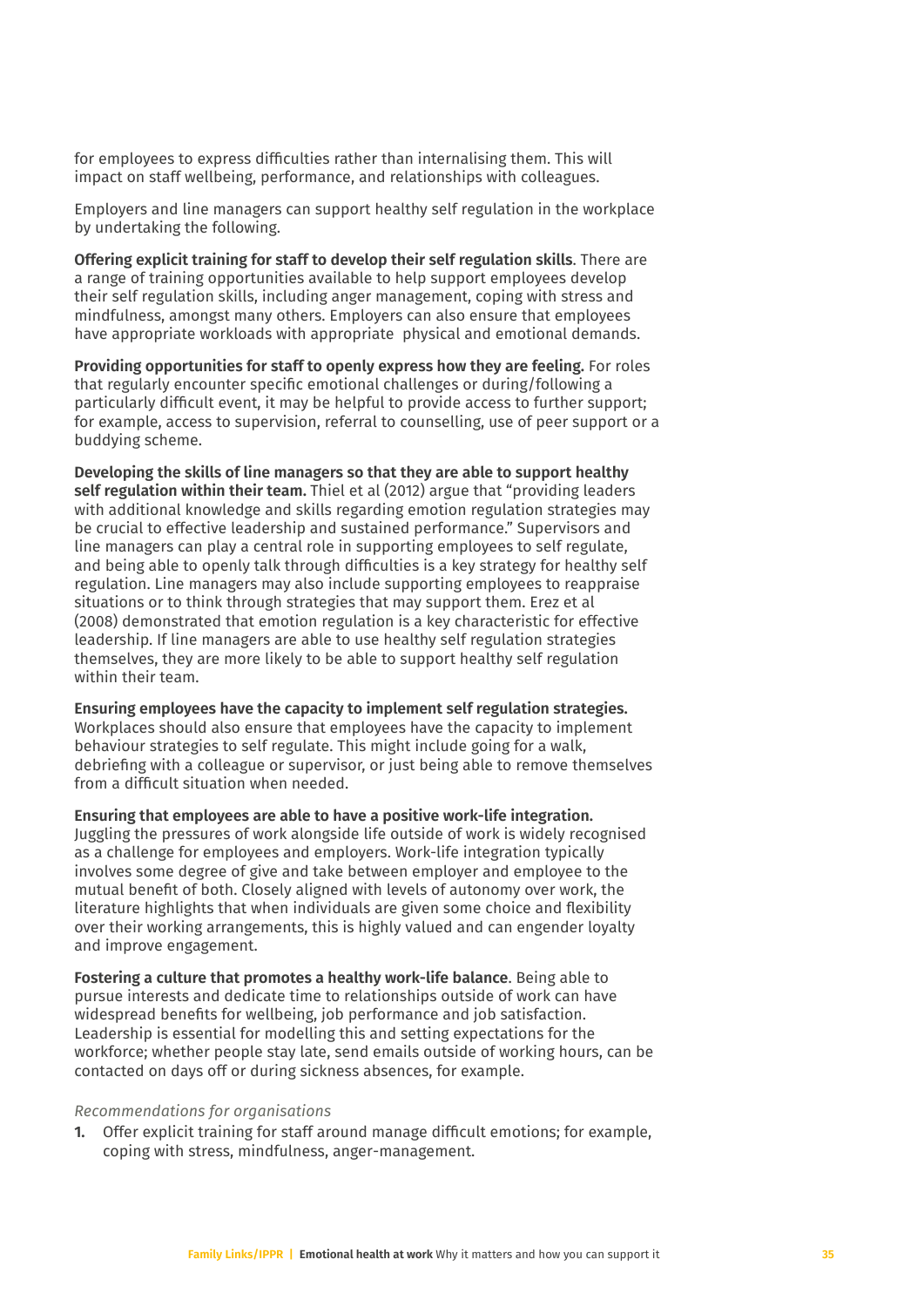- **2.** Ensure there are opportunities for staff to openly express how they are feeling and talk through any difficulties. This might be through supervision, speaking to a counsellor or therapist, or through a peer support or buddying scheme.
- **3.** Train line managers so that they have knowledge and skills to support their staff to have open conversations and talk through difficulties. Having a positive relationship is essential.
- **4.** Promote work-life integration and ensure that this is modelled by leadership, for example, not regularly staying later than working hours, not sending emails outside of normal office hours etc.

#### *Recommendations for line managers*

- **1.** Ensure there are opportunities for staff to openly express how they are feeling and talk through any difficulties. Check in with staff regularly on how things are and work on building a relationship where staff feel able to confide in you if needed.
- **2.** Pre-empt difficulties that may arise and have strategies in place to manage, for example, allowing staff to have a break after a difficult meeting.
- **3.** If you are aware of specific individual circumstances, it may be helpful to create a support plan with the employee so that there are agreed strategies in place.
- **4.** Model maintaining a positive emotionally healthy work-life balance and encourage employees to do the same.

#### **4.4 SELF AGENCY: PROMOTING EMPLOYEE AUTONOMY AND INVOLVEMENT**

Autonomy in the workplace is "the condition or quality of being self governing or free from excessive external control" (Jermier and Michaels 2001). As outlined in chapter 3, autonomy is linked with many workplace outcomes, including mental health, wellbeing, performance and productivity.

Employers and line managers can promote self agency and autonomy in the workplace in the following ways.

**Ensuring employees have some degree of choice over aspects of their work.** A key way to promote autonomy at work is by enabling employees to have some degree of choice over both their working hours and how they manage their workload, within an agreed structure of goals and outputs.

**Employee voice.** Being involved in decision-making processes and empowered to question how and why choices are being made is another important factor in determining good emotional health at work. A further enabler for employee engagement identified by Engage for Success is employee voice. Key findings from a review of the international evidence relating to mental health and employment (Robinson et al 2013) highlighted the significance of the role played by participatory processes. These are associated with increased perceptions of control amongst the labour force, improved levels of support, and a sense of justice: all of which are important 'moderator' dimensions of stress. Employee involvement also ensures that employees understand the reasoning behind and have "bought in" to the decisions that are made.

A positive example of this is a case study from the Chartered Institute of Personnel and Development (2016) of a company making orthopaedic equipment. A manager described how: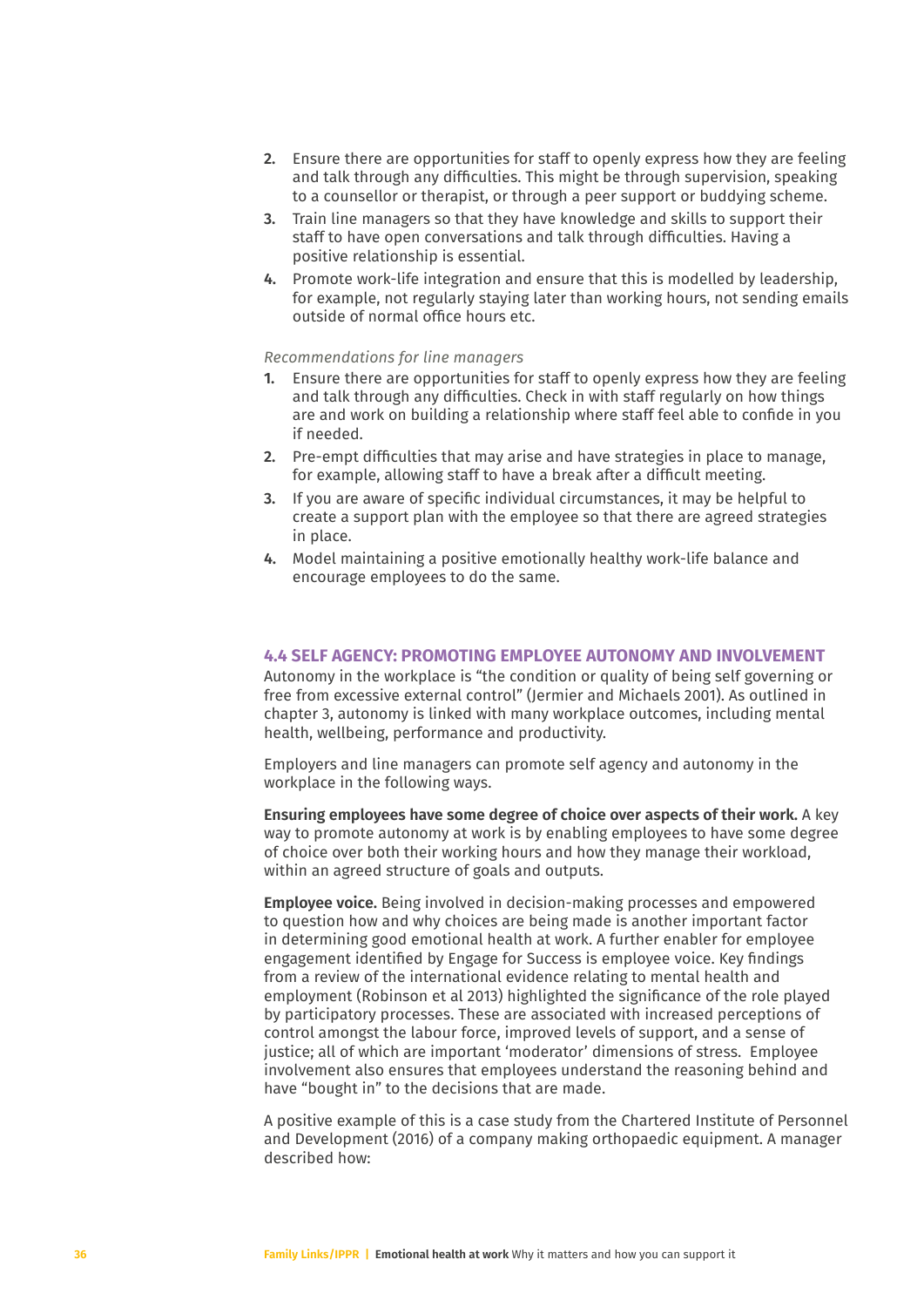<span id="page-38-0"></span>*"It would be so easy for me to walk in and say, 'This is what we're going to do', and implement it, but as soon as I walk away, [the supervisor and the team] have to keep that going, and if they've had no input into it, they don't feel as though they own it. That's where we pass it over to them: 'Guys, this is what we need. How are you going to get there, how are you going to deliver that?' That's where you get the buy-in and that's where when you walk away from it, it still remains in place."* 

**Trust and responsibility.** Autonomy is strongly linked to feeling trusted; having little or no opportunity to exercise autonomy may lead to employees feeling that they aren't trusted or perceived as competent by their line managers. Trust has repeatedly been found to relate to many attitudinal and behavioural work consequences including organisational commitment, job satisfaction, and performance (Dirks and Ferrin 2002). Findings from the ESS reported in chapter 2 demonstrated that being trusted and given responsibility to fulfil work tasks independently is associated with higher levels of enthusiasm for what people do.

**Leadership style.** Although certain contexts may require specific leadership styles, the general picture emerging through research is that a collaborative leadership approach, which enables autonomy and participation, has greater benefits for employee wellbeing and workplace outcomes than directive styles.

#### *Recommendations for organisations*

- **1.** Train supervisors and line managers to enable autonomy of their staff within a structure of agreed boundaries.
- **2.** Consider conducting a regular survey/audit assessing how employees are feeling about various aspects of their working life, including their wellbeing, job satisfaction, and extent to which they feel valued and supported. Share findings and act on any feedback.
- **3.** Create opportunities for employee voice and ensure that *all* employees are able to share their thoughts, regardless of their level or role.

#### *Recommendations for line managers*

- **1.** Provide employees with choice, within the context of a shared vision and shared goals. This might involve offering choice in *processes*; for example, deciding how a project is completed or the order in which tasks are accomplished.
- **2.** Where possible, enable employees to have some degree of flexibility over their working hours or choice over their working patterns.

#### **4.5 BELIEFS ABOUT OTHERS: CREATING A PSYCHOLOGICALLY SAFE CULTURE**

Feeling able to contribute ideas and to be accepted within a team or workplace is essential for ensuring employees feel psychologically safe. When they have a sense of psychological safety, employees are more likely to form close relationships with colleagues, take risks and opportunities and be more engaged (Idris et al 2015; Carmeli et al 2014).

Employers and line managers can create a psychologically safe culture in the workplace in the following ways.

**Zero Tolerance and a culture of acceptance.** A fundamental way of supporting employees to feel psychologically safe is to ensure there is a zero tolerance approach to workplace bullying, discrimination and harassment. It is important to have clear policies and procedures in place to respond to these issues.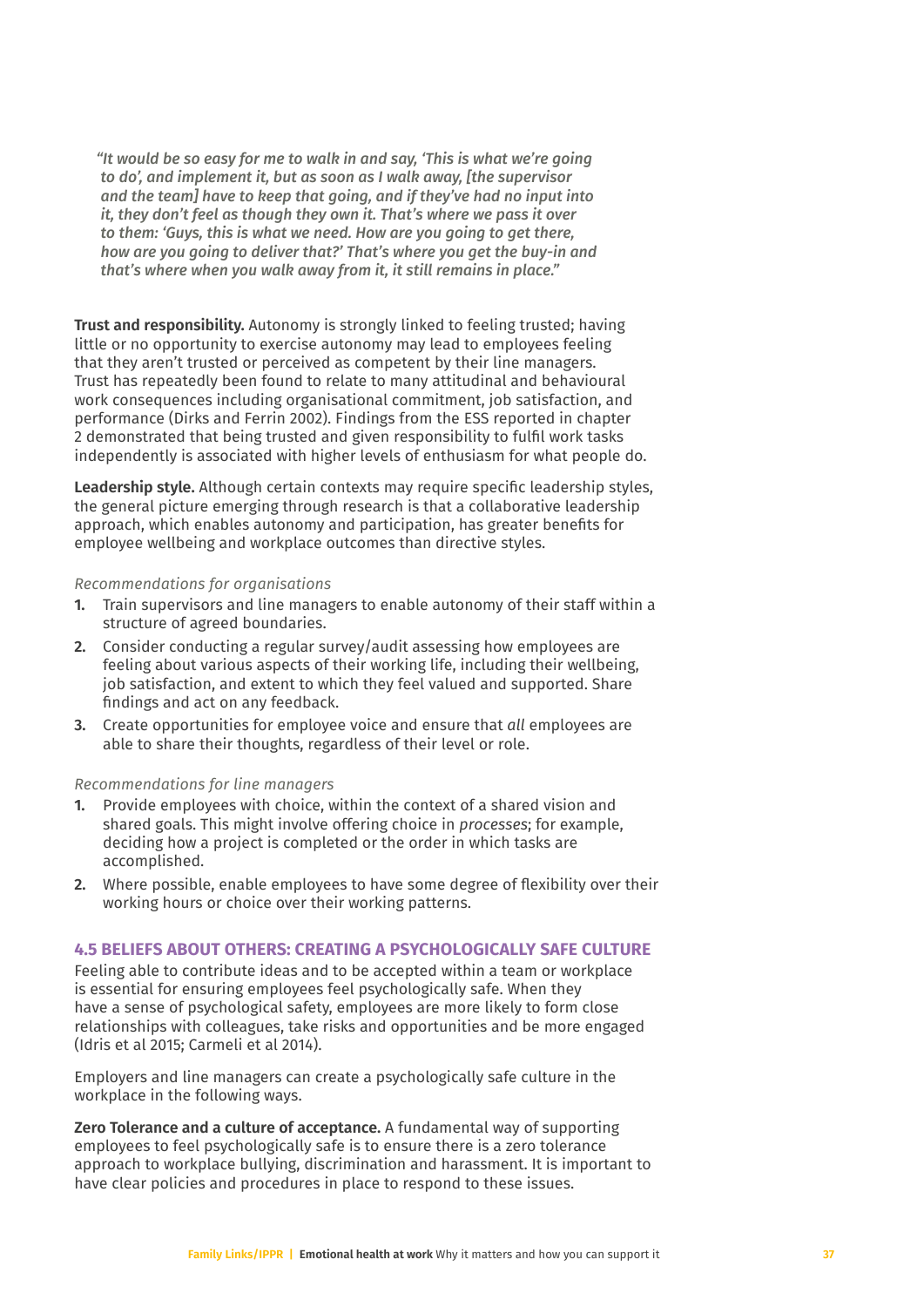<span id="page-39-0"></span>**Welcome learning from mistakes and "failures".** Part of a psychologically safe culture is feeling able to share mistakes and things that didn't work honestly, without feeling the need to hide them or be defensive. Linking in with self awareness, mistakes or things not going so well can be powerful opportunities for learning and development if dealt with in the right way. This encourages creativity and risk-taking. Organisations should create a culture where employees are guided and supported to learn from mistakes, rather than being judged or criticised.

**Building trusting relationships.** Forming trusting relationships with colleagues helps create a supportive culture. The key relationship is between line manager and employee but relationships between colleagues in teams and between teams are also important. If line managers have trusting relationships with their employees, this will support the development of trusting relationships within teams.

#### *Recommendations for organisations*

- **1.** Ensure there are clear policies and strategies in place to tackle workplace bullying, discrimination and harassment.
- **2.** Foster a culture of acceptance and support, and ensure this is modelled by all leaders. Prioritise relationship building across the organisation.
- **3.** Train line managers in guiding without criticism to help them create a sense of psychological safety within their team.

#### *Recommendations for line managers*

- **1.** Build trusting relationships within your team and with supervisees so that mistakes are not hidden, but shared honestly without fear of criticism or shame. Model a healthy approach to mistakes and 'failure', and encourage staff to take risks and stretch themselves.
- **2.** Avoid open criticism and judgement instead, offer guidance and support.
- **3.** Model acceptance of others and respect differences and mistakes. This will help create a positive culture within your team.

#### **4.6 SOCIAL AWARENESS: CREATING A COMPASSIONATE WORKPLACE**

Social awareness, including empathy and compassion, are important for building positive relationships within the workplace and for providing support.

Employers and line managers can create a psychologically safe culture in the workplace by undertaking the following.

**Training staff, in particular line managers, on how to use empathy and model empathic communication across the organisation.** Goleman (2006) states that empathy is "the foundation skill for all social competencies important for work". While empathy is important for all employees, it is a critical skill for effective leadership. Line manager empathy has been shown to predict employee wellbeing (Scott et al 2014).

#### **Creating a compassionate workplace by modelling compassion to others.**

Compassion is defined as a genuine desire to help others founded in empathy. Research has shown the many benefits of compassion in the workplace. For example, staff who perceived a higher level of compassion from colleagues and leadership had higher levels of job satisfaction, improved wellbeing and higher commitment to their workplace. In addition to benefitting others, giving support can improve employees' emotional wellbeing, and promote friendship and trust with colleagues. Showing compassion can be as simple as making a colleague a hot drink or asking how an important presentation went as well as giving time to listen.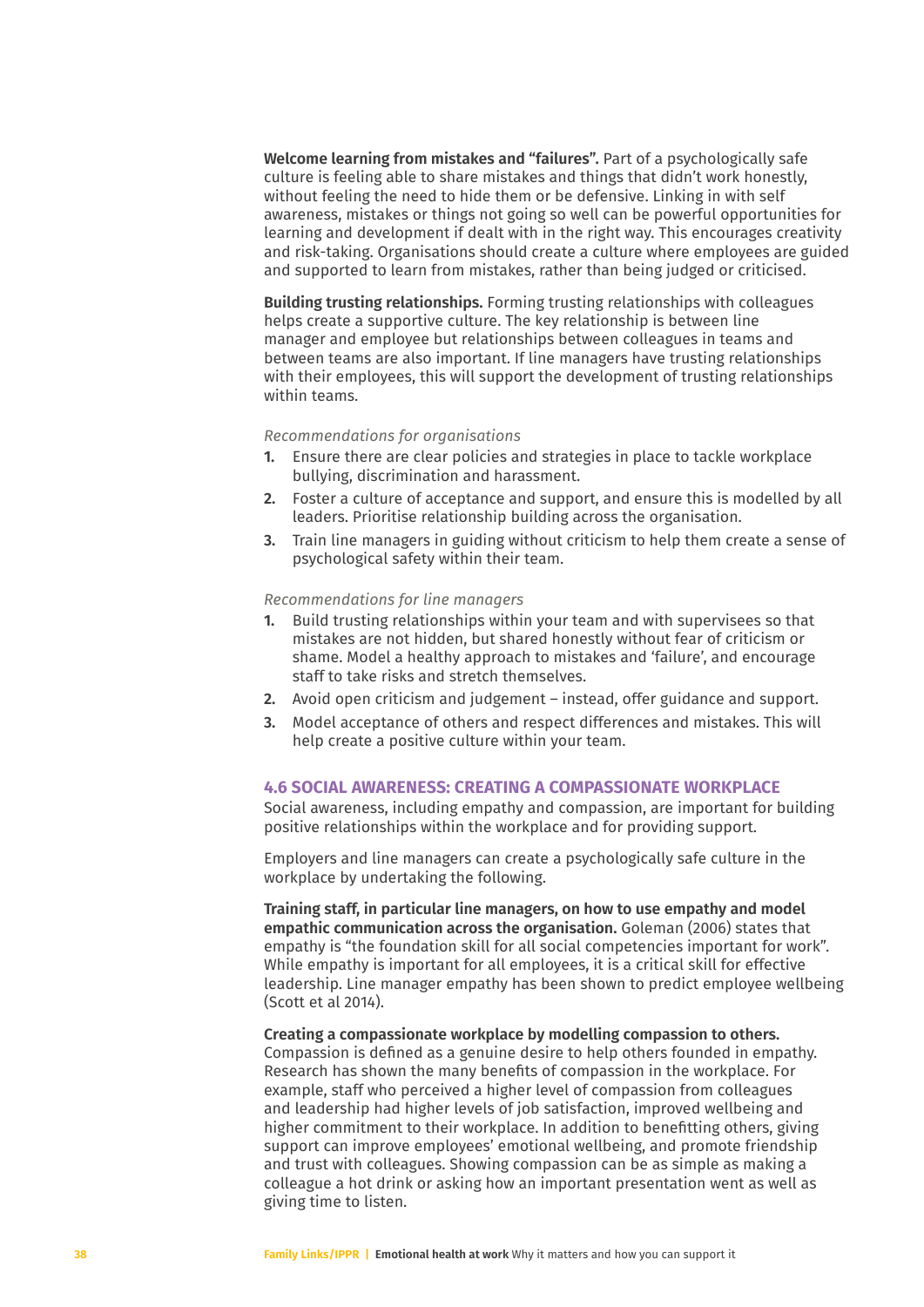#### <span id="page-40-0"></span>*Recommendations for organisations*

- **1.** Promote an understanding of the importance of empathy through professional development and staff training.
- **2.** Create a compassionate culture where colleagues are able to confide in and support each other. This can be achieved through leadership modelling.

#### *Recommendations for line managers*

- **1.** Model empathy and compassion across interactions with your team.
- **2.** Support staff to be empathic towards other members of their team. This may be a beneficial strategy for resolving differences between staff.

#### **4.7 RELATIONSHIP SKILLS: BUILDING POSITIVE RELATIONSHIPS ACROSS ALL ASPECTS OF THE ORGANISATION**

Relationships are central to all aspects of the workplace. This includes relationships within teams, between line managers and supervisees, and with external agencies. In addition to impacting on wellbeing and performance, positive relationships can be essential foundations for managing change and navigating difficulties. Dutton (2006) highlights the importance of high quality relationships with colleagues and thriving at work.

Employers and line managers can foster positive relationships in the workplace in the following ways.

**Prioritise building relationships across all aspects of the workplace.** Many of the recommendations outlined above are founded on positive relationships; in particular, being able to feel psychologically safe and to show compassion to others is dependent on positive relationships with colleagues. The relationship between line manager and employee is also pivotal to effectively support the emotional health assets, including self awareness, self beliefs and self agency. Organisations should recognise the value of relationships and ensure there is time and space dedicated to building and maintaining relationships, both within and between teams, and between line manager and supervisee.

**Provide explicit relationships training for all staff.** Klaus (2010) cites evidence which shows that companies are placing increasingly higher value on employees' interpersonal skills, often viewing them as more important than analytical abilities. Explicit training in relationship skills may have a range of benefits for staff. Communication skills, including active listening, assertive communication and conflict resolution are essential skills, and not only help employees to build positive relationships but also impact on performance.

#### *Recommendations for practice*

- **1.** Prioritise relationships across all aspects of the workplace: within teams, between line managers and supervisees, and with external agencies.
- **2.** Provide teams with effective and practical strategies for conflict resolution and have these modelled by leadership. Offer all staff training in relationship skills that are relevant to their role.

Recommendations for line managers

- **1.** Prioritise relationships across all aspects of the workplace: within teams, between line managers and supervisees, and with external agencies.
- **2.** Provide teams with effective and practical strategies for conflict resolution and have these modelled by leadership.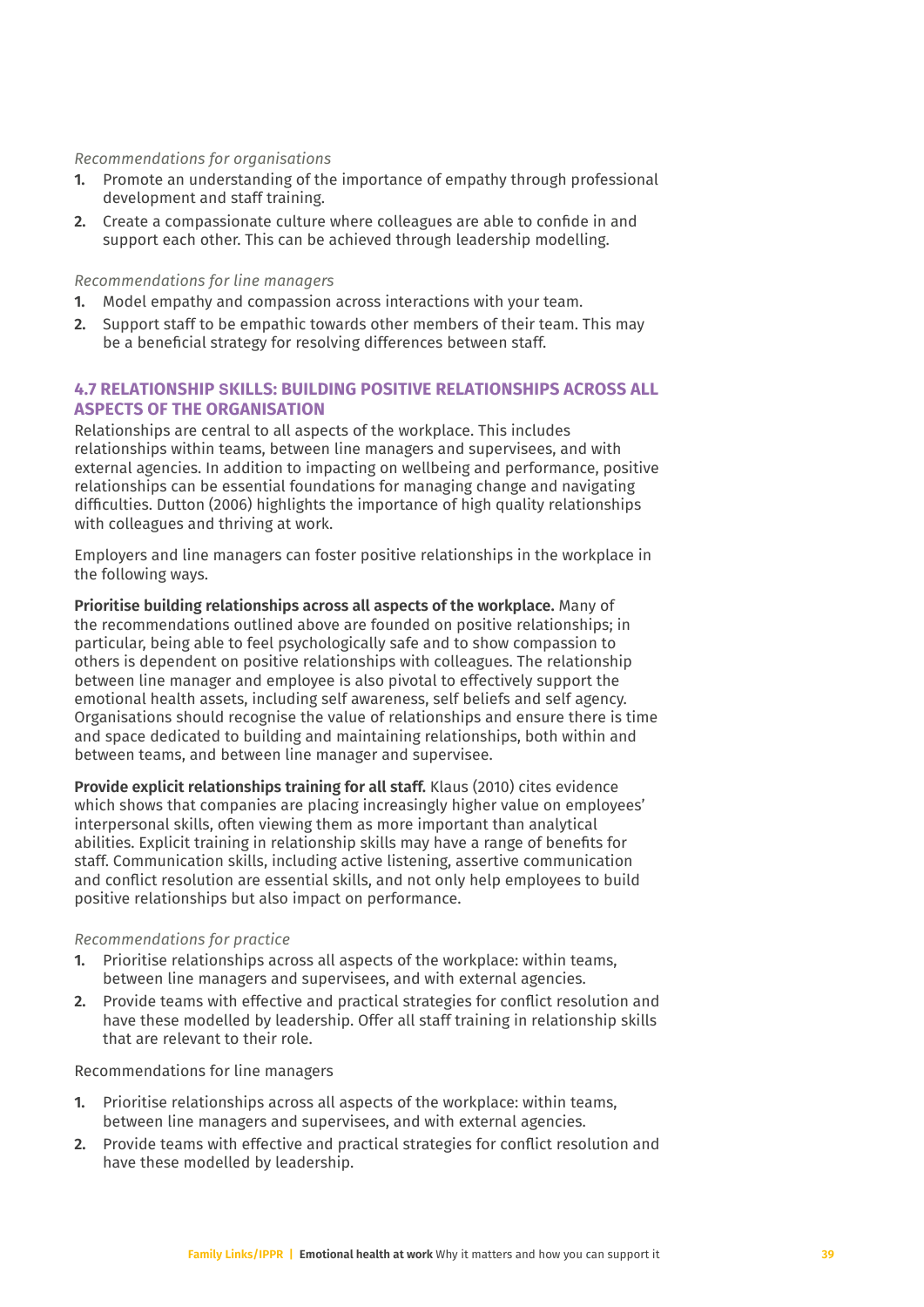### <span id="page-41-0"></span>**Enabling factors for emotional health support**

The above practices will directly support good emotional health in the workplace. However, there are a number of enabling factors detailed below which are pivotal in promoting an emotionally healthy culture.

#### **4.8 EFFECTIVE LEADERSHIP**

As demonstrated in some of the examples outlined above, leadership plays a pivotal role in creating an emotionally healthy culture and modelling emotionally healthy practices. It also plays a crucial role in creating workplace policies and procedure, and setting boundaries and expectations. It is therefore essential that leaders are committed to supporting emotional health across the organisation and have the required skills and knowledge.

#### *Recommendations for practice*

- **1.** Ensure support for the leadership's own emotional health, for example through supervision, as well as opportunities for the leadership team to reflect and support one another. Offer training for all line managers in skills for building positive relationships with and within their teams. Focus on skills such as empathy, managing conflict, effective praise, and guiding without criticism.
- **2.** Ensure line managers are modelling the emotionally healthy practices outlined above, including having a positive work-life integration.

#### **4.9 CULTURE AND VALUES**

Broadly speaking, the culture in a workplace is the outward, practical manifestation of organisational values and ethos characterised by how people operate alongside one another on a day-to-day basis. It is likely to be shaped by policies and practice, driven by the leadership team and senior management (whose example will influence the organisation), and embodied in the granularity of how employees work together. Workplace culture is often considered to be the 'black box' which impacts on the wellbeing and emotional health of individuals within an organisation.

Smith and Diedricks (2016) identified a dual approach to human resource management.

- A 'hard' approach which regards individuals as a **resource** and uses measurable metrics, such as performance management and rewards, aligned with business strategies and HR policy and practice to guide employment relationship within a legal framework.
- Human **relations** described as the 'soft' approach, which holds that organisational culture and relationship building cannot be achieved through prescription. The tools of human relations are surveys and interviews on staff satisfaction; training and development.

This highlights the need for emotional health to be supported both through explicit policies and procedures, and through the culture created through relationships and social interactions. Having a named set of values which are embedded within the ethos of the workplace can be a valuable tool for creating a positive culture.

#### *Recommendations for practice*

- Have a set of clear, communicated values for your organisation and for your team.
- Enable employee voice to contribute to the values of the organisation and the extent to which the values are effectively implemented across the organisation.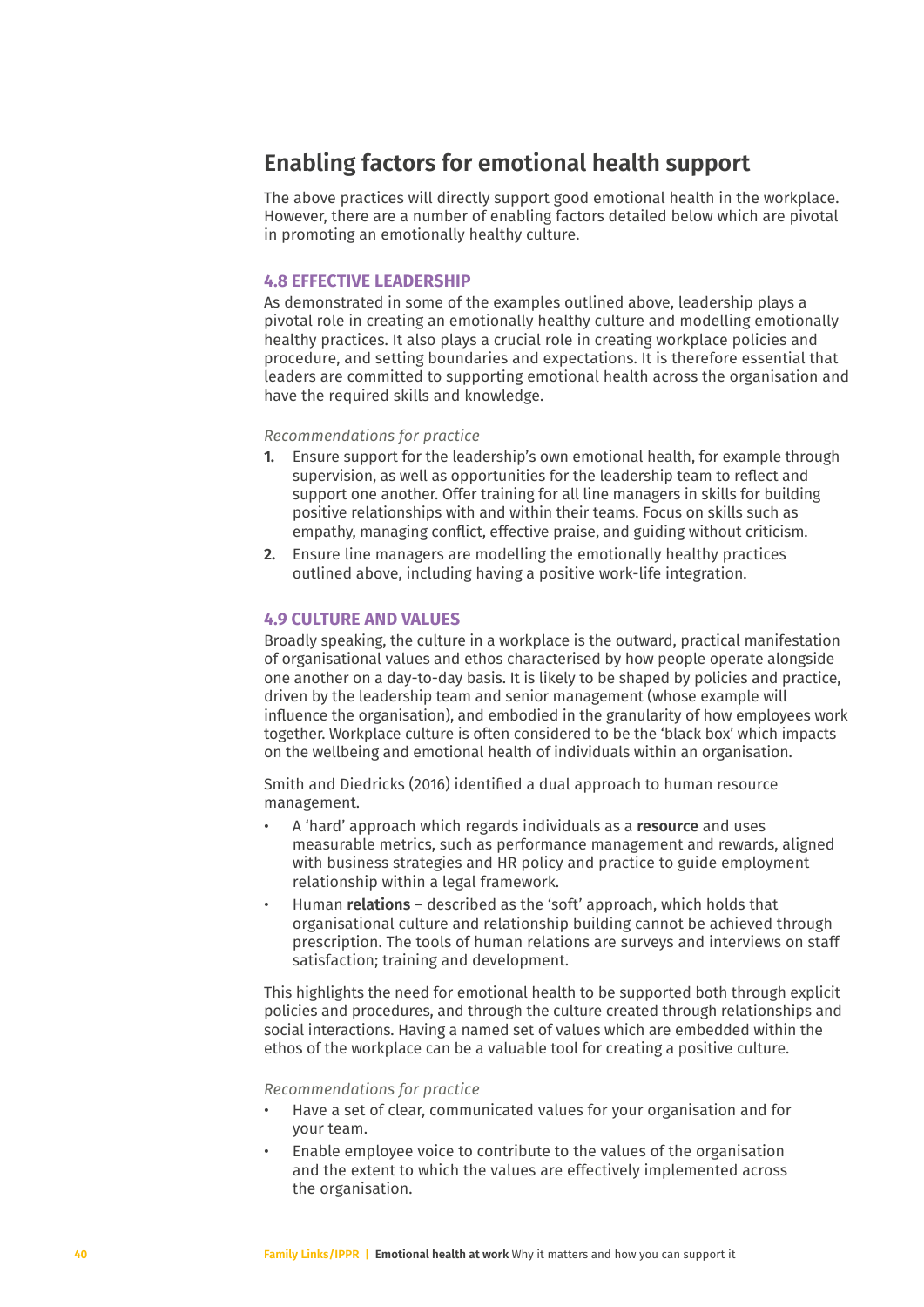- <span id="page-42-0"></span>• Regularly review organisational policies and practices and ensure they support the emotional health assets, as well as supporting good mental health and wellbeing.
- Ensure these values are embedded within culture, policy and practices and modelled by leadership.

#### **4.10 A WHOLE ORGANISATIONORGANISATION APPROACH TO EMOTIONAL HEALTH**

On the basis of the findings in the above sections, a 'whole-organisation approach' is the best way to improve the emotional health of individuals and organisations. It is the **dynamic interaction** of the different assets of emotional health that produce and influence outcomes. Therefore, to have maximum impact for both individuals and organisations, interventions designed to improve emotional health at work should target *all* the constituent assets, at both an individual and organisational level. Adopting a whole-system approach to emotional health relates to one of the key challenges facing researchers and policy-makers: how to sustain impact. This approach will encourage deeper levels of change within an organisation, including cultural shifts, which are more likely to have lasting impacts.

The evidence and recommendations presented above suggest that an approach of this kind has the following key features.

#### **TABLE 4.1**

#### **Principles for a whole-organisation approach**

| Training and skill development of all employees                                                                                                                                                                                                                                                                        | Ensuring 'good work' for all employees                                                                                                                                                                                                                                                                                 |
|------------------------------------------------------------------------------------------------------------------------------------------------------------------------------------------------------------------------------------------------------------------------------------------------------------------------|------------------------------------------------------------------------------------------------------------------------------------------------------------------------------------------------------------------------------------------------------------------------------------------------------------------------|
| Provision should be in place for employees<br>(including leadership) to develop each of the<br>emotional health assets and cultivate their<br>intra and interpersonal skills. This could be<br>through explicit training or through reflection<br>during supervision and target setting during<br>performance reviews. | All employees should have "good work"<br>which supports each of the emotional health<br>assets. This includes work which is meaningful<br>and allows opportunities for learning and<br>development, fostering positive self beliefs,<br>as well as work which enables choice and<br>autonomy, encouraging self agency. |
| Creating an emotionally healthy environment                                                                                                                                                                                                                                                                            | <b>Leadership commitment</b>                                                                                                                                                                                                                                                                                           |
| Policies and procedures: Workplace<br>policies and procedures support and promote<br>good emotional health for employees (e.g.<br>tackling workplace bullying, flexible working,<br>reward schemes).                                                                                                                   | Leadership: Leaders are committed to creating<br>an emotionally healthy workplace and<br>supporting the emotional and mental health<br>of employees. They model emotionally healthy<br>practices, shaping the organisational culture.                                                                                  |
| Strategic narrative: Workplaces have a named<br>set of values in place to support an emotionally<br>healthy culture. Employees (including<br>leadership) are clear about the roles they play<br>in creating an emotionally healthy culture and<br>working as part of an emotionally healthy team.                      | <b>Ongoing monitoring and reflection: Leadership</b><br>continually monitor and reflect on emotional<br>health, using employee voice to consider the<br>thoughts and feelings of the workforce.                                                                                                                        |
| <b>Employee voice:</b> There are opportunities for<br>employees to express their feelings and opinions,<br>and contribute to decision-making processes.                                                                                                                                                                |                                                                                                                                                                                                                                                                                                                        |
| <b>Culture:</b> Emotionally healthy practices are<br>embedded within the culture and values of the<br>organisation. Day to day interactions should<br>support healthy self beliefs, empower others, and<br>be founded on building positive relationships.                                                              |                                                                                                                                                                                                                                                                                                                        |

**Source: Family Links: The Centre for Emotional Health (2017)**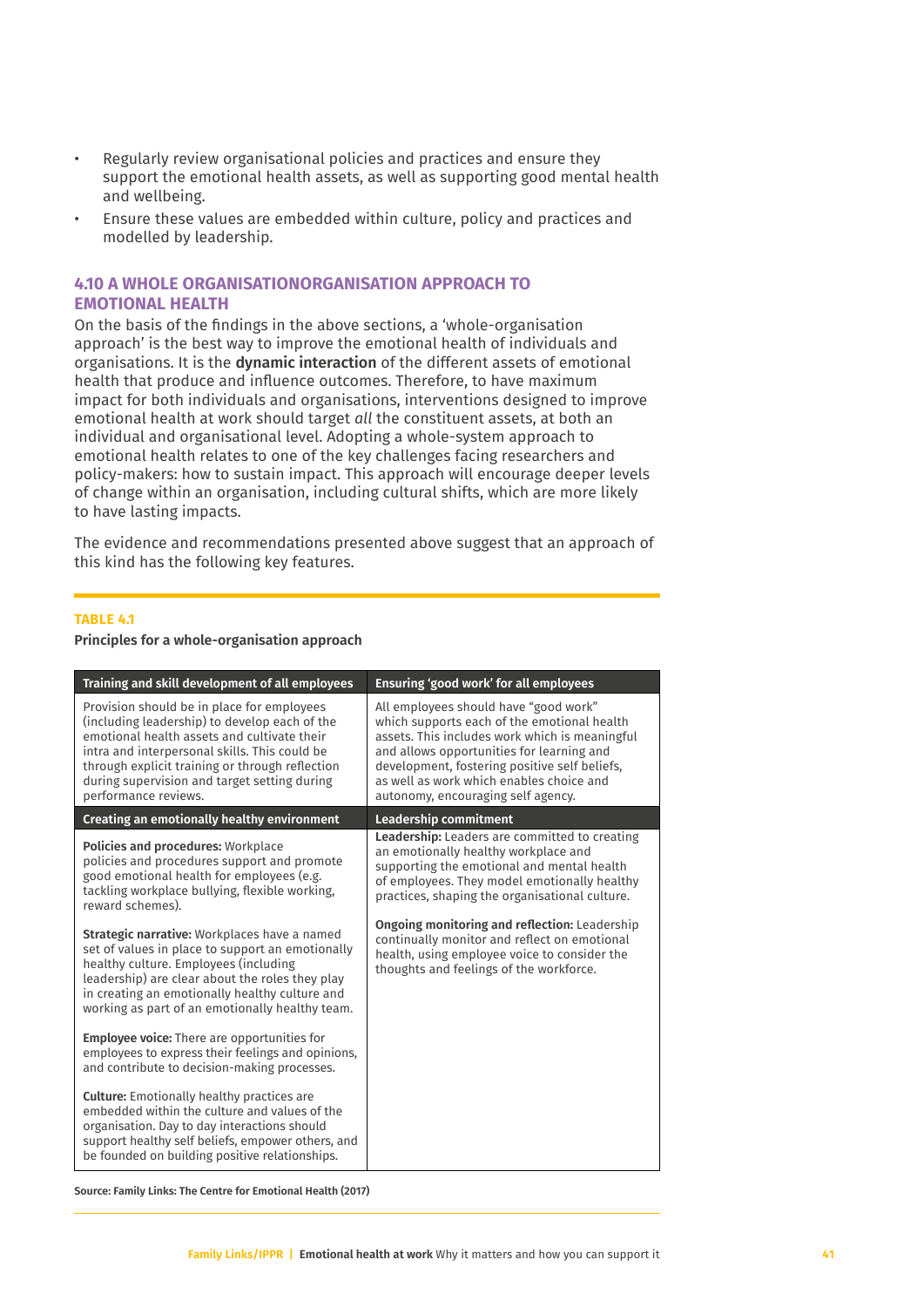#### <span id="page-43-0"></span>*Recommendations for practice*

**1.** Adopt a whole organisation approach to emotional health, ensuring emotional health and wellbeing pervade all aspects of the workplace and are supported across policies, procedures and leadership

There is a need to take an individualised approach to different organisations in order to really listen and hear what the issues are and be able to respond appropriately. Having a positive influence on the emotional health of an organisation will not be possible to achieve by implementing a tick-box approach to a list of interventions, but will be dependent on the specific workplace context and needs.

#### **4.11 CHAPTER SUMMARY: PRACTICE RECOMMENDATIONS**

- Recommendations are presented for a range of workplace practices which support each of the seven emotional health assets, at both an individual and organisational level.
- Support should be targeted at each of the emotional health assets:
	- **self beliefs:** ensuring employees feel valued in their contributions
	- **self awareness:** encouraging reflective practice
	- **self regulation:** supporting healthy self regulation in the workplace
	- **self agency:** promoting employee autonomy and involvement
	- **beliefs about others:** creating a psychologically safe culture
	- **social awareness:** fostering a compassionate workplace
	- **relationships:** building positive relationships across all aspects of the organisation.
- While supporting each of the seven assets is important, there are enabling features of an organisation which facilitate good emotional health across an organisation. These include the organisational culture and values, and commitment from leadership.
- It is therefore necessary to adopt a whole organisation approach to emotional health which includes four key features:
	- training and skill development
	- ensuring good work
	- creating an emotionally healthy environment (including through policies, practices and culture)
	- leadership commitment.
- An individualised approach should be taken across different organisations, as emotional health support will be dependent on the specific workplace context and needs.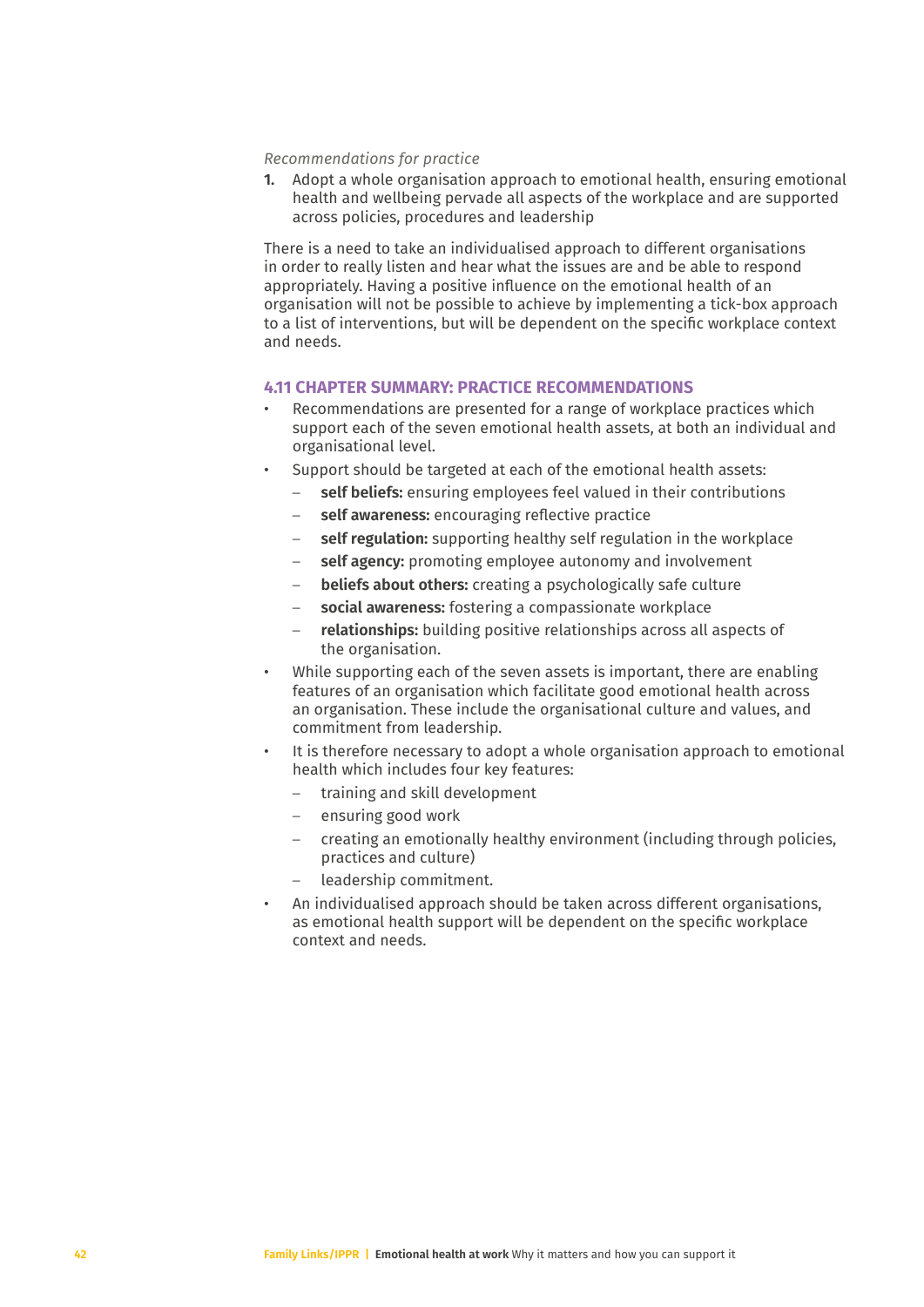# <span id="page-44-0"></span>**5. CONCLUSIONS AND RECOMMENDATIONS**

The overwhelming picture from the evidence presented in this report is that good emotional health can have huge benefits both for individuals and for the organisations they are working in. This suggests that there is a strong business case, for supporting the emotional health of individuals and embedding emotionally healthy policies and practices throughout organisations of different sizes and in different sectors.

Organisations of all sizes and in all sectors are increasingly looking to find ways to support the mental health and wellbeing of their workforces. This is largely due to a desire to enhance workplace outcomes such as productivity and performance, and reduce the costs associated with presenteeism, absence and turnover. While targeted and tailored approaches, such as Mental Health First Aid, are popular and necessary interventions in this space, there is evidence of demand among employees for more training on how to *prevent* the emergence of work-related mental health problems and *promote* positive mental health and wellbeing at work. Findings from Deloitte (2017) suggest that universal mental health support targeted at the whole organisation reaps the greatest return on investment. Supporting emotional health offers a universal, preventative approach to mental health and wellbeing.

Secondary analysis of the European Social Survey revealed several key areas which should be a priority for the UK workforce. Firstly, promoting supportive relationships within the workplace. Secondly, ensuring that workplaces and the nature of employees' work supports, rather than undermine, positive self beliefs. Finally, equipping employees with skills to cope with difficult situations. This could include skills around managing conflict or self regulation strategies.

The existing literature and evidence base suggests a high level of consensus on the extent to which the seven assets of emotional health add value for both individuals and organisations. Repeatedly, across the literature from different disciplines – including meta-analyses and systematic reviews – these concepts chimed with findings of what is important at both an individual and organisational level (Smith and Diedricks 2016; Ausberger et al 2012).

Although the above evidence indicates that supporting emotional health at work can lead to a range of outcomes within the workplace, it is also likely that emotional health support will have a positive impact on life outside of the workplace; for example, within family relationships. This in turn may support and promote positive emotional health and wellbeing in the workplace.

#### **5.1 RECOMMENDATIONS FOR ORGANISATIONS**

There are a range of practices which support each of the emotional health assets and emotional health as a whole. There are, however, also a number of other important features which will need to be in place in order for training on emotional health to be effective. These include commitment, involvement and direction from senior leadership; high levels of awareness and engagement among employees; and embedding training within wider organisational policies, procedures and systems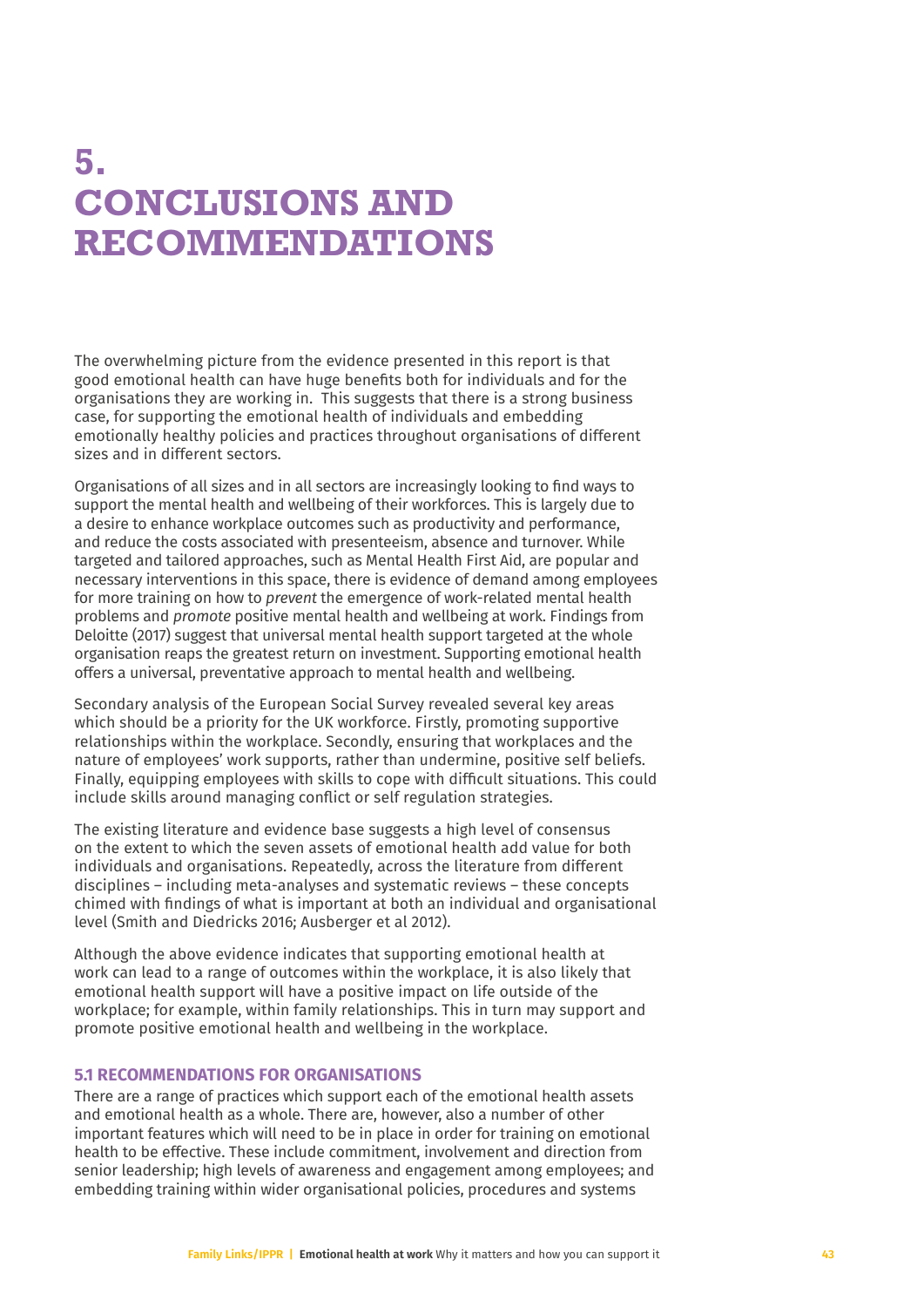<span id="page-45-0"></span>(such as line management and responding to sickness absence). Unless it forms one part of a wider, all-encompassing strategy to improve employee mental health and wellbeing (and therefore improve key workplace outcomes), training on emotional health alone is unlikely to achieve lasting change.

Organisations should therefore adopt a whole organisation approach to emotional health, ensuring emotional health and wellbeing pervade all aspects of the workplace and are supported across policies, procedures and leadership. This will be facilitated by the following.

- **Training and skill development**: While the recent Stevenson Farmer report (2017) highlights the role of the employer in supporting good mental health and wellbeing, targeting skills training at an individual employee level (linked to the emotional health assets) can equip them with the necessary skills to manage and promote their own mental health and wellbeing, in addition to providing support for their colleagues. This will help create an organic shift in culture which is likely to result in longer lasting changes.
- **Ensuring good work:** All employees should have 'good work' that supports each of the emotional health assets, including fostering positive self beliefs and having a sense of choice and autonomy.
- **Creating an emotionally healthy environment:** The emotional health of employees can be supported through an emotionally healthy environment. This is created through the daily policies, practices and culture of an organisation, including having a clear strategic narrative and opportunities for employee voice.
- **Leadership commitment:** It is essential that leaders and supervisors within an organisation are committed to supporting the emotional health of their organisation. Training leaders in the various emotional health assets will ensure they have the necessary skills to model emotionally healthy practices and nurture the emotional health of their supervisees and team.

#### **TABLE 5.1**

**Supporting the emotional assets through a whole-organisation approach** 

| Training and skill development |                                                                                    |
|--------------------------------|------------------------------------------------------------------------------------|
| Self beliefs                   | Confidence building<br>٠<br>Self compassion                                        |
| Self awareness                 | Self awareness<br>٠<br>Mindfulness<br>٠                                            |
| Self regulation                | Stress management<br>٠<br>Managing difficult emotions<br>٠<br>Self motivation<br>٠ |
| Self agency                    | Growth mindset<br>٠<br>Problem solving and effective decision making               |
| Beliefs about others           | Equality and diversity<br>Discrimination awareness                                 |
| Social awareness               | Empathy<br>٠<br>Equality and diversity; cultural awareness                         |
| Relationship skills            | Assertive communication<br>Conflict resolution<br><b>Communication skills</b>      |
| Ensuring 'good work'           |                                                                                    |
|                                | Opportunities for learning<br>٠                                                    |
| Self beliefs                   | Task variety and appropriate level of challenge<br>٠                               |
|                                | Meaningful work<br>٠                                                               |
|                                | Appropriate rewards/job benefits                                                   |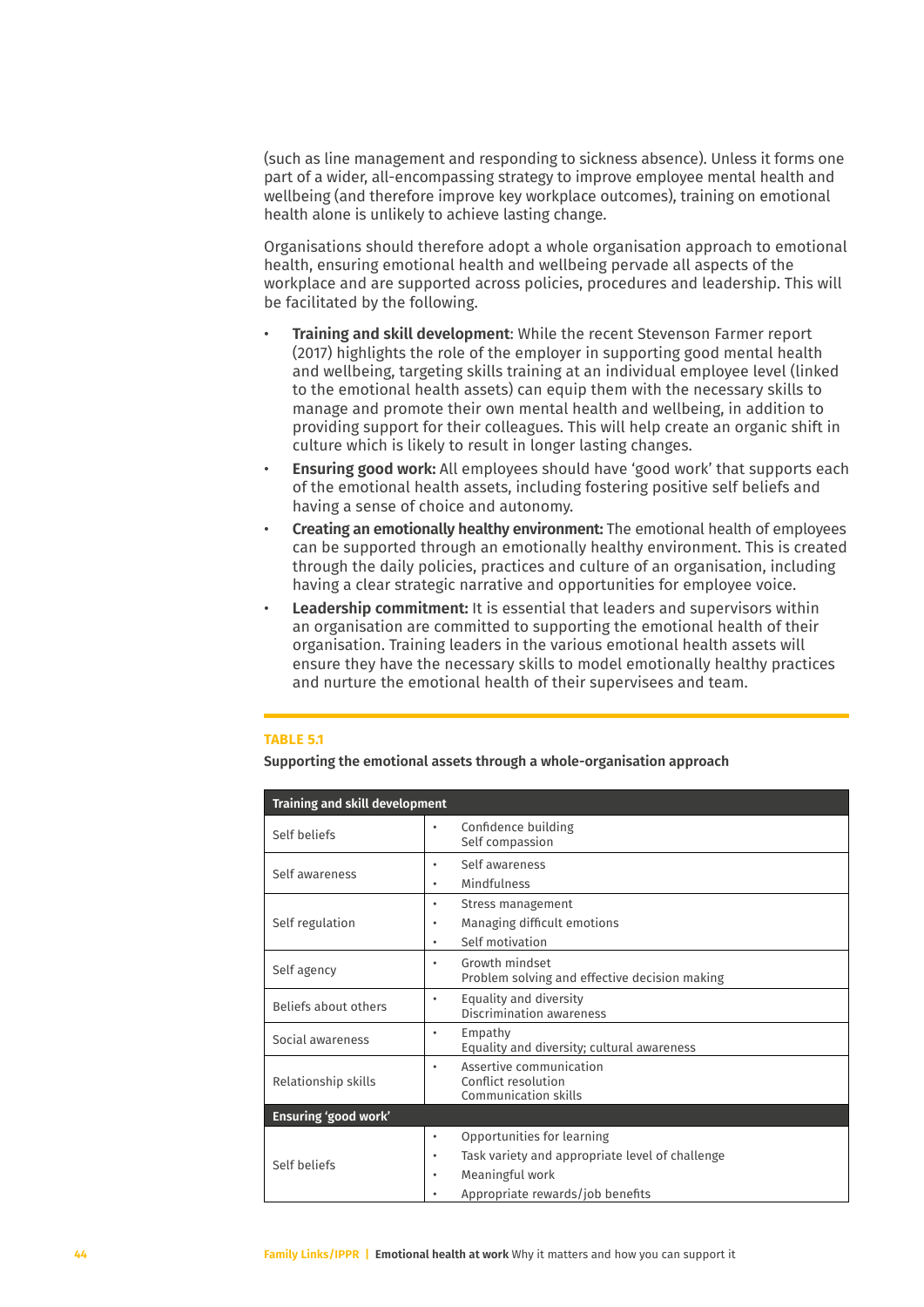| Self awareness                              | $\bullet$              | Opportunities and space to reflect within day-to-day work                                                                                        |
|---------------------------------------------|------------------------|--------------------------------------------------------------------------------------------------------------------------------------------------|
| Self regulation                             | $\bullet$              | Appropriate physical and emotional demands from work                                                                                             |
| Self agency                                 | $\bullet$              | Autonomy over aspects of work e.g. order of tasks, methods etc.                                                                                  |
| Beliefs about others                        | $\bullet$              | Feeling safe to take risks and make mistakes                                                                                                     |
| Social awareness                            | ٠                      | Capacity to form positive relationships and have healthy                                                                                         |
| Relationship skills                         |                        | interactions within role                                                                                                                         |
| Creating an emotionally healthy environment |                        |                                                                                                                                                  |
| Self beliefs                                |                        | Ensuring employees feel valued through culture of gratitude,<br>praise and reward                                                                |
|                                             | $\bullet$              | Clear strategic narrative so employees understand their role                                                                                     |
| Self awareness                              | $\bullet$              | Reflective practice embedded across all levels of an organisation                                                                                |
| Self regulation                             | $\bullet$              | Line managers have skills to discuss and support employees                                                                                       |
|                                             | $\bullet$              | Specific provisions in place if needed e.g. counselling, support<br>group, peer mentor, buddying scheme etc.                                     |
|                                             | $\bullet$              | Positive work-life integration encouraged and modelled by<br>leadership                                                                          |
|                                             | $\bullet$              | Flexible working arrangements                                                                                                                    |
| Self agency                                 | $\bullet$              | Opportunities for employee voice                                                                                                                 |
|                                             | $\bullet$              | Leadership styles which enable autonomy                                                                                                          |
|                                             | $\bullet$              | Psychologically safe culture, free from bullying or discrimination                                                                               |
| Beliefs about others                        | $\bullet$              | Accepting culture - embraces differences                                                                                                         |
|                                             | $\bullet$              | Trusting relationships between line manager and employee and<br>within teams                                                                     |
| Social awareness                            | $\bullet$              | Compassionate culture<br>Line managers are highly empathic                                                                                       |
|                                             | $\bullet$              | Healthy approach to conflict resolution modelled through                                                                                         |
| Relationship skills                         |                        | leadership                                                                                                                                       |
|                                             |                        |                                                                                                                                                  |
|                                             | ٠                      | Effective communication                                                                                                                          |
| Leadership commitment                       |                        |                                                                                                                                                  |
|                                             | $\bullet$<br>$\bullet$ | Using effective praise and guidance to motivate employees                                                                                        |
| Self beliefs                                | $\bullet$              | Building a culture of gratitude within teams                                                                                                     |
|                                             | $\bullet$              | Ensuring a clear strategic narrative within your team                                                                                            |
| Self awareness                              | $\bullet$              | Supporting staff to reflect during supervision/performance reviews<br>Building opportunities for team reflection                                 |
|                                             | $\bullet$              | Ensuring open communication with staff about difficulties and<br>current mental health/wellbeing                                                 |
| Self regulation                             | $\bullet$              | Creating opportunities for staff to use healthy self regulation<br>strategies after difficult situations                                         |
|                                             | $\bullet$              | Modelling and encouraging healthy work/life integration                                                                                          |
|                                             | $\bullet$              | Allowing employees to have autonomy over aspects of their<br>workload                                                                            |
| Self agency                                 | $\bullet$              | Creating opportunities for employee voice and allowing your<br>team to input to key discussions, including input into policies and<br>practices. |
|                                             | $\bullet$              | Modelling tolerance and acceptance                                                                                                               |
| Beliefs about others                        | $\bullet$              | Ensuring bullying/discrimination is dealt with to create a zero<br>tolerance culture                                                             |
|                                             | $\bullet$              | Guiding without criticism                                                                                                                        |
|                                             | $\bullet$              | Listening and being open to different ideas                                                                                                      |
|                                             | $\bullet$              | Modelling empathy                                                                                                                                |
| Social awareness                            | $\bullet$              | Modelling compassion, particularly during difficult situations                                                                                   |
| Relationship skills                         | $\bullet$              | Model healthy communication within teams                                                                                                         |

**Source: Family Links: The Centre for Emotional Health (2017)**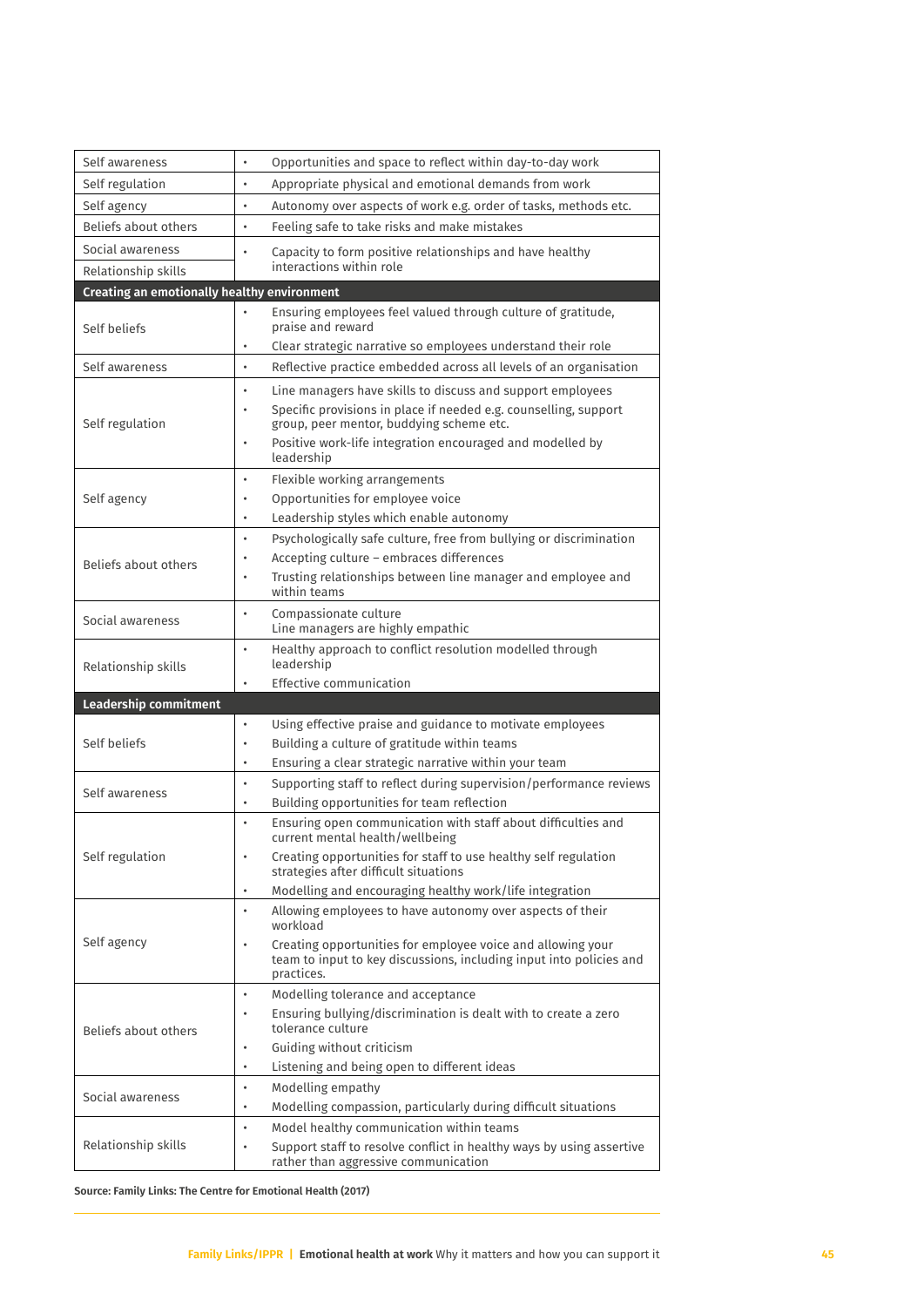#### **5.2 RECOMMENDATIONS FOR POLICY**

**To implement the Mental Health Core Standards identified in the Stevenson Farmer Review:** While the core standards identified by Stevenson and Farmer were written from a mental health perspective, many of them relate to emotional health. Equipping *all* employees, but in particular line managers, with the skills and tools to support their own mental health and that of others, and ensuring 'good work' that supports the emotional health assets will improve emotional health at both an individual and organisational level. This is an important preventative approach for mental ill-health. However, in order to achieve this, government should also examine evidence on the effectiveness of preventative forms of training (including training on emotional health) and its potential impact on key workplace outcomes.

**Policy direction boosting the social and emotional competencies – and emotional health – of the UK workforce:** Findings from secondary analysis of the ESS suggests that the UK workforce is lacking key skills in relation to self regulation and relationship skills. The development of social emotional competencies and the emotional health assets should begin during compulsory education and should receive higher precedence within the national curriculum. These skills should continue to be cultivated during employment and be an ongoing focus of training, skill development and performance reviews.

**Policy direction boosting emotional health at work through improving job quality:**  The findings in this report underline the importance of the new 'job quality' agenda, which aims to introduce measures of the quality, as well as quantity, of employment. Jobs which satisfy key criteria relating to quality are more likely to help develop the seven assets which collectively contribute to the emotional health of individuals and organisations, such as self agency and self belief. To this end, the government should establish a new national mission to boost job quality and workplace performance. The Department for Work and Pensions should move beyond simply reporting on the employment rate, and report also on the quality of work. The promotion and protection of mental health and wellbeing should be a key component in measures of job quality, which should also include task factors, employment factors, and relational and governance factors (Dromey et al 2017).

**Policy direction boosting emotional health at work through increased worker voice and autonomy:** The findings in this report reinforce the importance of autonomy and voice in the workplace. However, the UK currently has one of the worst records on workplace participation in Europe, inhibiting the extent to which worker voice can become a central part of the UK economic model. In order to boost worker voice and autonomy, with a view to improving the emotional health of the UK workforce, every company with over 50 employees should have a 'working life forum'. This would help to ensure that employees have sufficient influence over their working lives, and would provide employees with a voice through which to maintain high levels of emotional health at work. (Lawrence and McNeil 2014).

#### **5.3 LIMITATIONS AND NEXT STEPS**

While the research outlined above implicates the importance of supporting emotional health within the workplace, it is also clear that knowledge on how to operationalise these assets into good emotional health for both people and organisations is not yet widespread. We cannot take a tick-box approach to emotional health, and must take into account a multitude of contextual factors, both at an individual and organisational level.

It remains to be seen how an whole organisation approach to emotional health would be implemented across different organisational contexts. However, the evidence described in this report suggests it has the potential to be a measurable,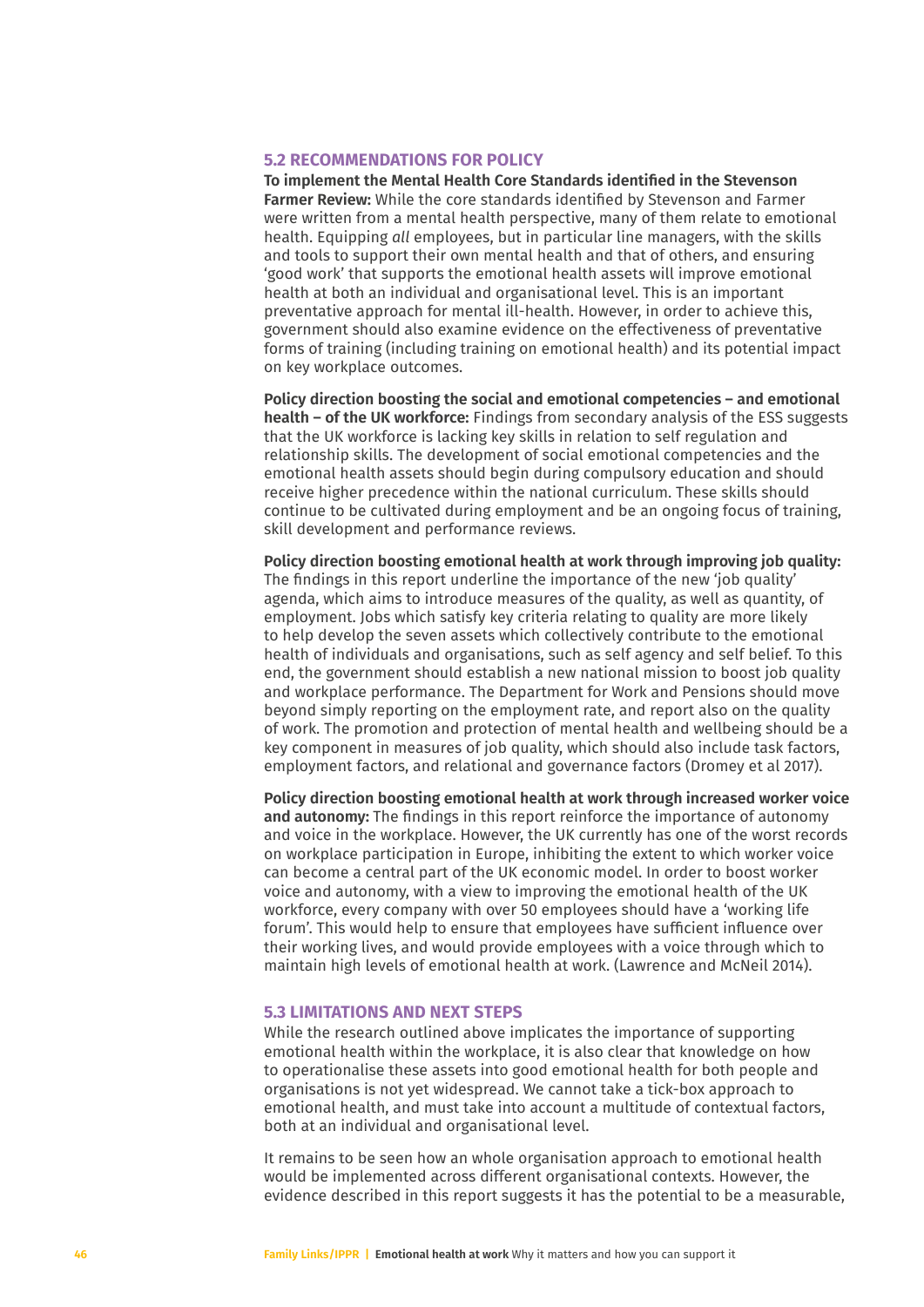<span id="page-48-0"></span>evidence-based framework to improve employee mental health and wellbeing at work, and impact on outcomes such as productivity and team relationships. This is particularly important within the context of the growing number of wellbeing initiatives targeted at employers, many of which lack a strong foundation in research and robust evidence. Evaluating the impact of emotional health training and support, and assessing return on investment will be an important priority for workplaces implementing emotional health approaches. However, many of the emotional health assets and related skills targeted during training and intervention may be difficult to measure.

In order to continue to expand the evidence-base on emotional health, next steps should be to:

- examine extent to which emotional health can be influenced by intervention, including training for line managers and training for staff
- explore the direction of causality between emotional health of individuals and psychosocial characteristics of the workplace, identifying key features of 'good work'
- identify effective ways to evaluate emotional health in the workplace.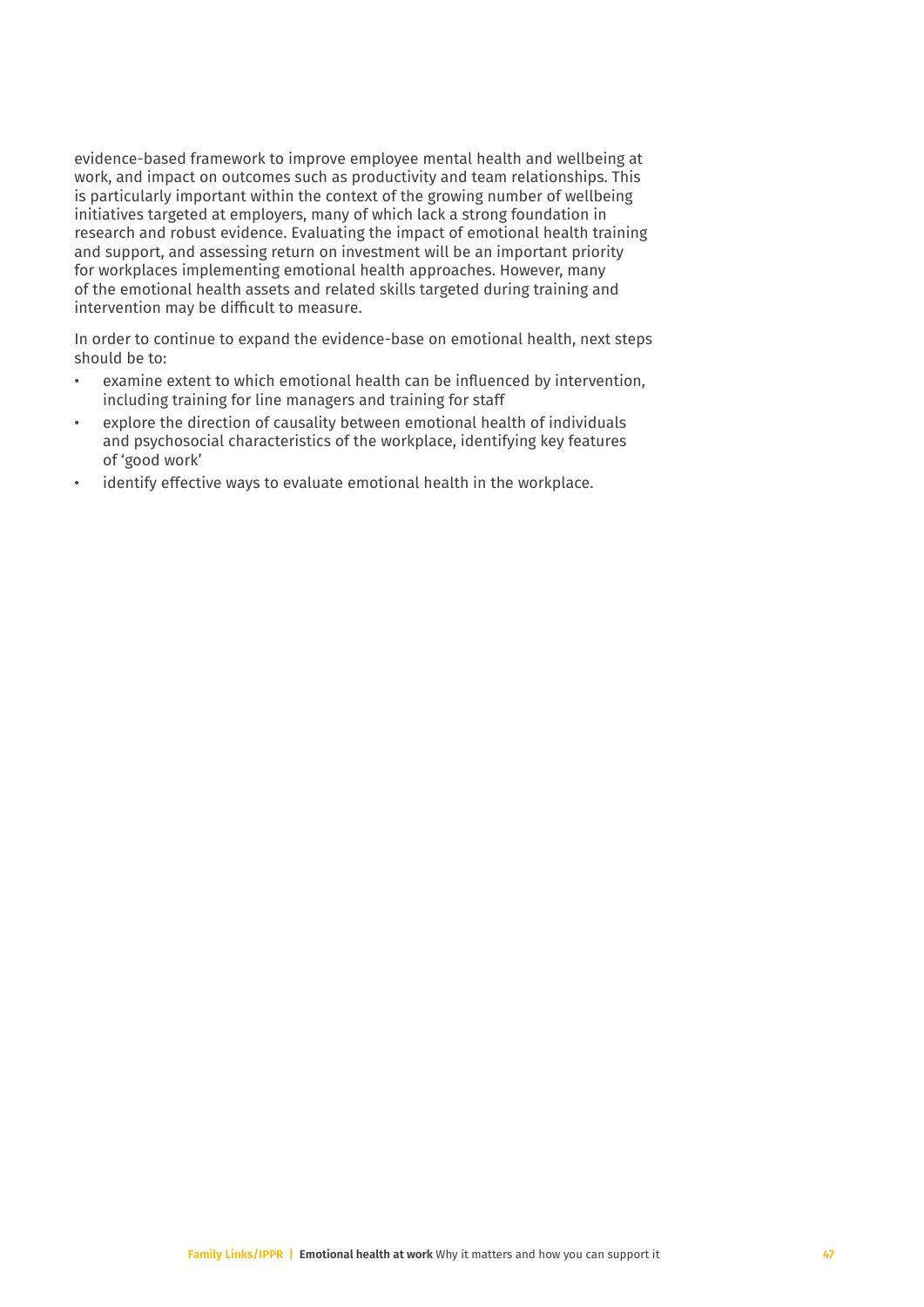### **REFERENCES**

- Anderson N, Potocnik K and Zhou J (2014) 'Innovation and Creativity in Organisations: A State-of-the Science Review, Prospective Commentary and Guiding Framework', *Journal of Management* 40(5):1297 – 1333.
- Aon Hewitt (2012) *Trends in Global Engagement.* [http://www.aon.com/attachments/human](http://www.aon.com/attachments/human-capital-consulting/2012_TrendsInGlobalEngagement_Final_v11.pdf)[capital-consulting/2012\\_TrendsInGlobalEngagement\\_Final\\_v11.pdf](http://www.aon.com/attachments/human-capital-consulting/2012_TrendsInGlobalEngagement_Final_v11.pdf)
- Ausberger A, Schudrick W, McGowan B and Auerbach C (2012) 'Respect in the workplace: A mixed methods study of retention and turnover in the voluntary child welfare sector', *Children and Youth Services Review*, 34(7)1222-1229
- Austin E, Saklofske D and Egan V (2005) 'Personality, wellbeing and health correlates of trait emotional intelligence', *Personality and Individual Differences,* 38: 547 – 558.
- AXA PPP (2016) *Mental Health: Turning Conversations into action.* [https://www.](https://www.axappphealthcare.co.uk/uploadedFiles/Widget_Items/Microsites/Amplify_UK/News_and_insights/Our_opinion/whitepapers/Turning conversation into action.pdf) axappphealthcare.co.uk/uploadedFiles/Widget\_Items/Microsites/Amplify\_UK/News [and\\_insights/Our\\_opinion/whitepapers/Turning%20conversation%20into%20action.pdf](https://www.axappphealthcare.co.uk/uploadedFiles/Widget_Items/Microsites/Amplify_UK/News_and_insights/Our_opinion/whitepapers/Turning conversation into action.pdf)
- Baer M (2010) 'The Strength-of-Weak-Ties Perspective on Creativity: A Comprehensive Examination and Extension', *Journal of Applied Psychology*, 95(3):592-601
- Baldwin D and Daugherty S (2008) 'Interprofessional conflict and medical errors: Results of a national multi-speciality survey of hospital residents in the US', *Journal of Interprofessional Care*, 22(6):573-586
- Boxall P and Macky K (2014) 'High involvement work processes, work intensification and employee wellbeing', *Work, Employment and Society*, 28(6):963 – 984
- Brotheridge C and Lee R (2002) 'Testing a conservation of resources model of the dynamics of emotional labor', *Journal of Occupational Health Psychology*, 7(1):57-67
- Business in the Community (2016) *Mental Health at Work Report 2016.*  [https://wellbeing.bitc.org.uk/system/files/research/bitcmental\\_health\\_at\\_work\\_exec\\_](https://wellbeing.bitc.org.uk/system/files/research/bitcmental_health_at_work_exec_summary.pdf) [summary.pdf](https://wellbeing.bitc.org.uk/system/files/research/bitcmental_health_at_work_exec_summary.pdf)
- Carmeli A, Sheaffer Z, Binyamin G, Reiter-Palmon R. and Shimoni T (2014) 'Transformational leadership and creative problem-solving: The mediating role of psychological safety and reflexivity', *The Journal of Creative Behaviour*, 48(2):115-135
- Çekmecelioğlu H and Günsel A (2013) 'The effects of individual creativity and organisational climate on firm innovativeness', *Procedia-Social and Behavioural Sciences*, 99:257-264
- Centre for Emotional Health (2017) *Emotional Health: A New Framework.* <https://www.centreforemotionalhealth.org.uk/what-is-emotional-health/>
- Centre for Mental Health (2017) *Mental Health at work: The business case ten years on.*  <https://www.centreformentalhealth.org.uk/mental-health-at-work-report>
- Centre of Economic and Business Research (2015) 'The benefits to business and the economy of early intervention and rehabilitation'
- Chartered Institute of Personnel and Development [CIPD] (2016) *Growing the health and well-being agenda: From first steps to full potential.* [https://www.cipd.co.uk/Images/](https://www.cipd.co.uk/Images/health-well-being-agenda_2016-first-steps-full-potential_tcm18-10453.pdf) [health-well-being-agenda\\_2016-first-steps-full-potential\\_tcm18-10453.pdf](https://www.cipd.co.uk/Images/health-well-being-agenda_2016-first-steps-full-potential_tcm18-10453.pdf)
- Corporate Leadership Council (2008*) Improving Employee Performance in the Economic Downturn.* Corporate Executive Board
- Cooper C, Dewe P and O'Driscoll M (eds) (2001) *Organisational stress: A review and critique of theory, research and applications*, Thousand Oaks: Sage Publications
- CPP Inc. Global Human Capital Report (2008) 'Workplace Conflict and How Businesses can harness it to thrive'. [https://www.cpp.com/download/item/](https://www.cpp.com/download/item/f39a8b7fb4fe4daface552d9f485c825) [f39a8b7fb4fe4daface552d9f485c825](https://www.cpp.com/download/item/f39a8b7fb4fe4daface552d9f485c825)
- Davies W (2015) *William Davies on the Happiness Industry*, Podcast. [https://www.socialsciencespace.com/2015/09/william-davies-on-the-happiness](https://www.socialsciencespace.com/2015/09/william-davies-on-the-happiness-industry/)[industry/](https://www.socialsciencespace.com/2015/09/william-davies-on-the-happiness-industry/)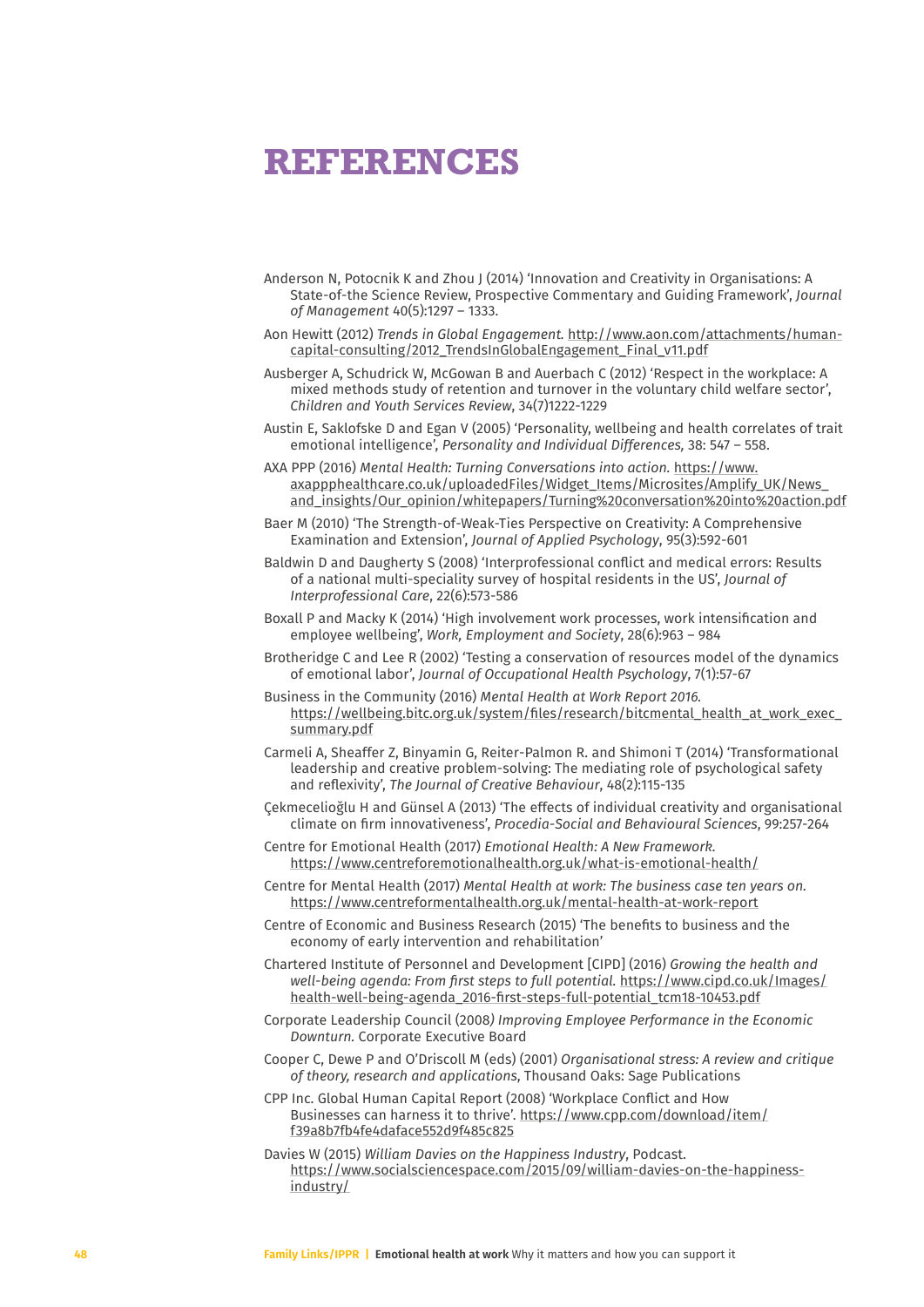- <span id="page-50-0"></span>Day C, Edwards A, Griffiths A and Gu Q (2011) *Beyond Survival: Teachers and Resilience.*  [https://www.nottingham.ac.uk/research/groups/crelm/documents/teachers](https://www.nottingham.ac.uk/research/groups/crelm/documents/teachers-resilience/teachers-resilience.pdf)[resilience/teachers-resilience.pdf](https://www.nottingham.ac.uk/research/groups/crelm/documents/teachers-resilience/teachers-resilience.pdf)
- Deloitte (2017) *Mental health and employers: The case for investment. Supporting study for the Independent Review.* [https://www2.deloitte.com/uk/en/pages/public-sector/](https://www2.deloitte.com/uk/en/pages/public-sector/articles/mental-health-employers-review.html) [articles/mental-health-employers-review.html](https://www2.deloitte.com/uk/en/pages/public-sector/articles/mental-health-employers-review.html)
- Department for Work and Pensions [DWP] (2016) 'ESA: outcomes of Work Capability Assessments including mandatory reconsiderations and appeals: September 2016'. [https://www.gov.uk/government/statistics/esa-outcomes-of-work-capability](https://www.gov.uk/government/statistics/esa-outcomes-of-work-capability-assessments-including-mandatory-reconsiderations-and-appeals-september-2016)[assessments-including-mandatory-reconsiderations-and-appeals-september-2016](https://www.gov.uk/government/statistics/esa-outcomes-of-work-capability-assessments-including-mandatory-reconsiderations-and-appeals-september-2016)
- Dickson-Swift V, Fox C, Marshall K, Welch N and Willis J (2014) 'What really improves employee health and wellbeing: Findings from regional Australian workplaces'*, International Journal of Workplace Health Management*, 7(3):138-155
- Diefendorff J, Richard E and Yang J (2008) 'Linking emotion regulation strategies to affective events and negative emotions at work', *Journal of Vocational Behaviour*, 73(3): 498-508
- Dirks K and Ferrin D (2002) 'Trust in leadership: meta-analytic findings and implications for research and practice', *Journal of applied psychology*, 87(4):611
- Dutton J (2006) *Energize your workplace: How to create and sustain high-quality connections at work*, John Wiley & Sons
- Enns V, Currie S and Wang J (2015) 'Professional autonomy and work setting as contributing factors to depression and absenteeism in Canadian nurses', *Nursing Outlook*, 63(3):269- 277
- Erez A, Misangyi V, Johnson D, LePine, M and Halverson, K (2008) 'Stirring the hearts of followers: charismatic leadership as the transferal of affect', *Journal of applied psychology*, 93(3):602
- Fenton S, Pinilla Roncancio M, Sing M, Sadhra, S and Carmichael F (2014) 'Workplace wellbeing programmes and their impact on employees and their employing organisations: A scoping review of the evidence base'. [https://www.birmingham.ac.uk/](https://www.birmingham.ac.uk/Documents/research/ias/Wellbeing-at-work-review-Jan-31.pdf) [Documents/research/ias/Wellbeing-at-work-review-Jan-31.pdf](https://www.birmingham.ac.uk/Documents/research/ias/Wellbeing-at-work-review-Jan-31.pdf)
- Foresight Mental Capital and Wellbeing Project (2008) *Final project report*, The Government Office for Science
- Gardner D and Pierce J (2001) 'Self-esteem and self-efficacy within the organisational context: A replication', *Journal of Management Systems*, 13(4): 31–48.
- Giga S, Faragher B and Cooper C (2003). 'Identification of good practice in stress prevention/ management', in Jordan J, Gurr E, Tinline G, Giga, S, Faragher B and Cooper C (eds) *Beacons of excellence in stress prevention*, HSE Research Report 133, pp. 1–45, HSE Books
- Goleman, D (1995) *Emotional Intelligence: Why it can matter more than IQ,* Bantum Books
- Goleman, D (2006) *Working with emotional intelligence*, Bantam Dell
- Gong Y, Cheung, S, Wang, M and Huang J (2012) 'Unfolding the proactive process for creativity: Integration of the employee proactivity, information exchange, and psychological safety perspectives', *Journal of management*, 38(5):1611-1633
- Graham J and Shier, M (2014) 'Profession and workplace expectations of social workers: Implications for social worker subjective well-being', *Journal of Social Work Practice*, 28(1):95-110
- Halsell S, Shumate S and Blum S (2007) 'Using a model of Emotional intelligence domains to indicate transformational leaders in the hospitality industry', *Journal of Human Resources in Hospitality and Tourism*, 7:99-113
- Hay Group (2006) *What's my motivation?*
- Hülsheger U, Alberts H, Feinholdt A and Lang J (2013) 'Benefits of mindfulness at work: the role of mindfulness in emotion regulation, emotional exhaustion, and job satisfaction', *Journal of Applied Psychology*, 98(2):310
- Hochschild A (1983) *The managed heart: Commercialisation of human feeling*, University of California Press
- IBM (2010) 'Redefining Boundaries: Insights from the Global C-Suite Study'. <https://www-01.ibm.com/common/ssi/cgi-bin/ssialias?htmlfid=GBE03695USEN>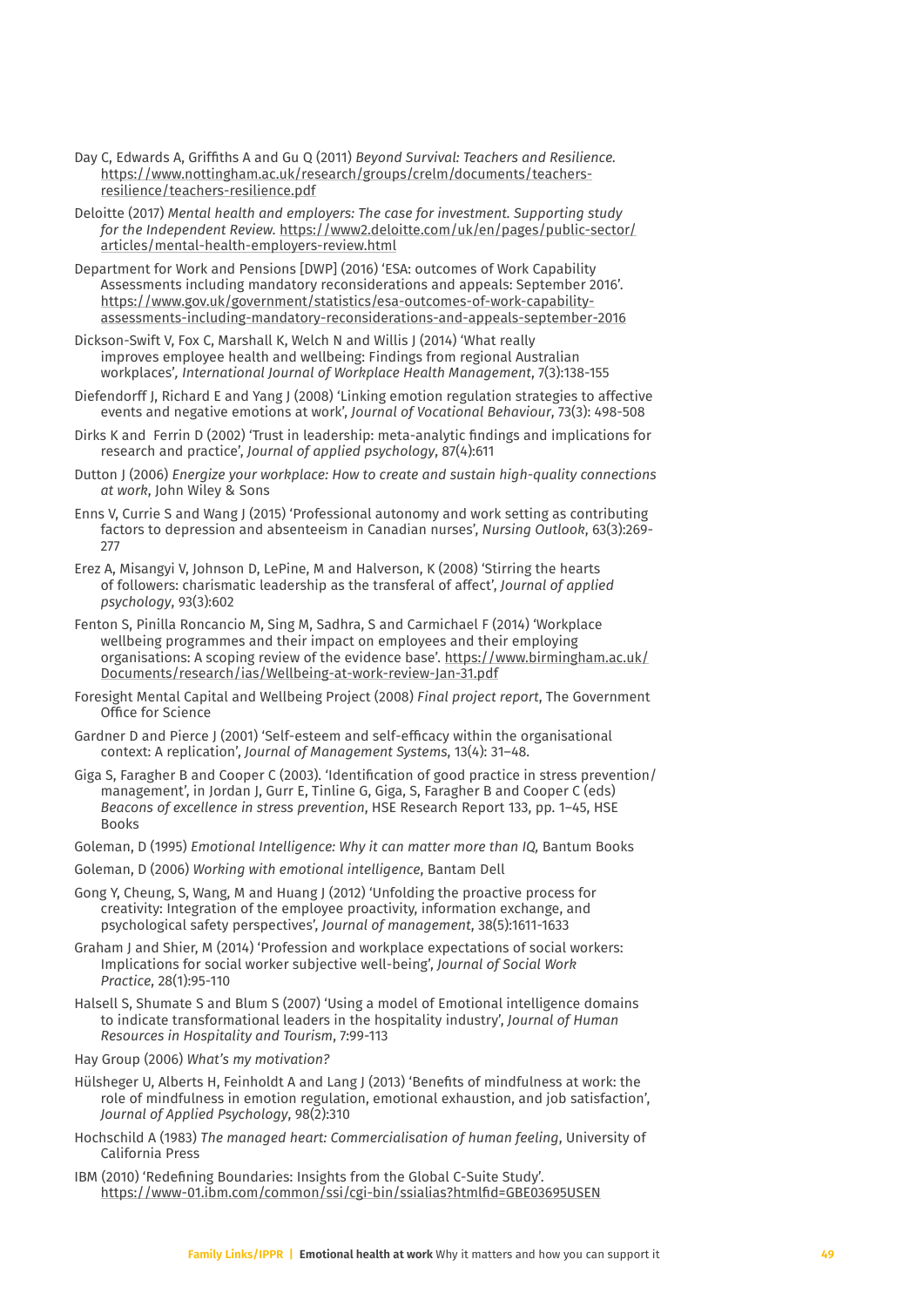- Idris M, Dollard, M and Tuckey, M (2015) 'Psychosocial safety climate as a management tool for employee engagement and performance: A multilevel analysis', *International Journal of Stress Management*, 22(2):183
- Iverson R and Zatzick C (2011) 'The effects of downsizing on labor productivity: The value of showing consideration for employee's morale and welfare in high-performance work systems', *Human Resources Management*, 50(1):29 – 44
- Jermier J and Michaels E (2001) 'Autonomy at work.' , in Smelser N and Baltes P (eds) *'International Encyclopedia of Social and Behavioral Sciences'* Oxford: Pergamon pp1006-1009.
- Jones D, Kalmi P and Kauhanen A (2010) 'How Does Employee Involvement Stack Up? The Effects of Human Resource Management Policies on Performance in a Retail Firm', *Industrial Relations: A Journal of Economy and Society*, 49: 1–21
- Kesen M (2016) 'Linking organizational identification with individual creativity: organizational citizenship behavior as a mediator', *Journal of Yaşar University*, 11(41):56-66
- Kirk B, Schutte N, and Hine D (2011) 'The effect of an expressive writing intervention for employees on emotional self-efficacy, emotional intelligence, affect, and workplace incivility', Journal of Applied Social Psychology, 41:179-195
- Klaus P (2010) 'Communication breakdown', *California Job Journal*, 28:1-9
- Lawrence M and McNeill C (2014) *Fair Shares: Shifting the balance of power in the workplace to boost productivity and pay*, IPPR. [https://www.ippr.org/publications/fair-shares](https://www.ippr.org/publications/fair-shares-shifting-the-balance-of-power-in-the-workplace-to-boost-productivity-and-pay)[shifting-the-balance-of-power-in-the-workplace-to-boost-productivity-and-pay](https://www.ippr.org/publications/fair-shares-shifting-the-balance-of-power-in-the-workplace-to-boost-productivity-and-pay)
- Lai L (2017) 'Motivating employees is not about carrots or sticks', *Harvard Business Review*. <https://hbr.org/2017/06/motivating-employees-is-not-about-carrots-or-sticks>
- Lau D, Lam, L and Wen, S (2014) 'Examining the effects of feeling trusted by supervisors in the workplace: A self-evaluative perspective', *Journal of Organizational Behavior*, 35(1):112-127
- Liu E and Roloff M (2015) 'Exhausting Silence: Emotional Costs of Withholding Complaints', *Negotiation and Conflict Manage Research*, 8: 25–40
- MacLeod D and Clarke N (2009) *Engaging for Success: Enhancing performance through employee engagement,* BIS
- Madjar N and Shalley C (2008) 'Multiple tasks and multiple goals effect on creativity: Forced incubation or just a distraction?', *Journal of Management*, 34:786-805
- May D, Gilson R and Harter L (2004) 'The psychological conditions of meaningfulness, safety and availability and the engagement of the human spirit at work', *Journal of occupational and organizational psychology*, 77(1):11-37
- McAllister D and Bigley G (2002) 'Work context and the definition of self: How organizational care influences organization-based self-esteem', *Academy of Management Journal*, 45(5):894-904
- Mumford M, Medeiros K and Partlow P (2012) 'Creative thinking: Processes, strategies, and knowledge', *The Journal of Creative Behavior*, 46(1):30-47
- National Institute for Health and Care Excellence [NICE] (2009) *Mental Wellbeing at Work.*  [https://www.nice.org.uk/guidance/ph22/resources/mental-wellbeing-at-work](https://www.nice.org.uk/guidance/ph22/resources/mental-wellbeing-at-work-pdf-1996233648325)[pdf-1996233648325](https://www.nice.org.uk/guidance/ph22/resources/mental-wellbeing-at-work-pdf-1996233648325)
- Netterstrøm B*,* Conrad N*,* Bech P*,* Fink P*,* Olsen, O*,* and Rugulies R *(*2008) 'The relation between work-related psychosocial factors and the development of depression', Epidemiological Review*,* 30*:*118*–*132
- O'Boyle E, Humphrey R, Pollack J, Hawver T and Story P (2011) 'The relation between emotional intelligence and job performance: a meta-analysis', *Journal of Organisational Behaviour*, 32: 788-818
- The Organisation for Economic Co-operation and Development [OECD] (2015*) The Future of Productivity*.<https://www.oecd.org/eco/OECD-2015-The-future-of-productivity-book.pdf>
- Office for National Statistics [ONS] *Sickness absence in the labour marker 2016.*  [https://www.ons.gov.uk/employmentandlabourmarket/peopleinwork/](https://www.ons.gov.uk/employmentandlabourmarket/peopleinwork/labourproductivity/articles/sicknessabsenceinthelabourmarket/2016) [labourproductivity/articles/sicknessabsenceinthelabourmarket/2016](https://www.ons.gov.uk/employmentandlabourmarket/peopleinwork/labourproductivity/articles/sicknessabsenceinthelabourmarket/2016)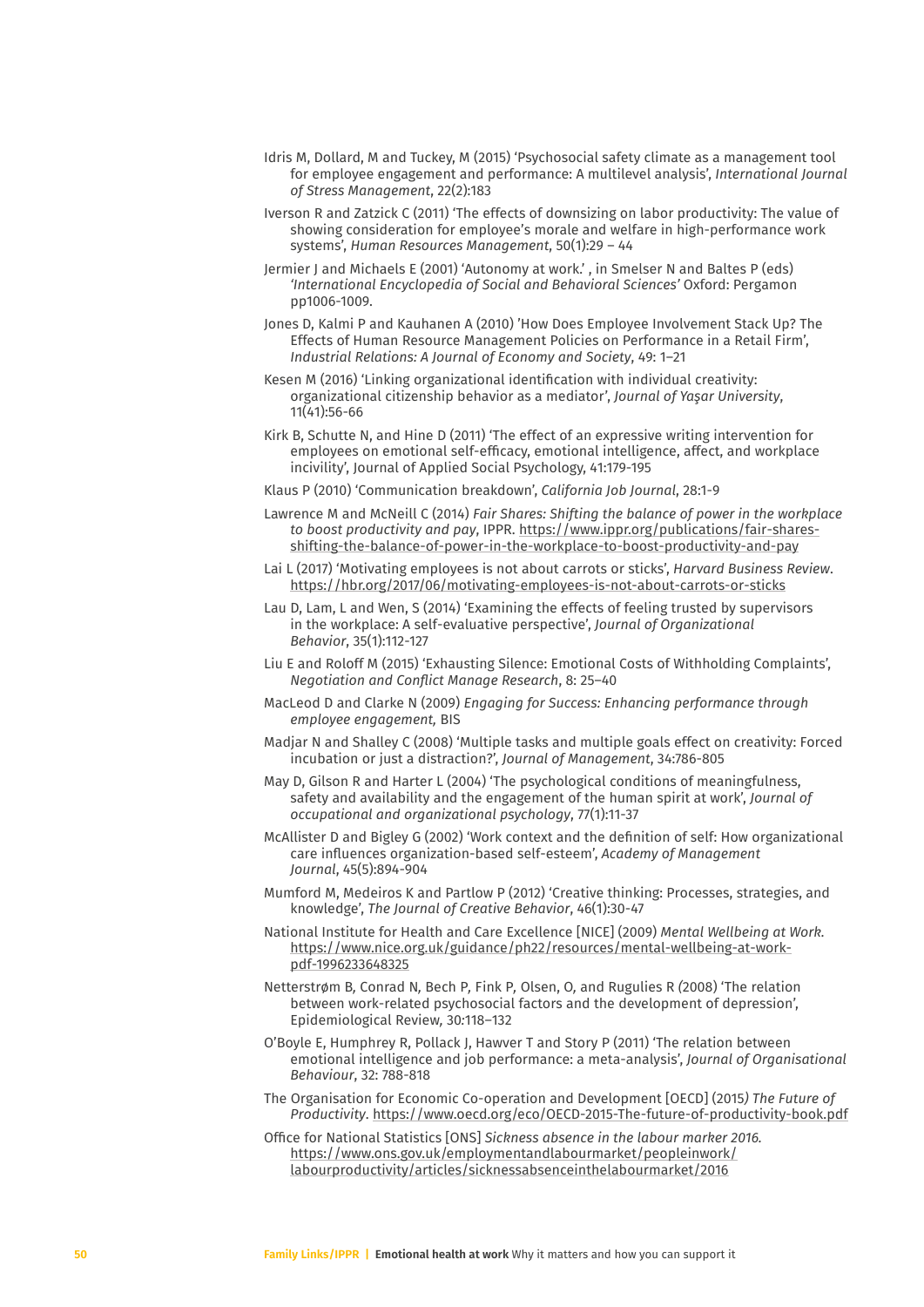- Ohly S, Sonnentag S and Pluntke F (2006) 'Routinization, work characteristics and their relationships with creative and proactive behaviours', *Journal of Organisational Behaviour*, 27(3): 257-279
- Oldham G and Cummings A (1996) 'Employee Creativity: Personal and Contextual Factors at Work' *The Academy of Management Journal,* 39(3):607-634
- Pierce J, Jussila I and Cummings A (2009) 'Psychological ownership within the job design context: Revision of the job characteristics model', *Journal of Organizational Behavior*, 30(4):477-496
- Pogrebin M and Poole E (1995) 'Emotion management: A study of police response to tragic events', *Social perspectives on emotion,* 3:149-168
- Rama Devi V (2009) 'Employee engagement is a two-way street', *Human Resource Management International Digest*, 17(2):3-4
- Rank J, Germany V and Frese M (2004) 'Three Avenues for Future Research on Creativity, Innovation, and Initiative', *Applied Psychology: An International Review*, 53 (4): 518 –528
- Robbins S and Judge T (2011) *Organisational Behaviour*, Prentice Hall
- Robinson M, Tilford S, Branney P and Kinsella K (2013) 'Championing mental health at work: emerging practice from innovative projects in the UK', *Health promotion international*, 29(3):583-595
- Schippers M, Homan A and Knippenberg D (2013) 'To reflect or not to reflect: Prior team performance as a boundary condition of the effects of reflexivity on learning and final team performance', *Journal of Organizational Behavior*, 34(1): 6-23
- Schlaerth A, Ensari N and Christian J (2013) 'A Meta-Analysis Review of the Relationship between Emotional Intelligence and Leaders' Constructive Conflict Management', *Group Processes and Intergroup Relations*, 16(1):126-136
- Siegrist J (1996) 'Adverse health effects of high-effort/low-reward conditions', *Journal of occupational health psychology*, 1(1):27
- Skagen K and Collins A (2016) 'The consequences of sickness presenteeism on health and wellbeing over time: a systematic review', *Social Science and Medicine* 61:169-77
- Smith S and Diedericks E (2016) 'Positive employment relations: A qualitative meta-synthesis of the evidence', *Journal of Psychology in Africa*, 26(6):527-534
- Srivastava R and Yadav S (2017) 'A Research Study on the effect of Emotional Intelligence on the ability to handle conflict and team building', *Splint International Journal of Professionals*, 4(5):86-93
- Stefano G, Pisano G, Gino F and Staats B (2014) 'Making experience count: The role of reflection in individual learning', Harvard Business School. [http://www.hbs.edu/faculty/](http://www.hbs.edu/faculty/Publication Files/14-093_defe8327-eeb6-40c3-aafe-26194181cfd2.pdf) [Publication%20Files/14-093\\_defe8327-eeb6-40c3-aafe-26194181cfd2.pdf](http://www.hbs.edu/faculty/Publication Files/14-093_defe8327-eeb6-40c3-aafe-26194181cfd2.pdf)
- Stevenson D and Farmer P (2017) *Thriving at Work. The Stevenson/Farmer review of mental health and employers.* [https://www.gov.uk/government/uploads/system/uploads/](https://www.gov.uk/government/uploads/system/uploads/attachment_data/file/658145/thriving-at-work-stevenson-farmer-review.pdf) [attachment\\_data/file/658145/thriving-at-work-stevenson-farmer-review.pdf](https://www.gov.uk/government/uploads/system/uploads/attachment_data/file/658145/thriving-at-work-stevenson-farmer-review.pdf)
- Stoetzer U*,* Ahlberg G*,* Johansson G*,* Bergman P*,* Hallsten L and Forsell Y *(*2009*) '*Problematic Interpersonal Relationships at Work and Depression: A Swedish Prospective Cohort Study'*, Journal of Occupational Health,* 51*:*144*–*151
- Thiel C, Connelly S and Griffith J (2012) 'Leadership and emotion management for complex tasks: Different emotions, different strategies', *The Leadership Quarterly*, 23(3):517-533
- Van den Heuvel M, Demerouti E, Schreurs B, Bakker A and Schaufeli W (2009) 'Does meaningmaking help during organizational change? Development and validation of a new scale', *Career Development International*, 14(6):508-533
- Walter C (2012) 'Work environment barriers prohibiting creativity', *Procedia-Social and Behavioral Sciences*, 40:642-648
- Widmer P, Schippers M and West M (2009) 'Recent developments in reflexivity research: A review', *Psychology of Everyday Activity*, *2*(2):2-11
- Wyatt W (2006) 'Effective communication: a leading indicator of financial performance', white paper from Watson Wyatt Worldwide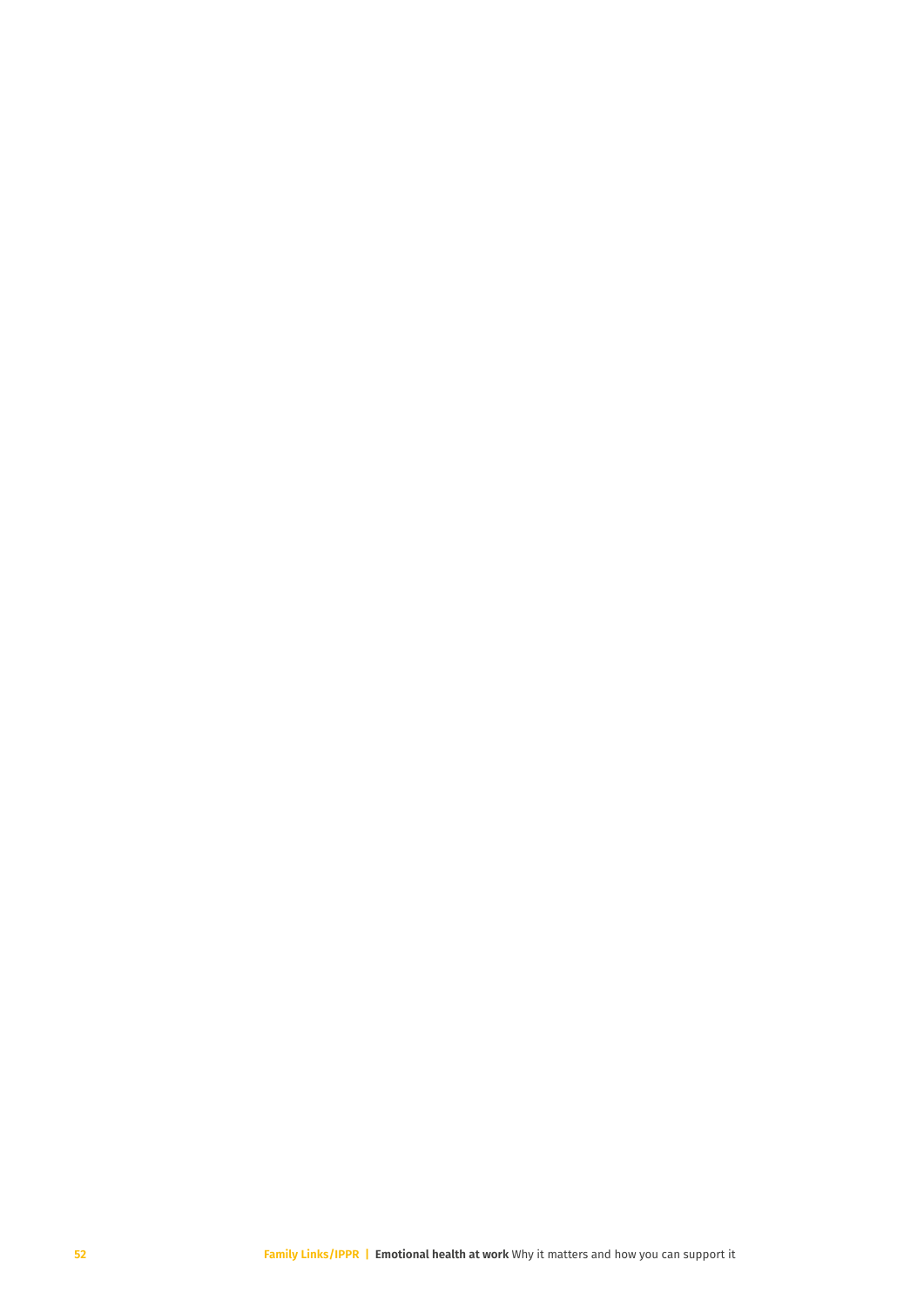